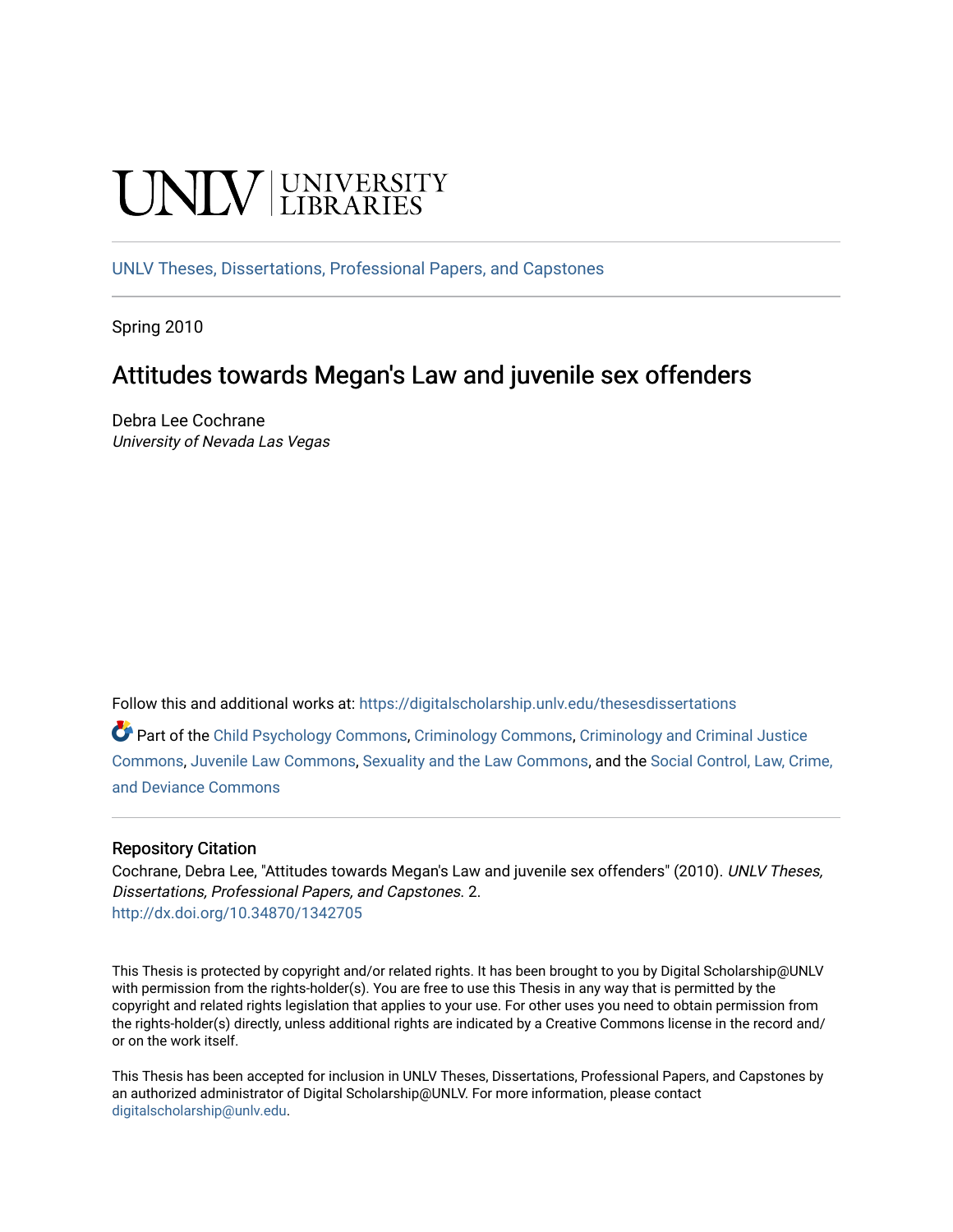## ATTITUDES TOWARDS MEGAN'S LAW AND JUVENILE SEX OFFENDERS

by

Debra Lee Cochrane

Bachelor of Arts University of Nevada, Las Vegas 2007

Associate of Applied Science Community College of Southern Nevada 2001

> Associates of Science Dixie College 1990

A thesis submitted in partial fulfillment of the requirements for the

**Master of Arts in Criminal Justice Department of Criminal Justice Greenspun College of Urban Affairs** 

**Graduate College University of Nevada Las Vegas May 2010**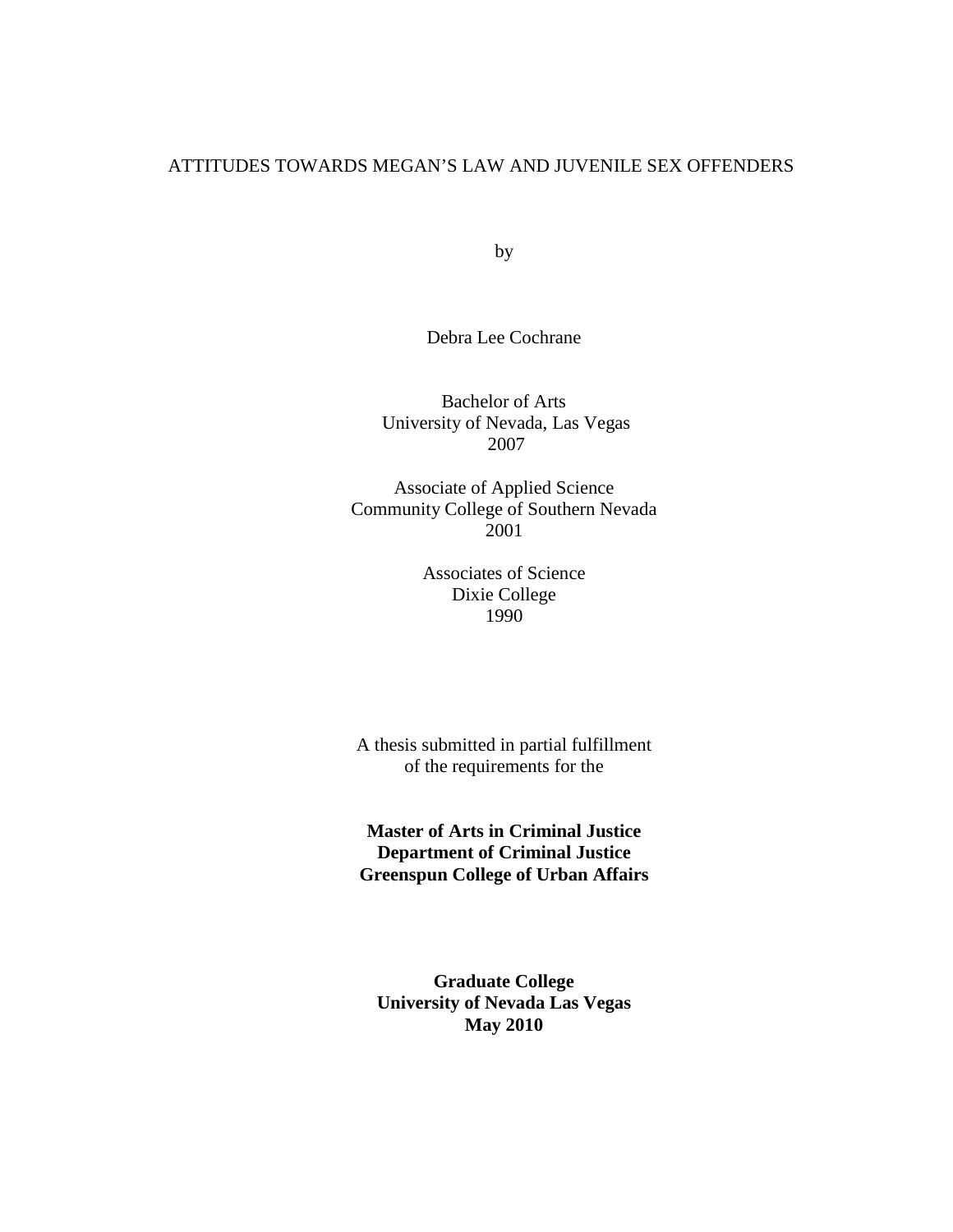

## THE GRADUATE COLLEGE

We recommend that the thesis prepared under our supervision by

## **Debra Lee Cochrane**

entitled

## **Attitudes towards Megan's Law and Juvenile Sex Offenders**

be accepted in partial fulfillment of the requirements for the degree of

## **Master of Arts**

Criminal Justice

M. Alexis Kennedy, Committee Chair

William Sousa, Committee Member

Randall Shelden, Committee Member

Kimberly Barchard, Graduate Faculty Representative

Ronald Smith, Ph. D., Vice President for Research and Graduate Studies and Dean of the Graduate College

**May 2010**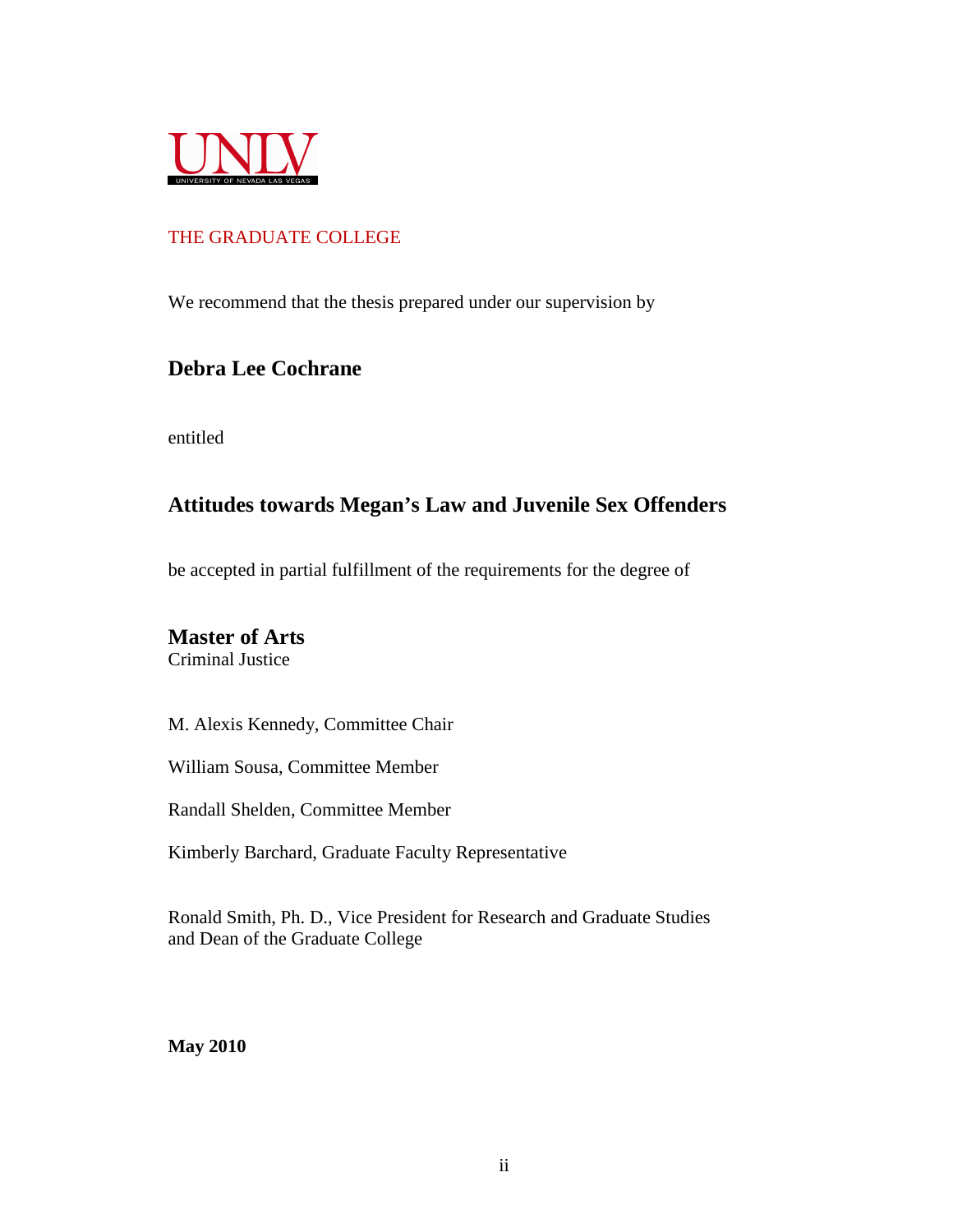## ABSTRACT

#### **Attitudes Towards Megan's Law and Juvenile Sex Offenders**

by

Debra L. Cochrane

Dr. M. Alexis Kennedy, Committee Chair Associate Professor of Criminal Justice University of Nevada, Las Vegas

Sex offender registration laws are very controversial. All fifty states require adult sex offenders to register. Twenty-eight states have extended registration and community notification requirements to juveniles (Hiller, 1998). These states seem to have failed to look at the uniqueness of juvenile sex offending. Juveniles have a very low recidivism rate and complex issues of culpability from age-of-consent laws.

Applying Megan's Law to juveniles could have considerable negative consequences for juveniles' social development, particularly because one of the main stipulations of the law requires the juvenile to notify their school. Rehabilitation is a key factor of the juvenile justice system and by applying Megan's Law to juveniles it requires them to notify their school upon arrival, which adds to the juveniles' reputation, causes social isolation, and labels offenders as a sexual predator (Lowe, 1997). School is and important part of a child's development as they experience social interaction as well as basic learning skills. Therefore this type of notification is damaging the juveniles' chance to rehabilitate.

This research study focused on general knowledge of and attitudes toward Megan's Law and its application to juvenile sex offenders among students currently attending the University of Nevada, Las Vegas. Participants' attitudes were compared to

iii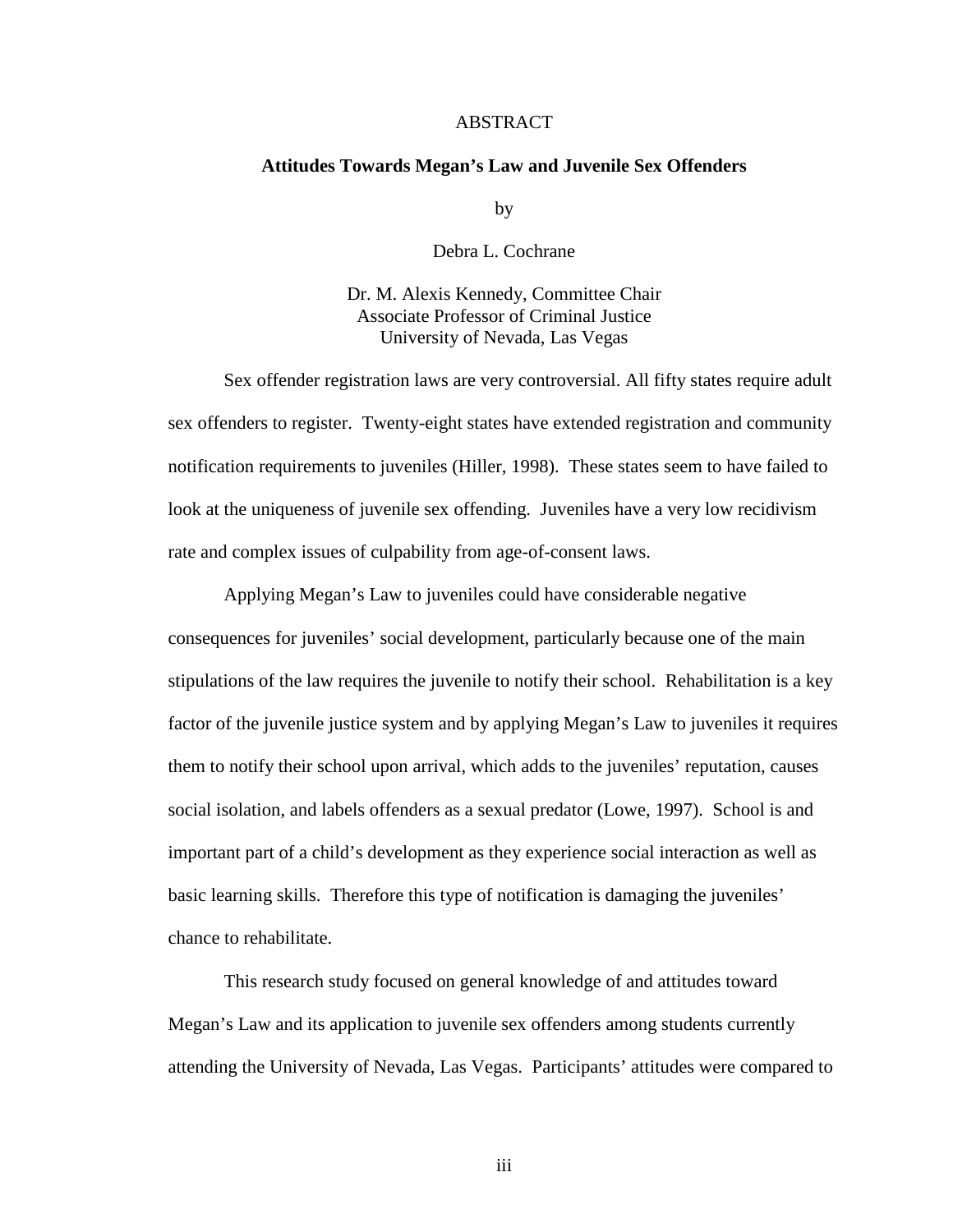the underlying tenets conveyed in current legislation known as Megan's Law and recently enacted Adam Walsh Act of 2006.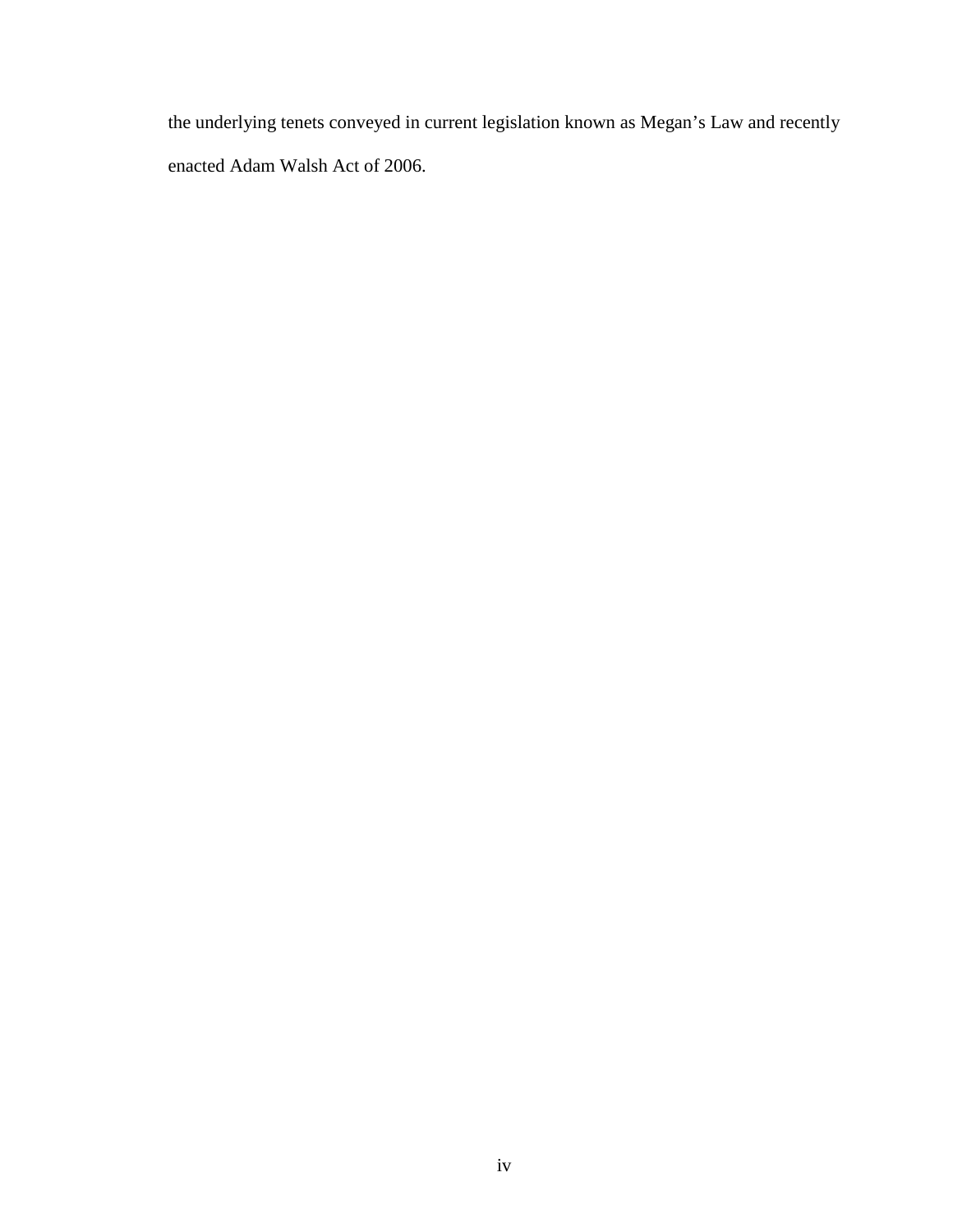## **TABLE OF CONTENTS**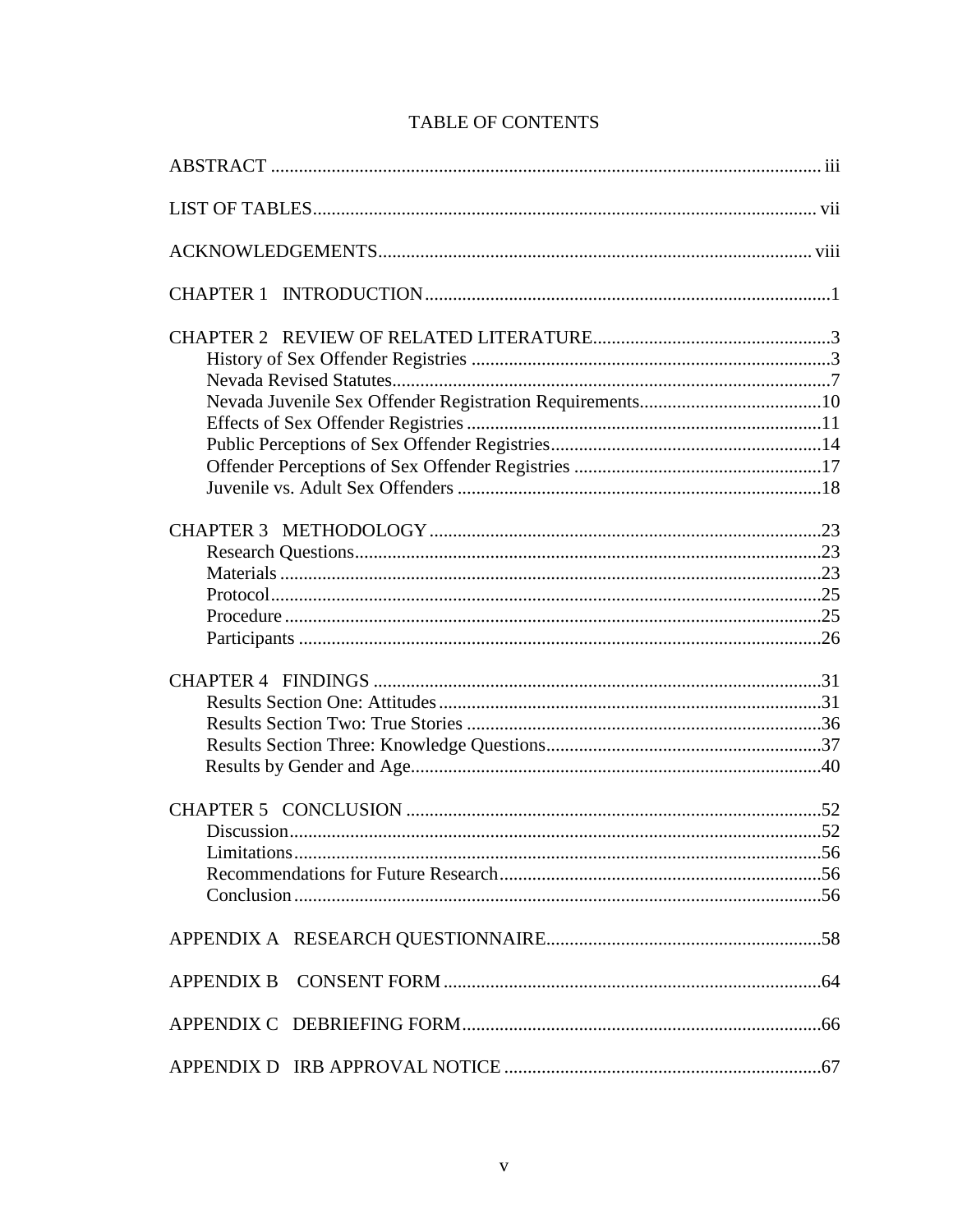| VITA |  |
|------|--|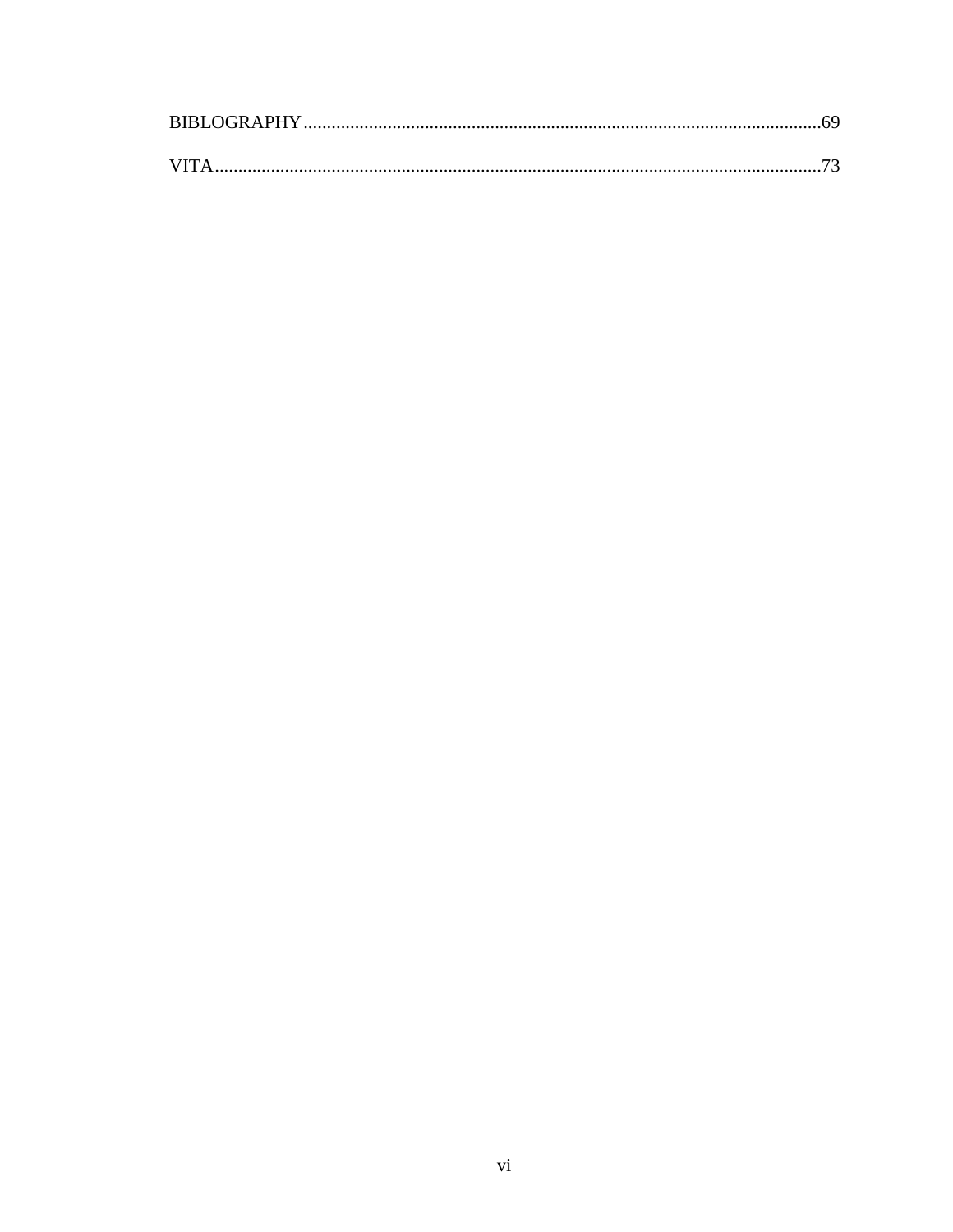## LIST OF TABLES

| .27                                                                               |
|-----------------------------------------------------------------------------------|
| .28                                                                               |
|                                                                                   |
|                                                                                   |
| 33                                                                                |
|                                                                                   |
| Table 8 Attitudes towards sex offender registries-compared by gender41            |
| Table 9 Attitudes towards sex offender registries-compared by age group43         |
| Table 10 Attitudes towards juvenile sex offenders-compared by gender44            |
| Table 11 Attitudes towards juvenile sex offenders-compared by age group45         |
| Table 12 Knowledge of sex offender registries and offenders-compared by gender 47 |
| Table 13 Knowledge of sex offender registries and offenders-compared by age48     |
|                                                                                   |
|                                                                                   |
|                                                                                   |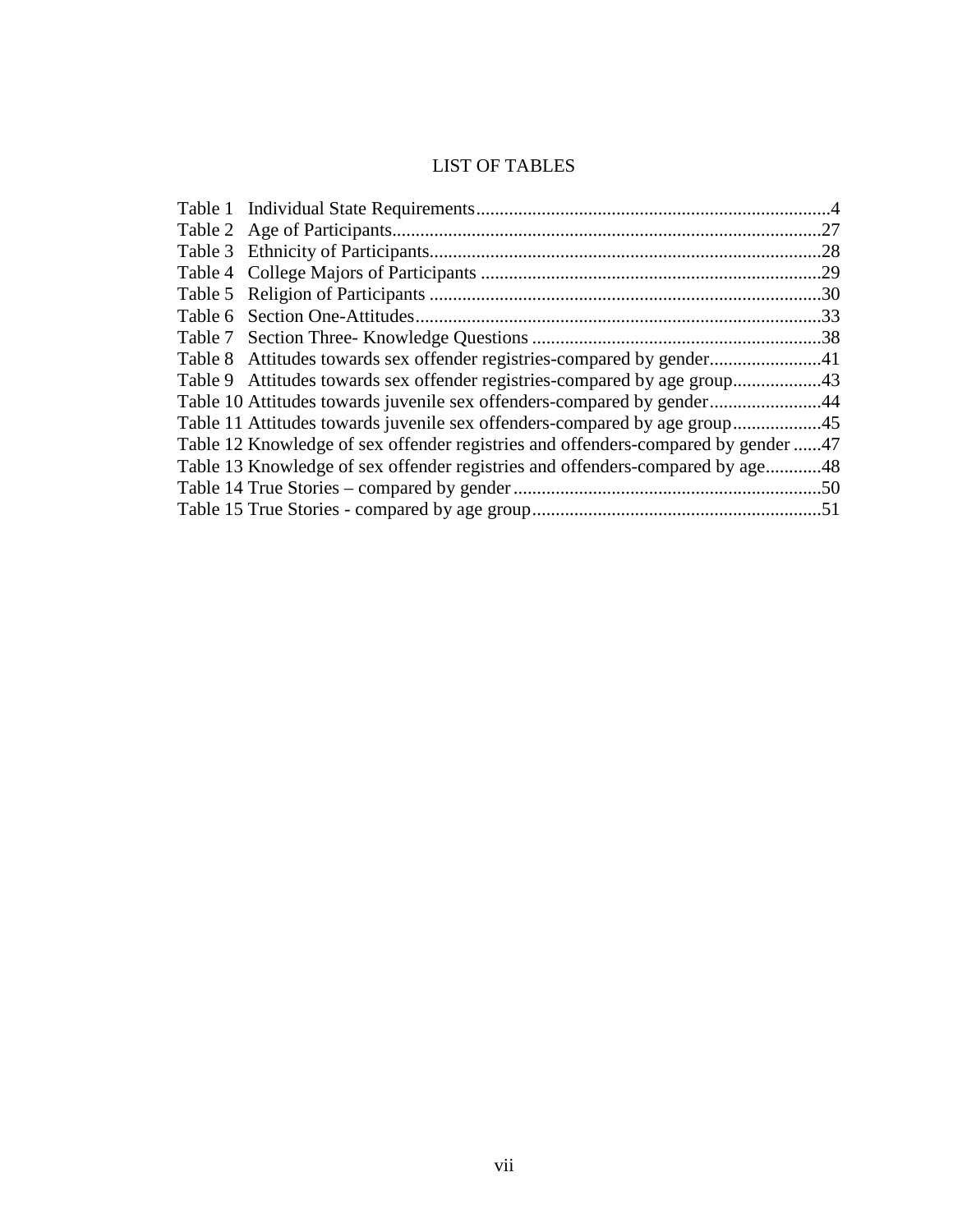## ACKNOWLEDGEMENTS

The author would like to thank family and friends for encouraging this project. A special thanks goes to Dr. M. Alexis Kennedy for being patient and inspiring me to succeed in school and life. The author would also, like to thank all the students that worked in the lab doing data entry and handing out surveys, especially Lisa Dooley for keeping everything organized and training students. I would like to convey appreciation for the time and effort put in by Dr. William Sousa, Dr. Randall Shelden, and Dr. Kimberly Barchard on this project.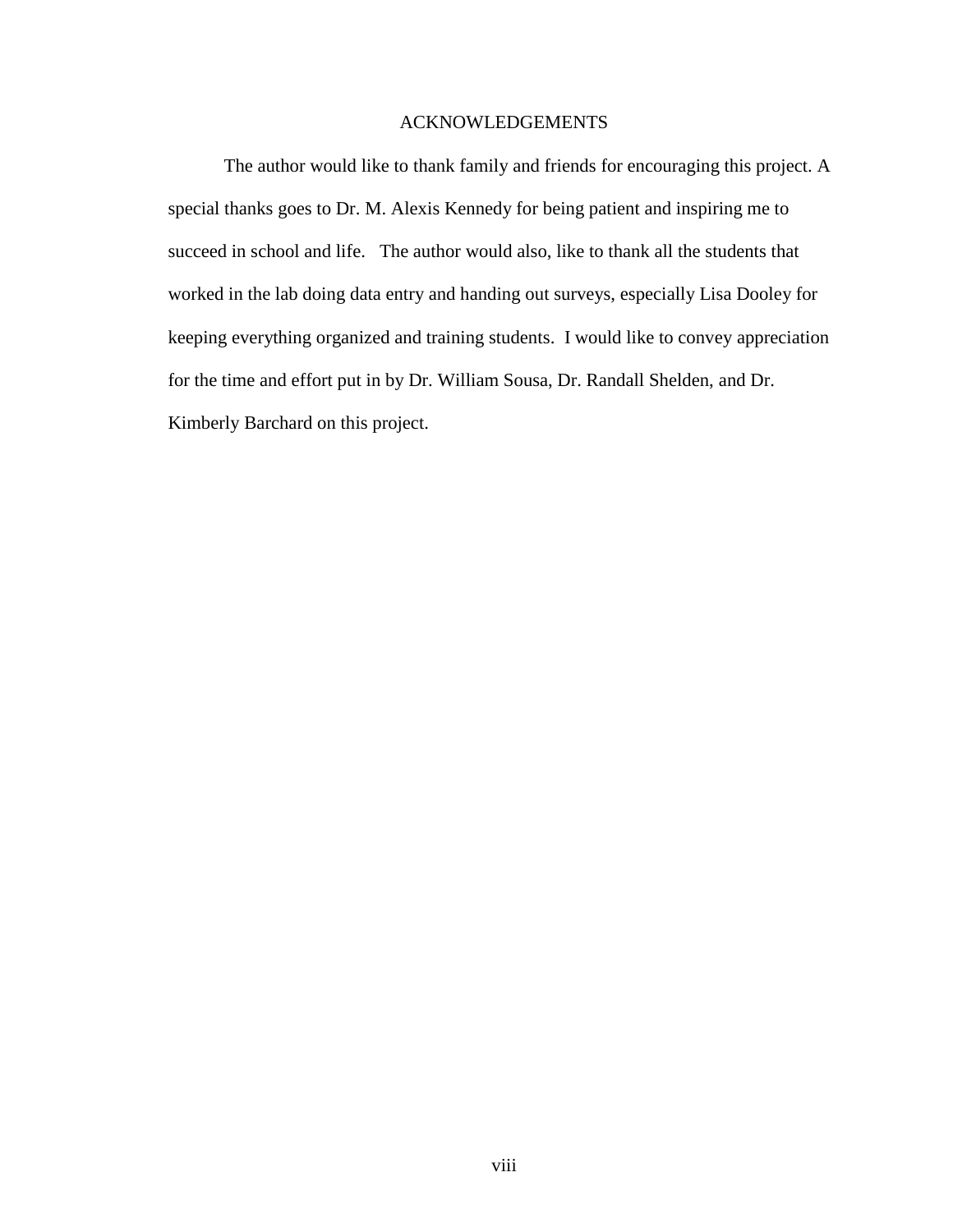## CHAPTER 1

### INTRODUCTION

The United States struggles with how to best protect potential victims of sex crimes while balancing the rights of the offenders. Many states have proposed changes to expand restrictive sex offender registration requirements to include juveniles these assumptions are based on that all offenders should be treated the same. Far more research has been conducted on adult sex offenders than on juveniles. Before 1980, research on juvenile sex offenders was limited in part by cultural standards of tolerance. For example attitudes such as "boys will be boys" characterized sexual misconduct as merely curiosity, or experimentation (Smith, Wampler, and Reifman, 2005).

The trouble with this deficiency in research on juvenile offenders is that the legislators who are changing the sex offender registration laws are passing laws that treat juvenile offenders the same as adult offenders. The inclusion of juveniles in this broadreaching registration legislation violates the very purpose of the juvenile court system, which is to protect the child from harm. These newly expanded laws have a significant impact on juvenile sex offenders' lives because one of their primary requirements is the registration of sex offenders with local law enforcement and schools in the area. All fifty states have sex offender registration requirements but the standards vary greatly from state to state. Only eight states have not taken the national Megan's Law guidelines and expanded them to require juveniles to register as sex offenders (Szymanski, 2009). Nevada has not specifically expanded its registration requirements to include juveniles, but the recent attempted amendments through Senate Bill-471 were vague as to whether juveniles should be included or not.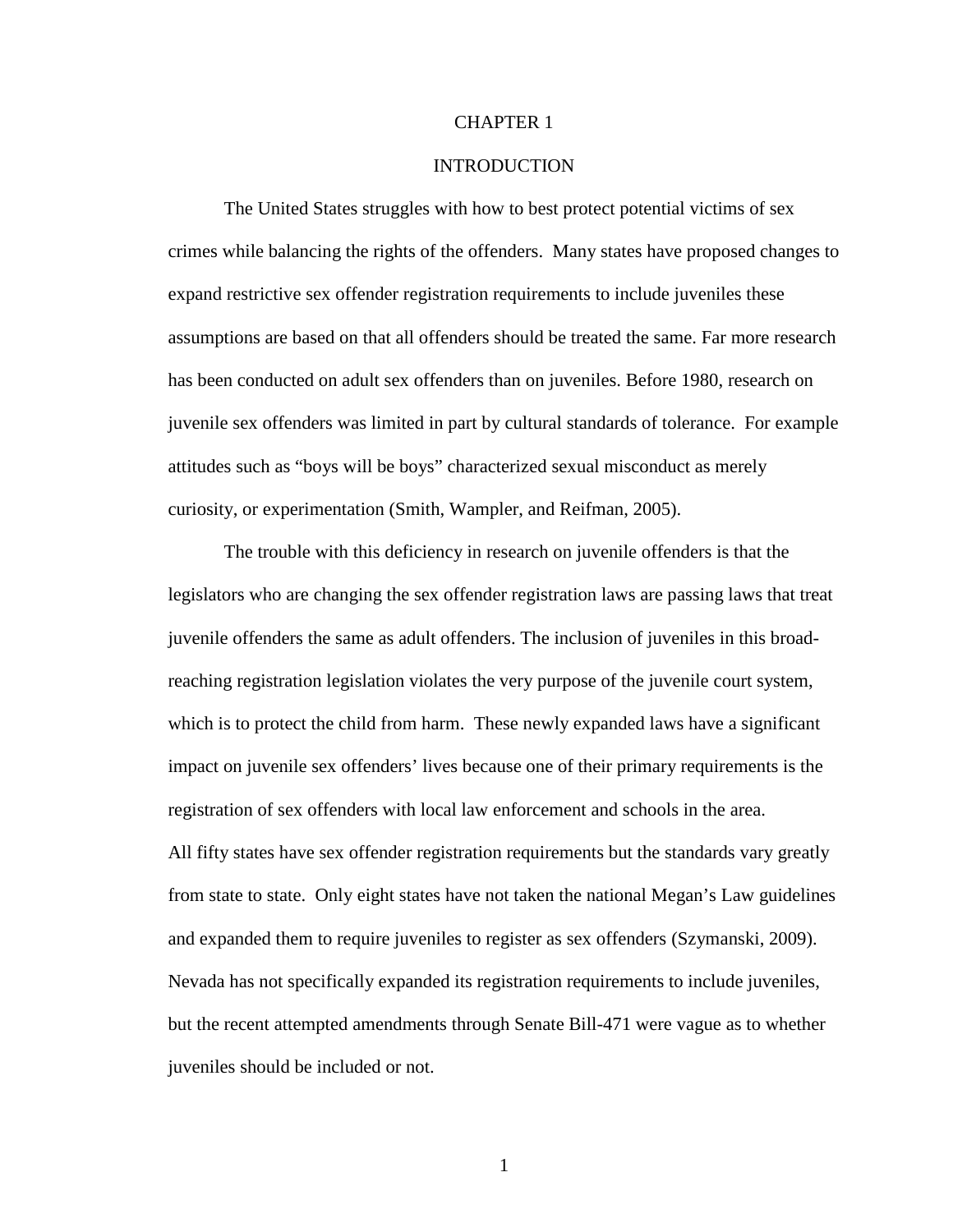It is important to consider the potential impact of expanding registration laws to include juveniles. Previous research has argued that the enforcement of Megan's Law registration requirements on juveniles could result in more harm than good (Avila, 1998, cited in Trivits and Reppucci, 2002). School is a critical place for children to develop the social skills they need in life and by excluding them from this environment may lead to emotional and social distress, which may exacerbate to the risk of recidivism. When a juvenile's criminal history is available to classmates they tend to be harassed both physically and emotionally, thus hindering the juvenile's education. In some cases these students were forced to transfer to another school or to be home schooled (Trivits and Reppucci, 2002).

The purpose of this research project is to begin to understand whether people comprehend the broad goals behind Megan's Law and approve of stricter treatment of juvenile offenders. No research to date has measured public attitudes towards increased restrictions on juvenile sex offenders, yet new laws are constantly being accepted as measures designed to meet public demand. Measuring the attitudes of Criminal Justice students is a good starting point as many of these students will be criminal justice professionals tasked with managing and treating juvenile sex offenders.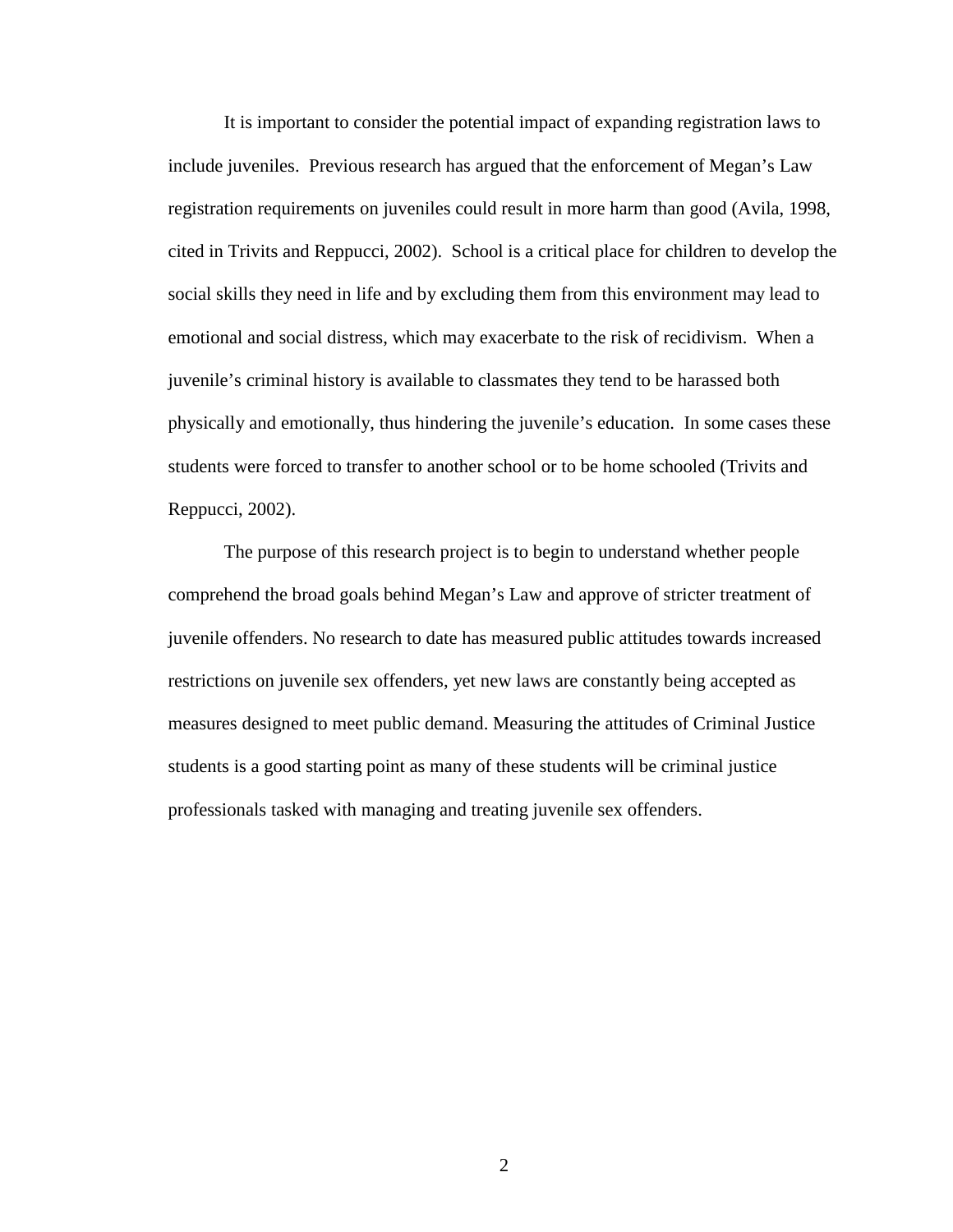## CHAPTER 2

#### REVIEW OF RELATED LITERATURE

#### History of Sex Offender Registries

Prior to 1994 only five states required convicted sex offenders to register their addresses with local law enforcement. As an acknowledgment of the growing problem, President Clinton passed the Jacob Wetterling Crimes Against Children and Sexually Violent Offender Act<sup>1</sup> also known as "Wetterling Act," which required state implementation of a sex offender registration program.

New Jersey was one of the first states to pass a community notification requirement for convicted sex offenders (Hindman, 1997). The law was named after seven-year-old Megan Kanka who was raped and murdered by a paroled sex offender. Her parents and the community were outraged that they were not informed that a twiceconvicted sex offender was living in their neighborhood. This started the movement resulting in the passage of "Megan's Law" (Petrosino and Petrosino, 1999).

In 1996 Congress passed a federal law mandating state community notification programs. Megan's Law is an amendment to this federal law allowing each state to make the guidelines for sex offender registration (Grubesic, Mack, and Murray, 2007). Megan's Law, section (e) of the Wetterling Act, required all states to conduct community notification, but did not specify any specific forms and methods, other than requiring the state to design an internet site containing state sex-offender information. Beyond that requirement, states were given broad discretion in creating their own policies (Center for Sex Offender Management, 1997).

<sup>&</sup>lt;sup>1</sup> 42 U.S.C. §§14071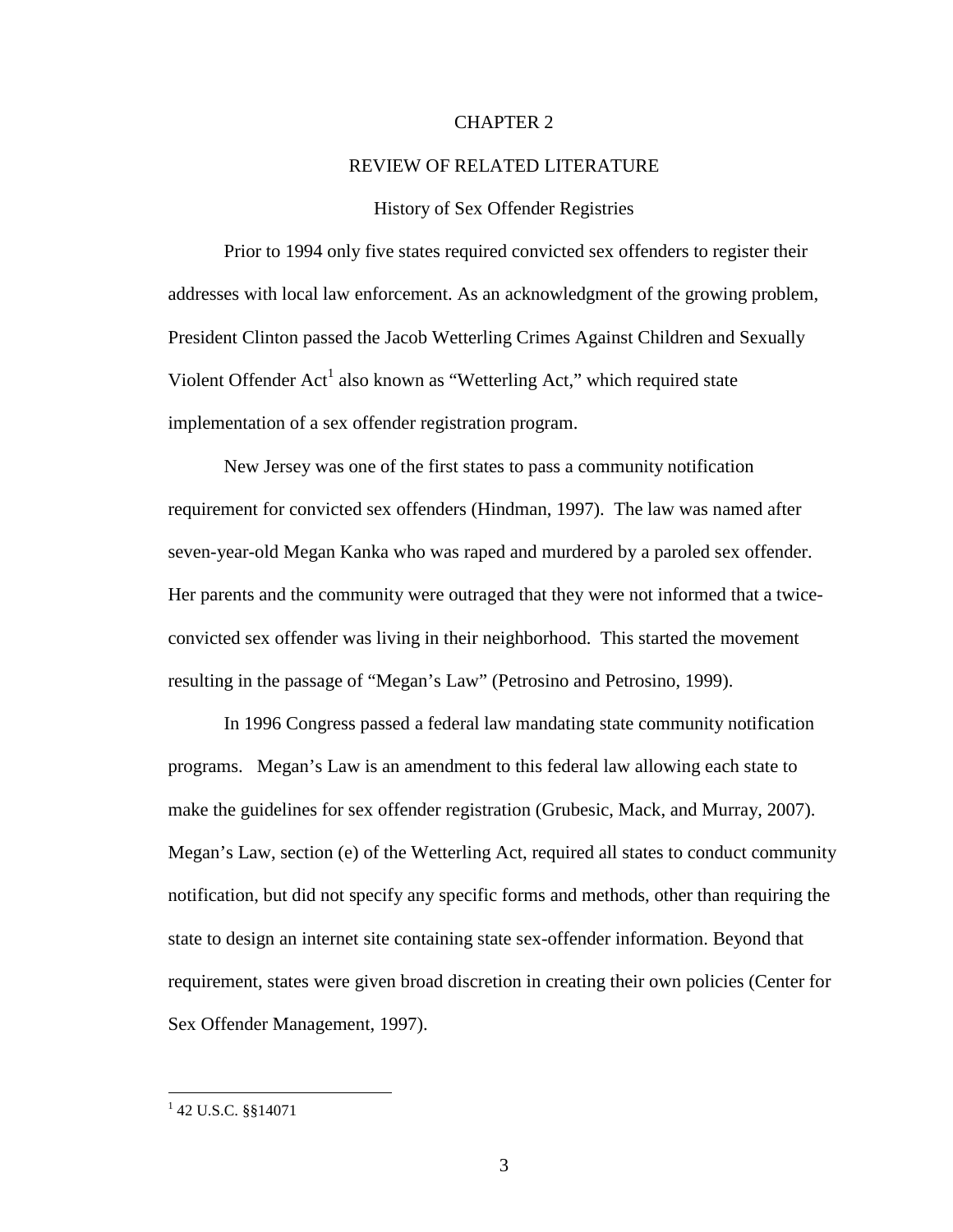After the passing of the federal version of Megan's Law, all states were encouraged by the federal government to implement a state version of the law. Any states that hesitated to implement a notification and registration law in three years received 10% less from the federal crime control fund or anti-drug grant. With federal financial incentives and the increase in community concern about sex offenders, all fifty states implemented registration laws and forty-seven states expanded their notification laws (Center for Sex Offender Management, 1997).

Megan's Law requires all convicted adult sex offenders to register with local law enforcement agencies for the remainder of their lives. All fifty states have sex offender registration but the standards vary from state to state. Only eight states do not require juveniles to register as a sex offender. Whereas, thirty-nine states require juveniles adjudicated for a sex offense to register as sex offenders and four states require juveniles convicted in criminal court (Szymanski, 2009). The different state standards for juvenile offenders are presented in Table 1.

More recently, the Adam Walsh Child Protection and Safety Act was enacted in 2006 and attempted to simplify some registry requirements. One of the most important components of this bill was that it established the basis for a national sex offender registry to be available on the Internet. This should integrate state sex offender registries throughout the nation and be available to law enforcement regardless of location.

Under the Adam Walsh Act Title 1, also know as Sex Offender Registration and Notification Act (SORNA),  $2$  an offender will be assigned to one of three tiers. This act requires stricter prison sentences for offenders who fail to register or keep their

<u>.</u>

<sup>&</sup>lt;sup>2</sup> 42 U.S.C. §16911 et. seq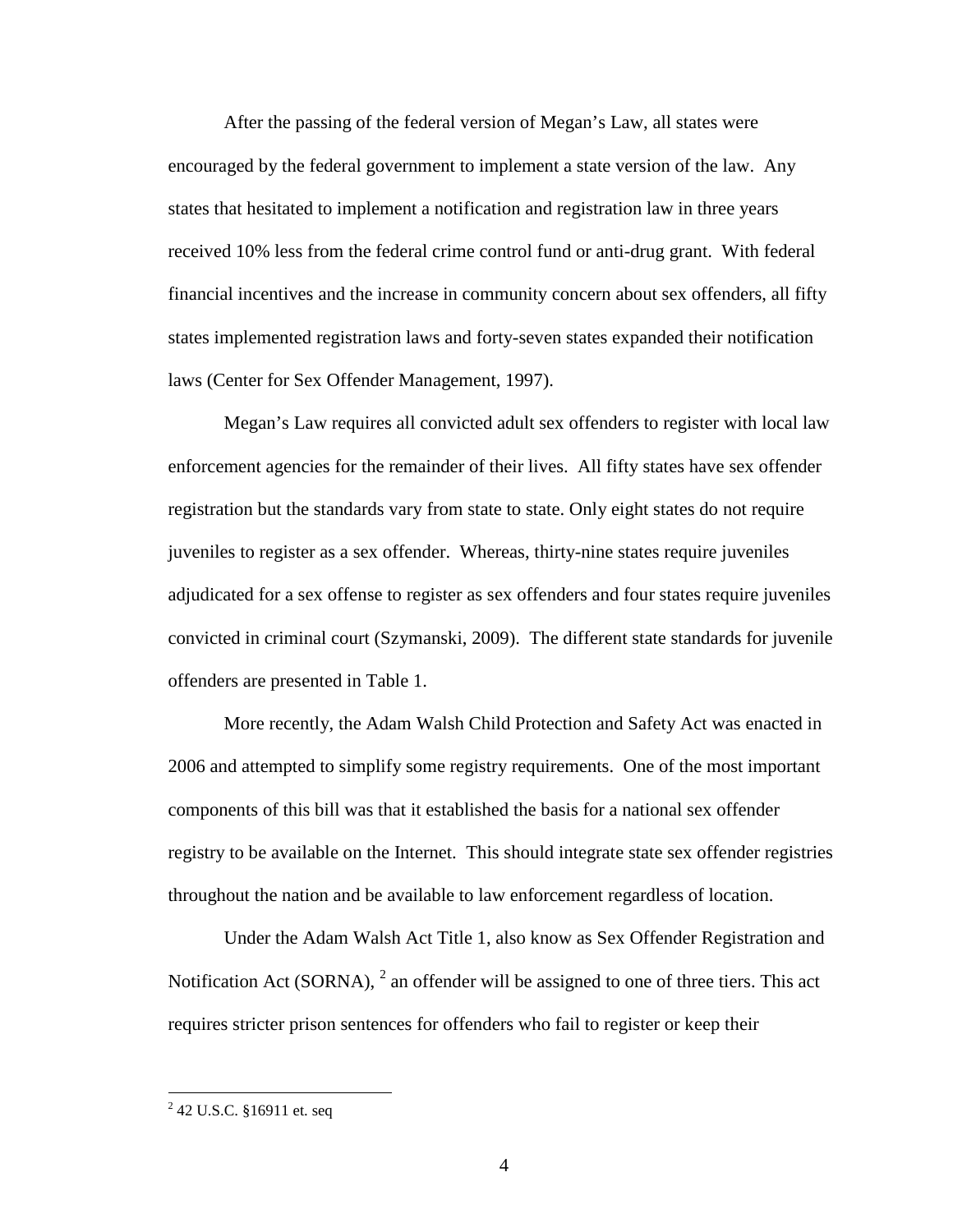## Table 1

# *Individual State Requirements*

| <b>State</b>                                                                                                                                                                                                                                                                                              | Juvenile Requirement                                                                                                                                                                  |
|-----------------------------------------------------------------------------------------------------------------------------------------------------------------------------------------------------------------------------------------------------------------------------------------------------------|---------------------------------------------------------------------------------------------------------------------------------------------------------------------------------------|
| Georgia, Hawaii, Nebraska, New York,<br>Tennessee, Vermont, West Virginia,<br>Wyoming                                                                                                                                                                                                                     | Juveniles do not have to register.                                                                                                                                                    |
| Alabama, Arizona, Idaho, Illinois, Kansas,<br>Massachusetts, Oklahoma, Oregon, Rhode<br>Island, South Dakota, Tennessee, Utah,<br>Washington                                                                                                                                                              | All adjudicated juveniles must register.                                                                                                                                              |
| Arkansas, California, Colorado, Connecticut,<br>Delaware, Florida, Indiana, Iowa, Louisiana,<br>Maryland, Michigan, Minnesota, Mississippi,<br>Missouri, Montana, Nevada, New Hampshire,<br>New Jersey, New Mexico, North Carolina,<br>Dakota, Ohio, Pennsylvania, South Carolina,<br>Virginia, Wisconsin | All adjudicated juveniles must register<br>and possibility of lifetime registration<br>for specified serious sex offenses.                                                            |
| Alaska, Delaware, District of Columbia,<br>Florida, Iowa, Kentucky, Louisiana, Maine,<br>Missouri, New Hampshire, North Carolina,<br>Oklahoma, Virginia                                                                                                                                                   | Juveniles convicted in Criminal Court                                                                                                                                                 |
| South Dakota                                                                                                                                                                                                                                                                                              | Juveniles fifteen-years-old or older                                                                                                                                                  |
| Florida, Idaho, Indiana, Iowa, Louisiana,<br>Mississippi, Missouri, Nevada, New Mexico,<br>Ohio, Oklahoma                                                                                                                                                                                                 | Juvenile is fourteen-years-old or older<br>Age requirement under SORNA                                                                                                                |
| Maryland, Virginia                                                                                                                                                                                                                                                                                        | Juvenile is thirteen-years-old or older                                                                                                                                               |
| North Carolina                                                                                                                                                                                                                                                                                            | Juveniles eleven-years-old or older                                                                                                                                                   |
| Arizona, Arkansas, Colorado, Kansas,<br>Minnesota, Texas                                                                                                                                                                                                                                                  | Juveniles eight-years-old or older                                                                                                                                                    |
| <b>Massachusetts</b>                                                                                                                                                                                                                                                                                      | Juveniles seven-years-old or older                                                                                                                                                    |
| Alabama, Illinois, Kansas, Oregon, Rhode<br>Island, South Dakota, Texas, Utah,<br>Washington                                                                                                                                                                                                              | Termination of registration requirement<br>by time limit. A specified number of<br>years from the date of release from<br>custody. Allow petition of relief after<br>specified years. |
| Arizona, Idaho, Oklahoma, North Carolina                                                                                                                                                                                                                                                                  | Termination of registration by age<br>limit. AZ age 25, ID and OK age 21,<br>NC age 18                                                                                                |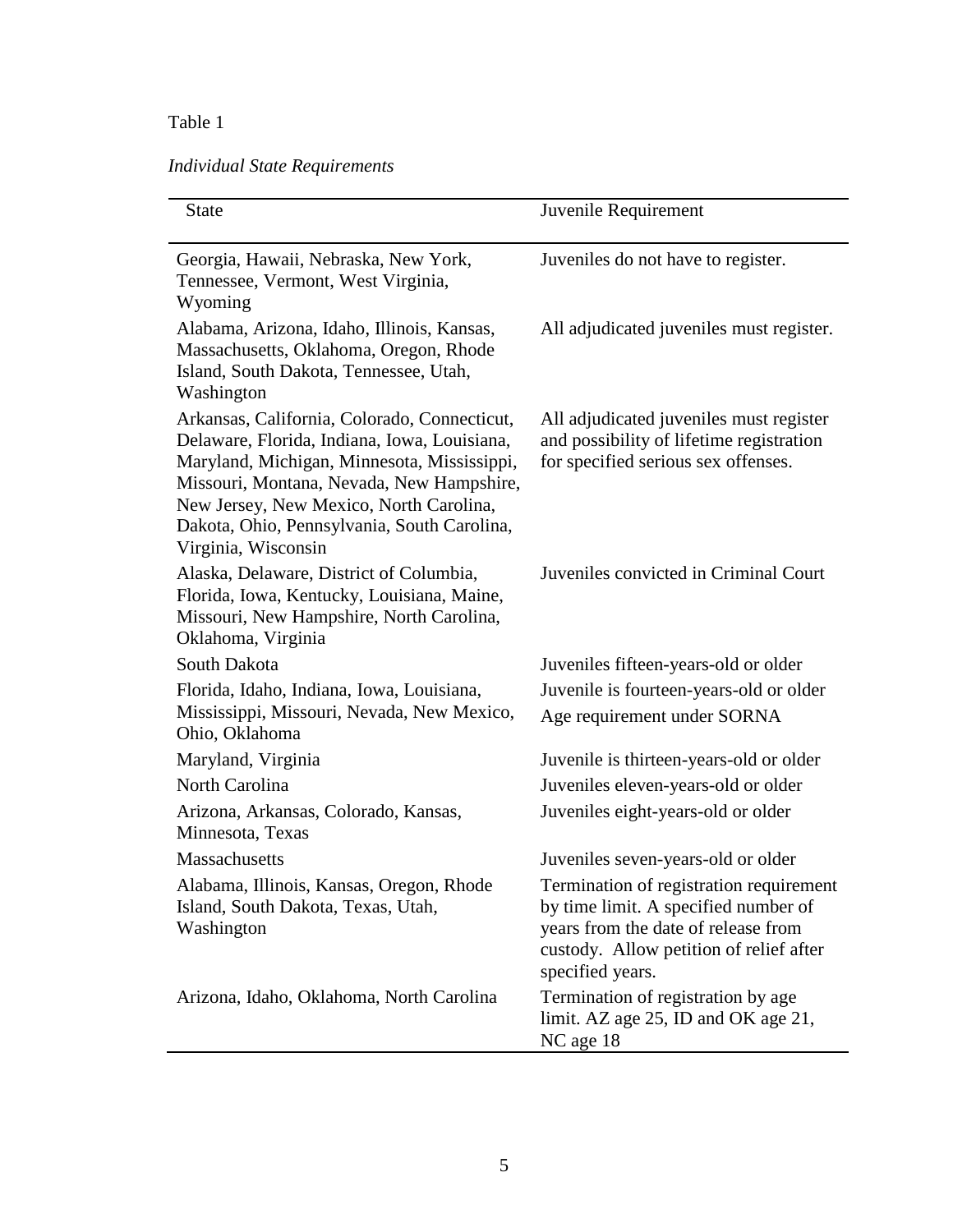information current. It also eliminated the statute of limitations for prosecutions of child abduction and felony sex offenses against children (McPherson, 2007).

Nevada was one of the first states to adopt the federal Adam Walsh Child Protection and Safety Act of 2006 or SORNA. Nevada's legislature adopted SORNA into law during the 2007 Session under two separate Bills, the Assembly Bill  $579<sup>3</sup>$  and the Senate Bill  $471^4$  (Eissman, Chisel, and Hoffecker, 2008).

SORNA does require that certain juveniles register as sex offenders. The federal requirements apply only to juveniles convicted as adults and juveniles adjudicated as a delinquent in juvenile court, only if the juvenile is 14 years of age or older and is convicted of an offense similar to or more serious than the federal aggravated sexual assault statute<sup>5</sup>. In addition to offenses such as forcible rape, this statute covers any offense involving a sex act with a victim under the age of 12. There are no provisions for a risk assessment hearing in the case of any juvenile adjudicated as delinquent and subject to registration under SORNA. There are no exceptions for intra-familial cases of sexual abuse. The only exception is the so-called "Romeo and Juliet" clause, whereby the law makes clear that jurisdictions will not be required to register persons convicted of sex offenses involving "consensual" sexual activity between a victim who is at least 13 years old and an offender not more than four years older than the victim.<sup>6</sup> Nevada did not adopt the same criteria as the federal SORNA criteria for juveniles.

One final registration act that may relate to juveniles is the college registration system. College campuses fall under a sex offender registration act known as the Campus

<u>.</u>

<sup>3</sup> Chapter 485, *Statutes of Nevada*

<sup>4</sup> Chapter 528, *Statutes of Nevada*

 $5$  18 U.S.C. §2241

 $6$  18 U.S.C. §16911(5)(c).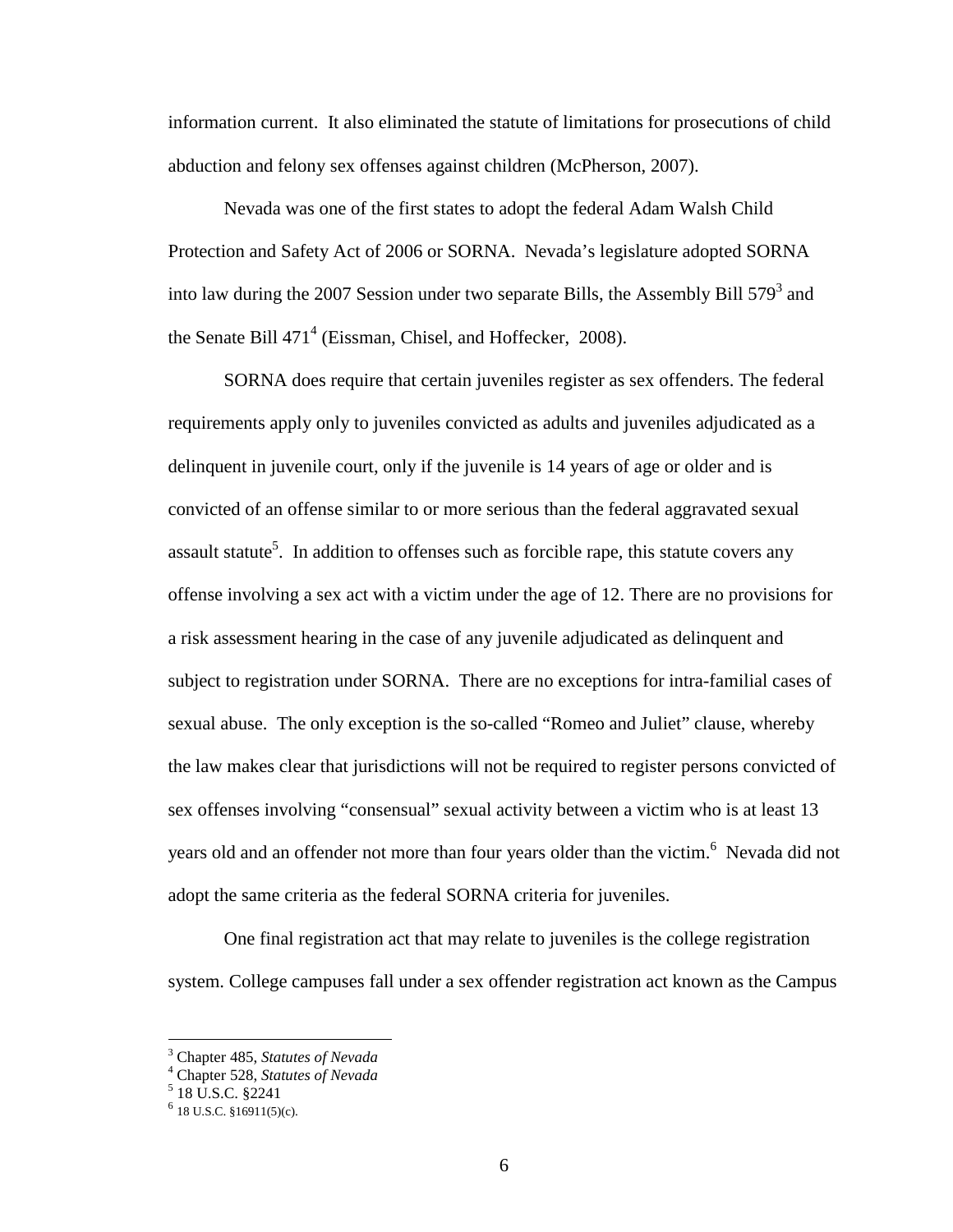Sex Crimes Prevention  $Act^7$  this was implemented in October of 2000. Most college registries contain the same information as state registries the only difference is that they specifically identify the offender with their affiliation with the school such as if they are an employee or student.

## Nevada Revised Statutes

 Requirements for sex offender registration in Nevada are specified in the Nevada Revised Statutes (NRS). The statutes are somewhat confusing at the moment because major SORNA changes passed by the Nevada legislature came into effect on July 1, 2008 but were then suspended due to multiple constitutional challenges. There are two versions of many of the registration sections available concurrently – those that were to be in effect until June 30, 2008 and those that should have taken effect on July 1, 2008. For example, there are two versions of NRS 179D.490 (duration of duty to register) appearing side by side. Normally the old version would be deleted and replaced by the new section. This paper will consider the requirements that took effect on July 1, 2008 and are still on the statutes despite their current uncertain status. According to the 2008 revisions, all sex offenders and offenders convicted of a crime against a child should be subject to community notification regardless of their designated level. There are three Tier levels established for registration and community notification these levels are Tiers are known as Tier I, Tier II, and Tier III. To determine which tier level an offender is assigned is based on the specific crime committed by the offender $8$ .

• *Tier I*—Offenders convicted of a crime against a child or a sex offender that is not otherwise categorized as a Tier II or Tier III offender.

<sup>&</sup>lt;sup>7</sup> Section 1601 of PL 106-386<br><sup>8</sup> see NRS 179D.113, 179D.115, and 179D.117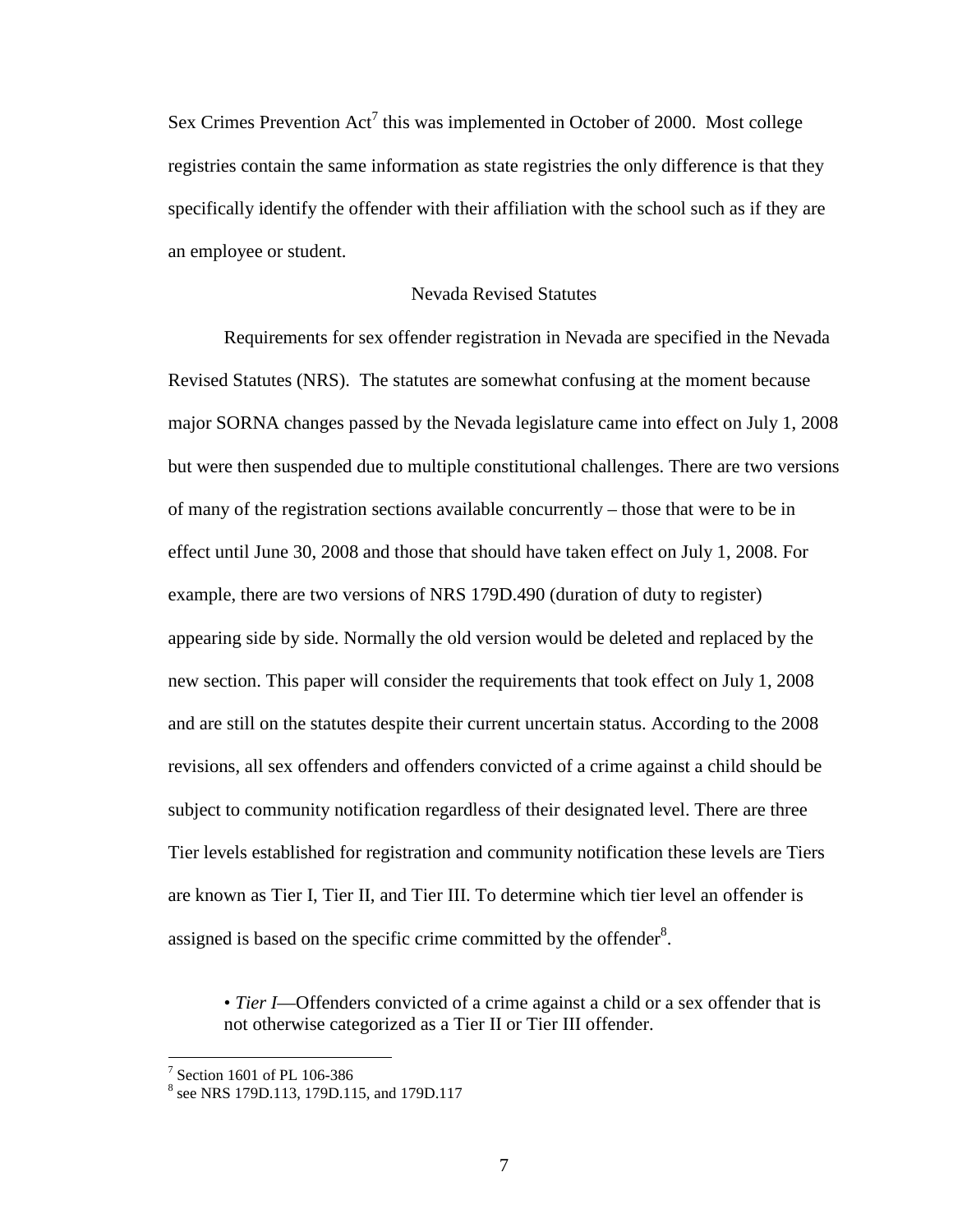• *Tier II*—Offenders convicted of a crime against a child whose crime is punishable by imprisonment for more than 1 year, or a sex offender whose offense constitutes: (a) luring a child; (b) sexual abuse or sexual exploitation of a child; (c) an offense involving pandering or prostitution; (d) pornography of a minor; or (e) any sexual offense against a child after the person becomes a Tier I offender.

• *Tier III*—Offenders convicted of a crime against a child or a sex offender who has been convicted of: (a) first degree murder committed in the perpetration of a sexual assault, abuse, or molestation of a child under age 14; (b) sexual assault; (c) battery with intent to commit sexual assault; (d) child abuse involving sexual abuse or exploitation of a child under age 13; (e) kidnapping of someone under age 18; or (f) any sexual offense against a child after the person becomes a Tier II offender.

Tier II and III offenders also include those involved in an attempt or conspiracy to commit one of these offenses, an offense that is comparable to or more severe than the offenses described in the federal sex offender registration and notification provisions of the Adam Walsh Act, and those whose offenses were committed in another jurisdiction but whose offense would be an offense in Nevada if it had been committed here.

On July 1, 2008 Assembly Bill  $579^9$  set the federal guidelines and procedures for sex offender registration and community notification requirements by using these three Tier levels. These guidelines stipulate a Tier III offender must personally register before local law enforcement every 90 days, a Tier II offender must register before 180 days, and a Tier I offender must register every year. If the offender is not imprisoned they must register before being released from prison or within three days after sentencing. As stated in Sections 16-30 of this bill it expanded the types of personal information provided through the community notification website and includes certain juveniles under these offender registration and notification requirements.

 9 Chapter 485, *Statutes of Nevada 2007*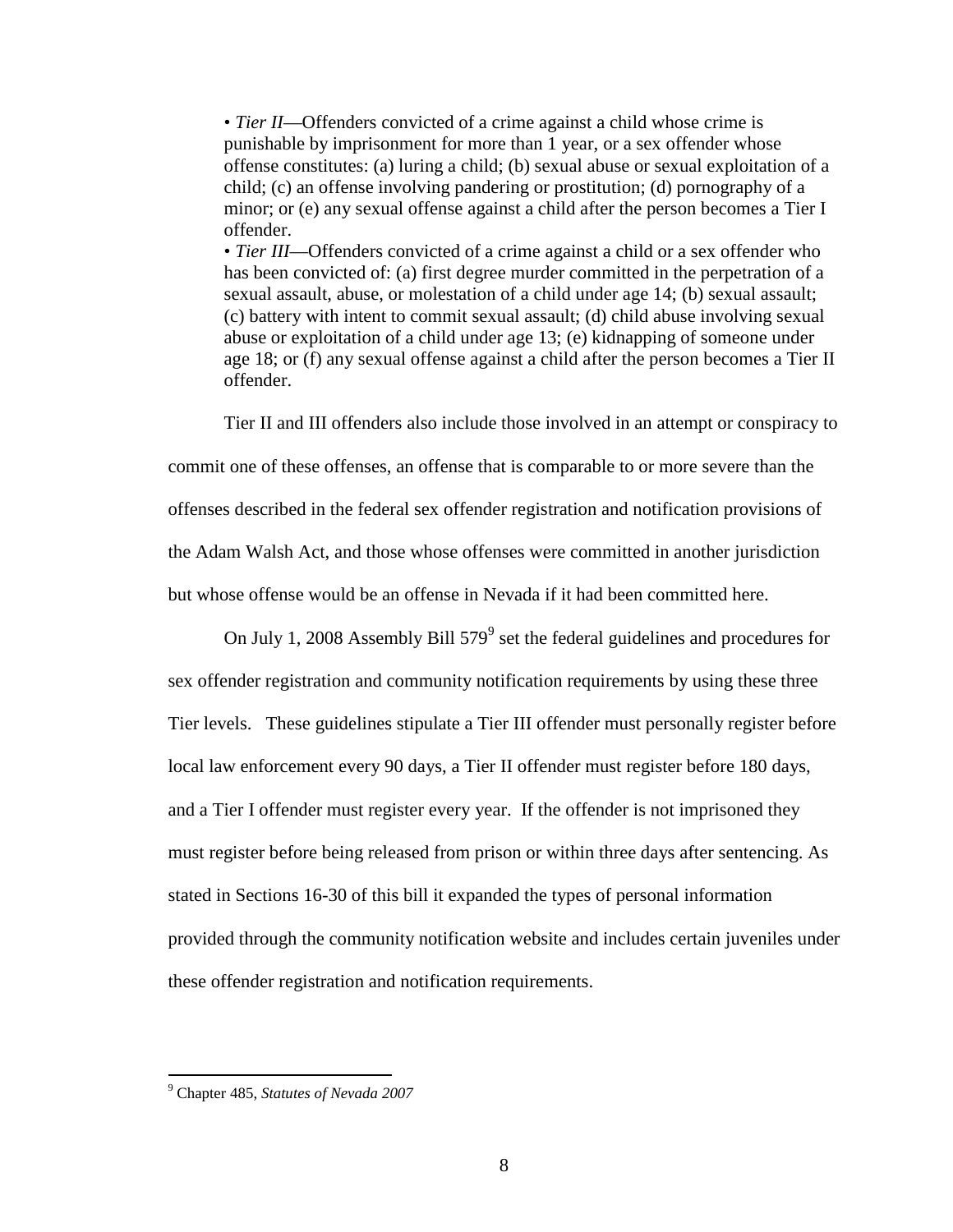Senate Bill 471<sup>10</sup> requires that an offender register, before being released from prison, with the law enforcement agency of the jurisdiction in which he will reside upon release. The offender must provide a biological specimen at the time of registration. Certain offenders are subject to electronic monitoring as deemed appropriate by the Division of Parole and Probation of the Department of Public Safety, the cost of which must be paid by the offender to the extent he is able to pay. A person convicted of sexual assault against a child under16 years of age must serve time in prison before being eligible for parole, and the length of parole was increased from 20 years to 35 years. This bill changed certain provisions prohibiting certain Tier III offenders from living within 1,000 feet of locations commonly used by children. Some offenders are further restricted from intentionally being within 500 feet of locations commonly used by children. Tier III offenders under lifetime supervision who violate the conditions of their supervision are guilty of a category B felony.

Other legislation passed in 2007 includes requiring that any facility with four or more sex offenders cohabitating must be a facility for transitional living with a licensed from the State<sup>11</sup> which prohibits the assignment of certain convicted sex offenders to minimum security facilities<sup>12</sup> and on condition that offender commits the crime of "luring" a child" when he or she consciously contacts or communicates with, or attempts to contact or communicate with, a person believed to be a child under the age of 16 and at least five years younger than the person with the intent to persuade or lure that child to engage in sexual conduct<sup>13</sup>.

 $\overline{a}$ 

<sup>10</sup> Chapter 528, *Statutes of Nevada 2007*

<sup>11</sup> S.B. 354, Chapter 418, *Statutes of Nevada*

<sup>12</sup> A.B. 510, Chapter 525, *Statutes of Nevada*

<sup>13</sup> A.B. 72, Chapter 66, *Statutes of Nevada*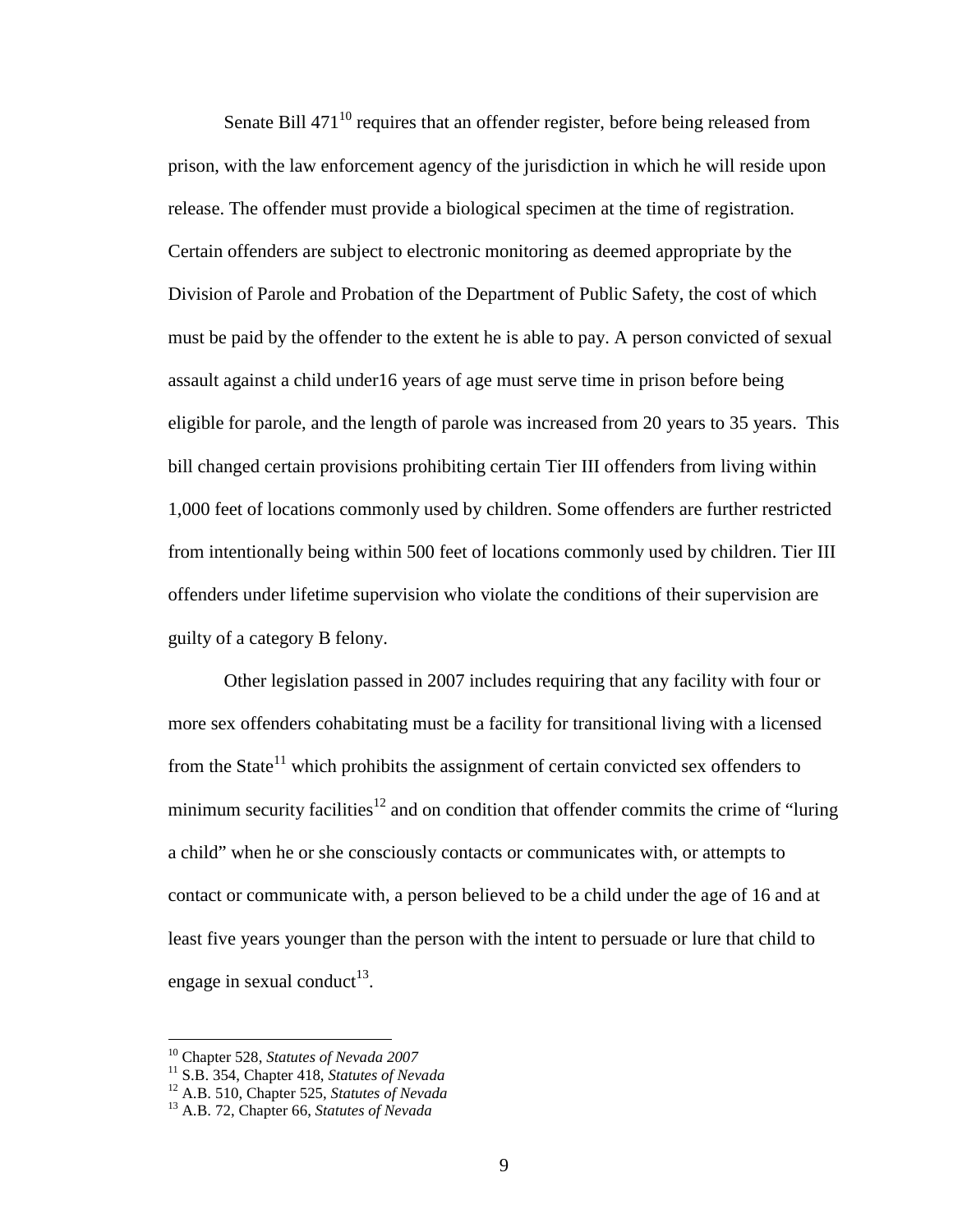Nevada Juvenile Sex Offender Registration Requirements

Currently, certain juveniles must register with local law enforcement under the federal law SORNA. However, when a child who is an adjudicated delinquent for certain sexual offenses or a sexually motivated act reaches 21 years of age, the juvenile court must hold a hearing to determine whether to deem the child an adult sex offender for the purposes of registration and community notification. This hearing is not required if the child has been relieved of being subject to the community notification laws before reaching the age of 21 years.

Following the passing of Bills 579 and 471, the juvenile court system was forced to address the question of whether the new registration requirements would apply to juveniles. On April 15, 2008, the Honorable William O. Voy, Eighth District Court, Family Division- Juvenile, declared the provisions of Assembly Bill 579 and Senate Bill 471 to be unconstitutional when applied to juvenile sex offenders. This was one of multiple constitutional challenges to the bills. With three appeals pending on the constitutionality of the amendments, Nevada's sex offender law remains unchanged and these provisions are not being implemented nor enforced by law enforcement agencies. It is expected that the Nevada Legislature will revisit these issues in the future.

Under Chapter 62F.120 of NRS, a juvenile is required to notify their school of any sex offenses. Juveniles adjudicated as a delinquent of one of the acts identified in NRS 62F.200, acts that would be considered a crime if an adult at time of the act. Community notification is also required for certain acts that are determined by the court to be sexually motivated. As of July 1, 2008, the juvenile court must notify the Central Repository of the child's adjudication accordance to Chapter 179D of NRS. The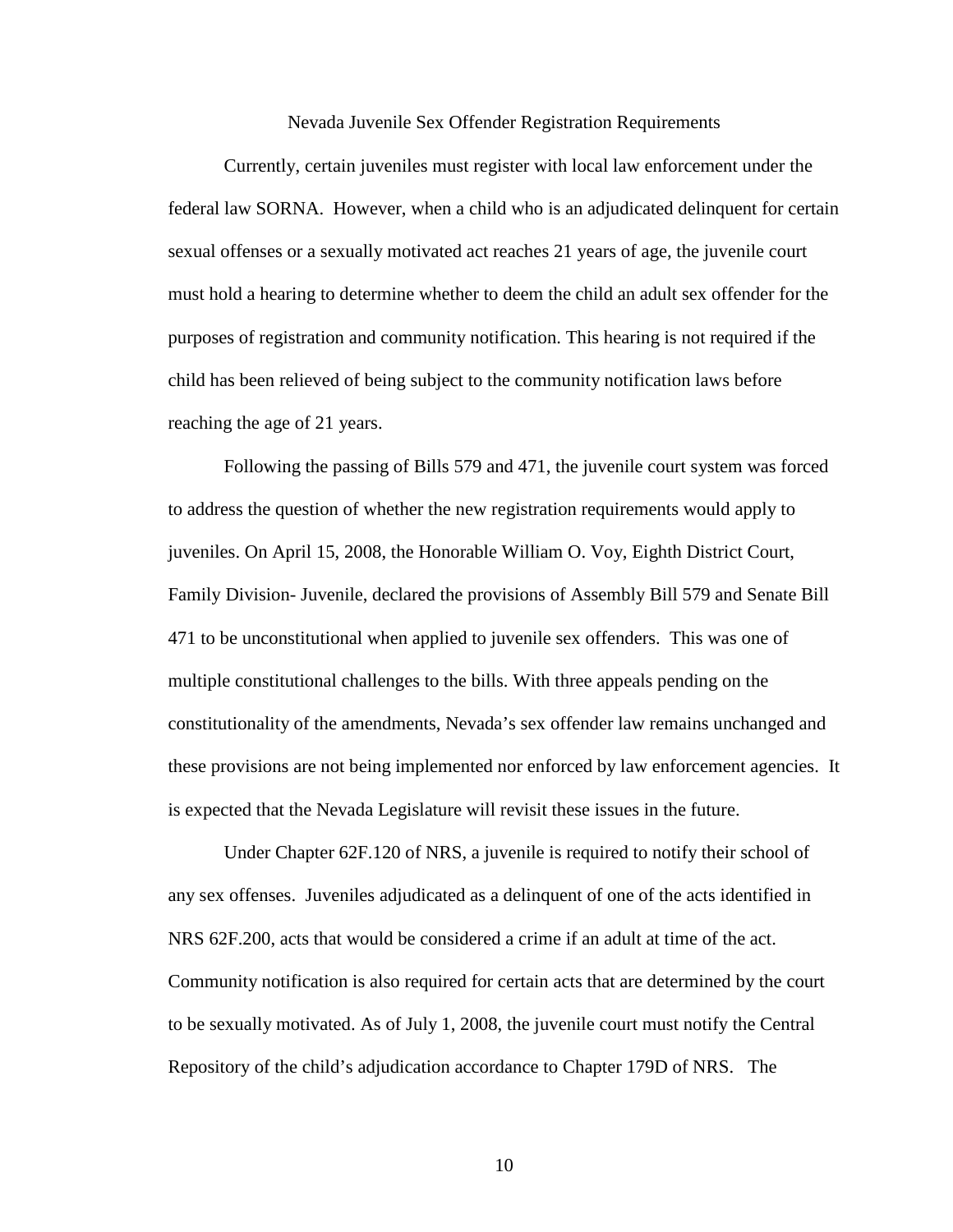juvenile's records must not be sealed as long as he is required to registration and community notification as a juvenile sex offender $14$ .

### Effects of Sex Offender Registries on Offenders

Since the passing of registration and notification laws, harassment of sex offenders has become a concern. In an attempt to prevent harassment all notifications information comes with a warning label. These warnings inform the community that any parties responsible for harassment of a sex offender will face legal action and could lead to the reversal of the law for vigilantism (Matson and Lieb, 1997).

According to Hiller's 1998 findings public notification of juvenile sex offenders hinders rehabilitation efforts in many ways. By requiring notification to an offender's school this public outing could lead to peer harassment causing social isolation, emotional and physical harm (Lowe, 1997). Parents of other students often complained about an offender attending the school and demanding their removal. These types of situations disrupt the offender's rehabilitation and if placed in an alternate educational setting may downgrade his level of education.

For example, a nine-year-old boy convicted of raping a younger boy was adjudicated and spent three years in a detention center. Seven years later the family moved to Missouri to get away from the constant public attention and persecution. The boy was now sixteen and had never committed another sex offense. The residents of Missouri found out about the boy's past criminal history. Following the notification to the school he lost his privacy, all his friends, and his right to attend school. The school claimed they feared for the safety of other students and suggested the family tutor him at home (Avila, 1998).

 $\overline{a}$ 

<sup>&</sup>lt;sup>14</sup> NRS 62F.260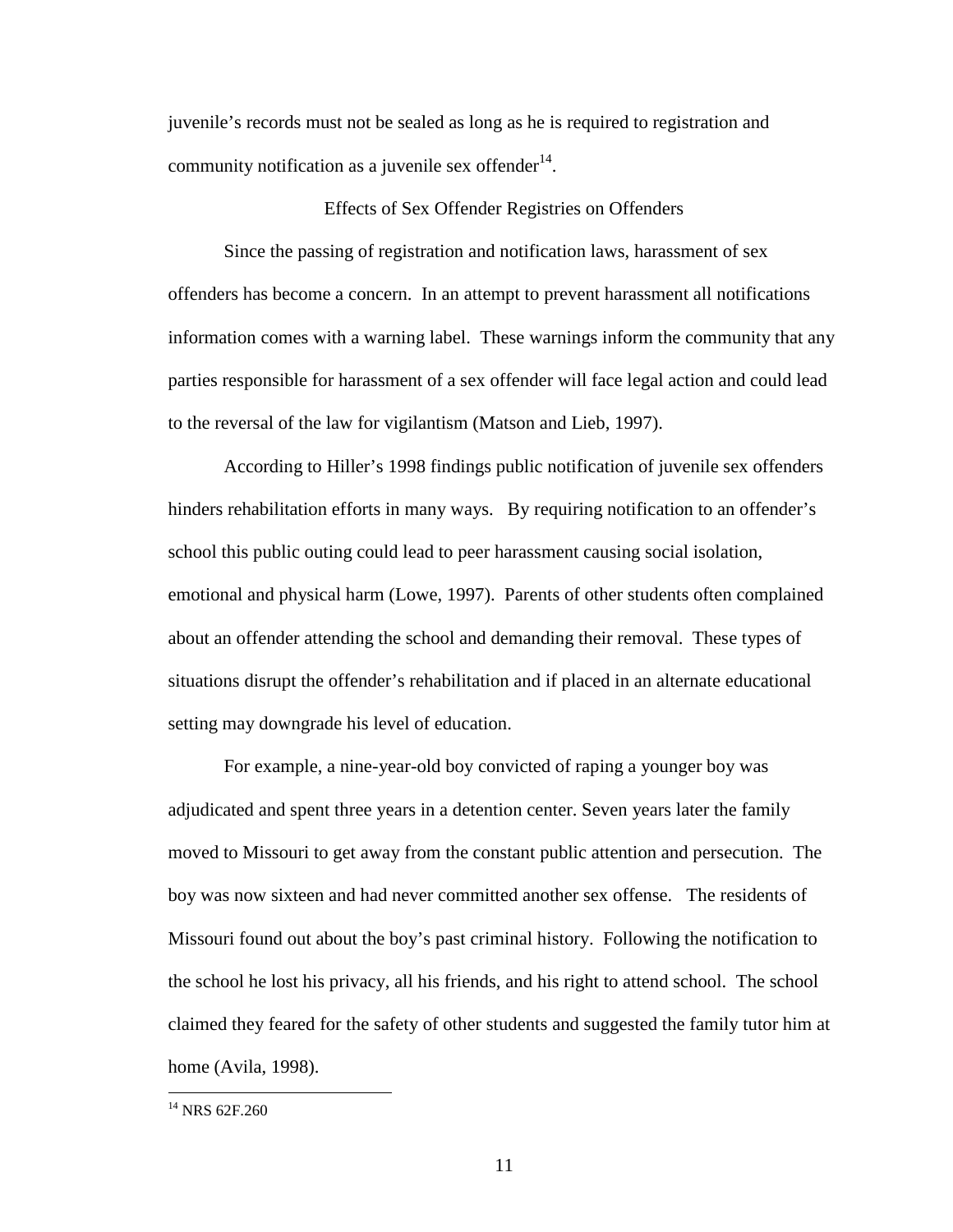Another example of the disruption due to registration was described in Moore's *USA Today* article (2006). Leah DuBuc, age twenty-two, and a resident of Michigan, was adjudicated at the age of ten for sexual experimentation. DuBuc and her two stepbrothers age eight and five were caught flashing each other and pretending to have sex with their clothes on. Two years later DuBuc plead guilty to first and second degree sexual conduct and was sentenced to eighteen months in a residential treatment program and was required to register as sex offender for twenty-five years. DuBuc's youthful mistake has made it difficult for her to find or keep a reasonable job; she suffers from community harassment, and has been refused financial aid, thus limiting her education level. DuBuc petitioned to be added to the non-public registry instead of the public registry but she was denied because she was more than five years older than one victim at the time of the offense. DuBuc claimed the court had poor mathematical skills because her stepbrother was five and she was ten at the time of the offense (Moore, 2006).

Levenson and Cotter (2005) conducted a study on sex offenders living in Florida and Kentucky. From one-third to half of the participants reported experiencing some type of adverse effect from registration laws such as loss of employment, loss of housing, harassment, threats, or property damage. Some participants reported that family members or roommates (19%) suffered from some type of physical assault.

When Tewksbury and Lees (2006) surveyed registered sex offenders living on campus their findings showed only one-third of the offenders knew their university retained a sex offender registry that listed their name. Some effects of campus registry include difficulties in student housing, employment, maintaining social relationships, harassment, feelings of doubt and fear. The vast majority (79%) of student sex offenders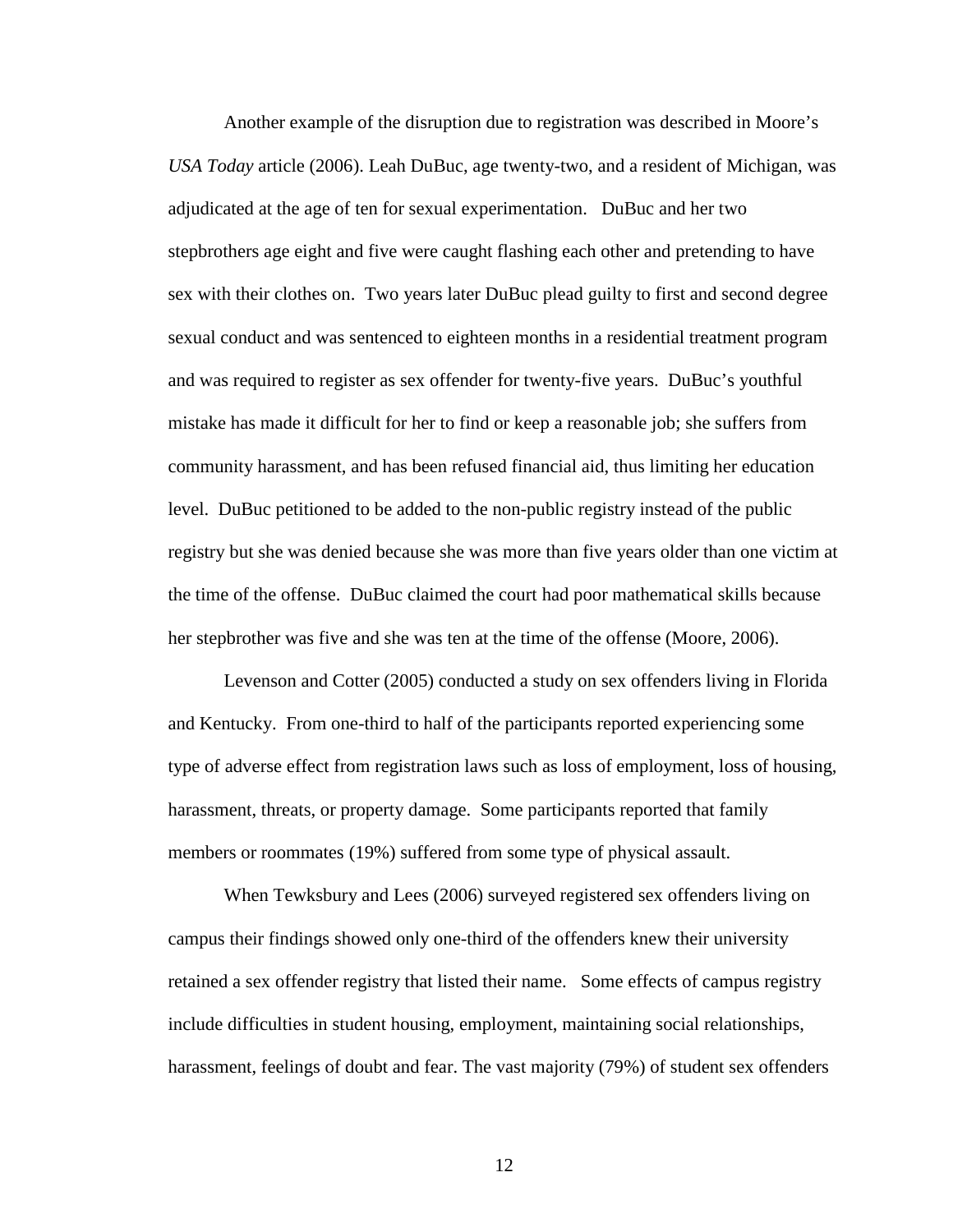were denied employment. Half of the offenders were treated rudely by the public and experienced losing a friend after they learned of their status as a register sex offender, 15.8% lost a significant other. Approximately 5.3% of offenders were assaulted on and off campus. Student offenders (15.3%) reported receiving harassing mail or phone calls. Little under half (47.4%) reported being evicted or being denied campus housing. Only 26.3% admitted a decline in their academic performance.

It is important for public officials to consider all of the effects of expanding registration requirements to juveniles because it may exacerbate the very risk factors for recidivism such as unstable lifestyle, negative attitude, and lack of any positive support system may be exacerbated or created by public identification (Hanson and Harris, 1998, 2001). Successful rehabilitation is dependent on finding housing, social acceptance, and job security. Using Megan's Law to require juveniles to register creates obstacles for sex offenders preventing reintegration and defeating the primary goal of the law, which is to protect the community (Andrews and Bonta, 2007).

### Public Perceptions of Sex Offender Registries

 The public's perception of registration laws is important because legislators often use that as the impetus for changing or implement a particular law. Levenson and colleagues (2007) surveyed 193 Florida residents. Results showed most participants were familiar with Megan's Law and believed it assisted with public safety. The majority of participants believed that most sex offenders would re-offend eventually and the community should be notified. Some data suggested public notification aids in a community feeling safer. Other research found notification increased the anxiety of a community if a sex offender was living in their neighborhood (Caputo, 2001) and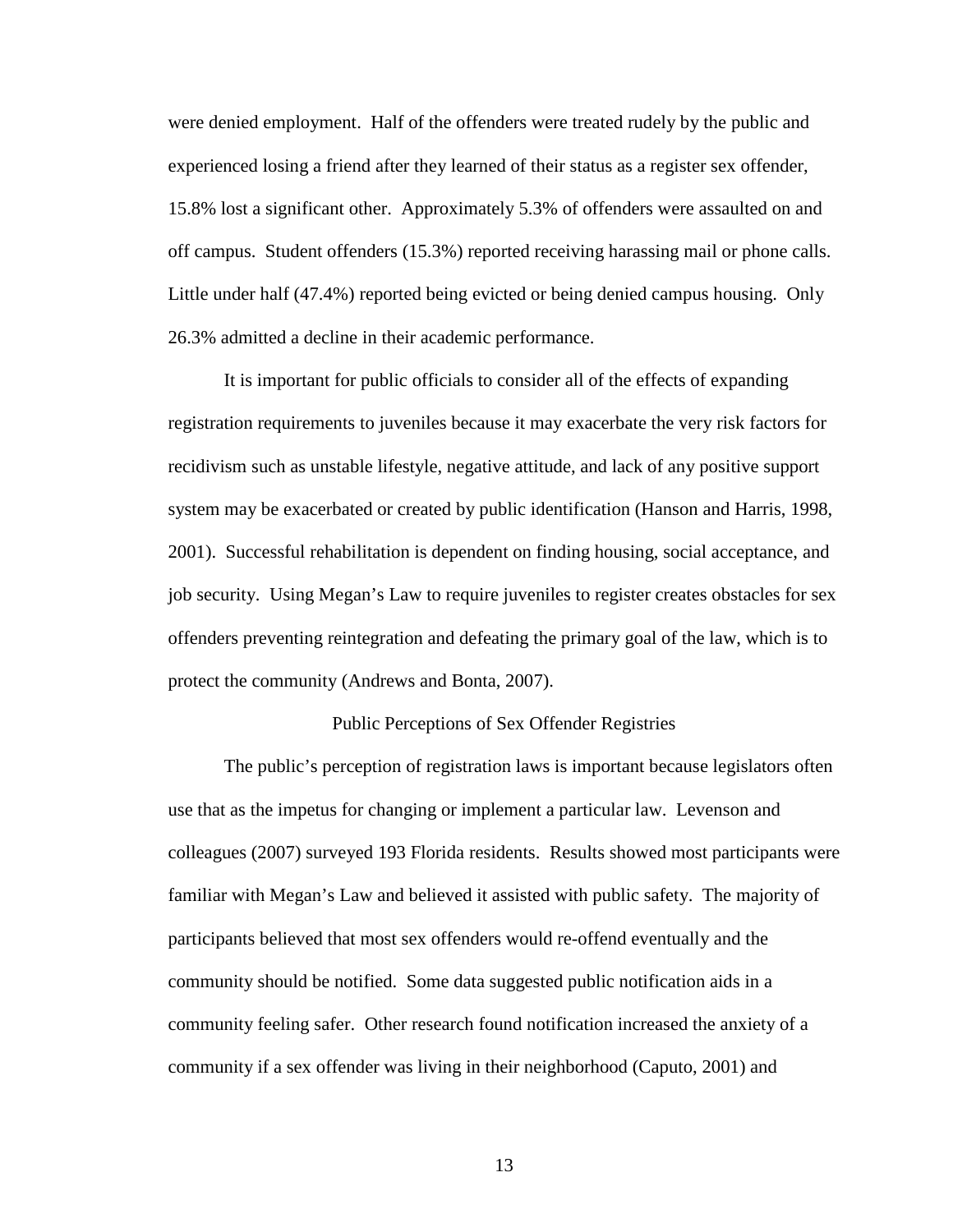participants believed notification laws created a false sense of security for parents (Malesky and Keim, 2001.)

When comparing Kentucky and Ohio in regards to notification laws and public awareness Beck and Travis (2006) found the law assumes that public notification is linked to public protective behaviors. For example, when a community is aware a sex offender is living in the neighborhood they become more cautious. Ohio's notification process was assessed to be more effective in informing the community of local sex offenders through distributing written notifications to all persons in geographical area. Kentucky's notification process was less effective because notification is limited to the Kentucky State Police website and a sex offender alert line. Ohio residents (77.2%) were significantly more likely to be aware of sex offenders in neighborhood compared to Kentucky residents (25.6%). This study argued that having only a website to notify the community of sex offenders was not adequate and other states should follow Ohio's example.

When surveying a group of criminal sexual psychopaths, Petrosino and Petrosino (1999) found that 27% were eligible for notification requirement prior to recent arrests and after they were released two-thirds committed offenses against family member, friends, or acquaintances. Who the victims are is relevant, as most individuals do not look at the sex offender registry for someone they trust or know. The majority of participants admitted to only committing an offense after they have gained the trust of both the child and the guardian.

O'Keefe and Reid-Nash (1987) argued that the more a person pays attention to crime in the media the more their fear and concern increases, therefore making them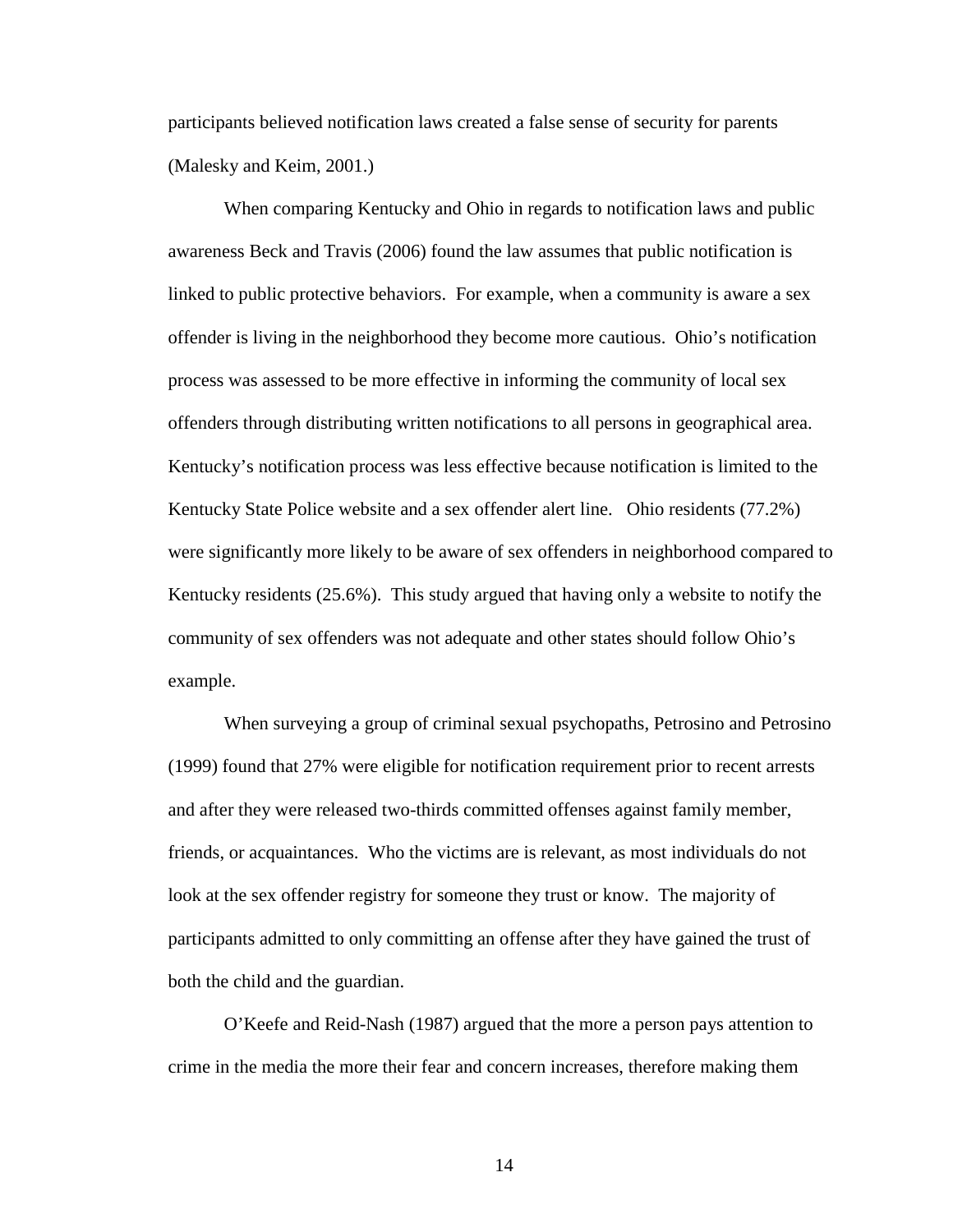more attentive to the issue. A study conducted by Proctor and colleagues (2002) on media and Megan's Law demonstrates this phenomenon. Their findings showed a pattern in how the media portrays Megan's Law and how it affected public perceptions. The results indicated that exposure to the all types of media and the positive attention given to Megan's Law was strongly connected to the participant's knowledge and acceptance of the law. Results revealed participants that pay attention to crime and the media were more likely to support criminal justice policies and in this particular study the participants were highly supportive of Megan's Law.

Proctor and colleagues (2002) similarly found that Massachusetts's community notification law increased the level of specific knowledge concerning the issues of Megan's Law but did not improve the general knowledge of the law. Findings suggested that news media reinforces the public's perception of Megan's Law and their positive belief that it deters victimization. The media coverage also appeared to sway them to ignore the shortcoming of the law such as its inability to reduce sex offenses and reduction in support for developing more effective ways to rehabilitate sex offenders (Schram and Milloy, 1995).

There is no way a parent can be guaranteed that their children will be safe, even if they possess a current list of sex offenders living in their neighborhood. According to the Bureau of Justice Statistics (2000) these lists do not capture sexual predators that fail to register or have no prior convictions. The lists focus on stranger abuse and largely ignore the fact that 93% of victims know their attacker. This research revealed the majority of perpetrators (58.7%) were acquaintances of the victim or the family, a little over a third (34.2%) are a family member, and only 7% are strangers to their victims.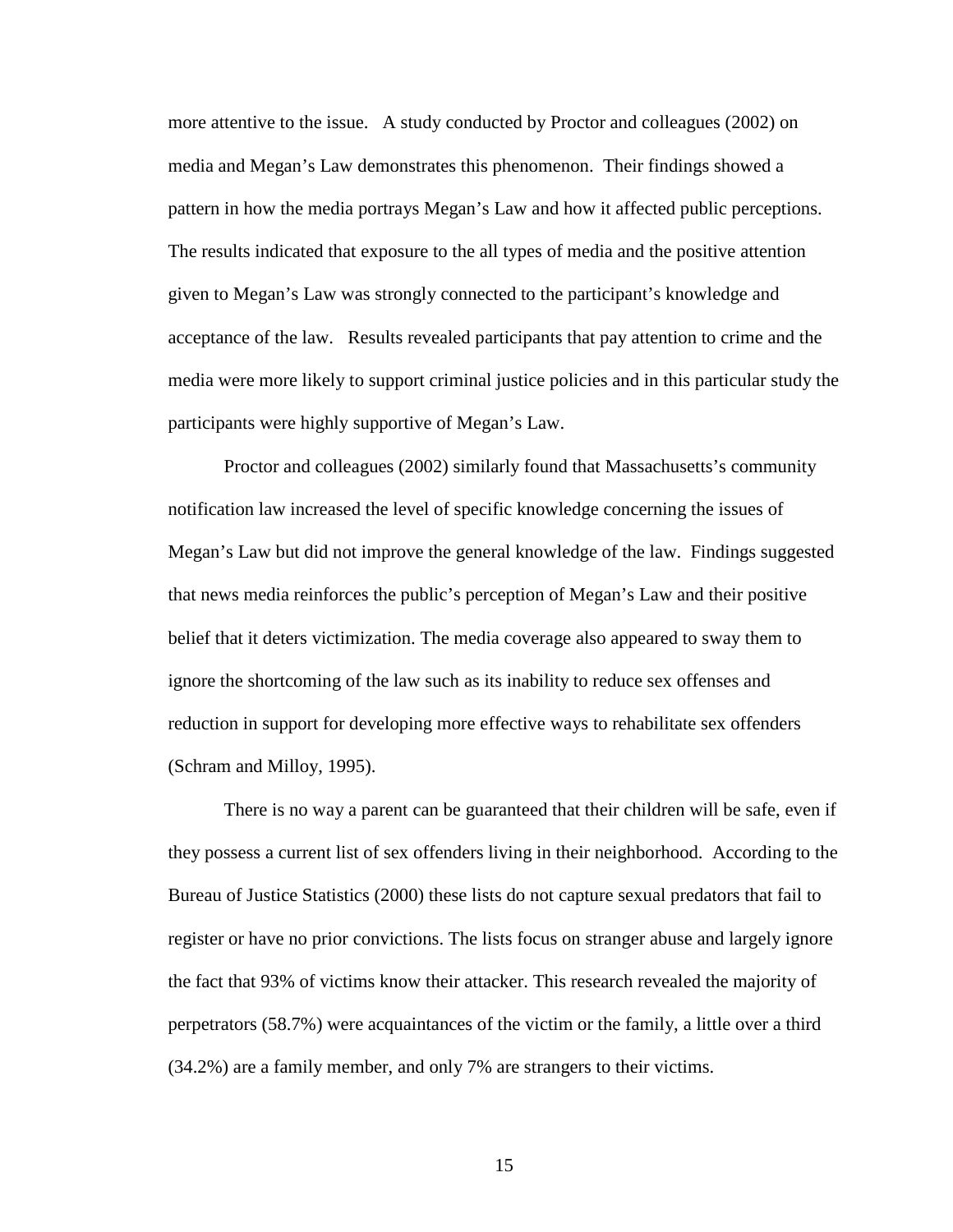According to the National Victimization Survey only 50% of sex crimes are reported to law enforcement for various reasons, such as shame, the victim knew the offender, and fear. So until more reliable figures on sex crimes are available, studies can only depend on the sex offender's personal history after they confess to additional sex crimes during their incarceration that were never reported (Zevitz and Farkas, 1993).

 When comparing recidivism rates between high-level and low-level notification sex offenders in Wisconsin, Zevitz (2006) found no statistically significant difference between each group and recidivism rate. Recidivism rates for high-risk sex offenders remained high in both groups. Approximately half of the sex offenders in the low-level notification re-offended within four years, but only one out of eight was for a new sex crime. All but one of the high-level notification offenders were arrested for new sex crimes they committed in same area notification occurred. None were a strangerpredatory sex offense, which means no public warnings could have prevented victimization.

### Offender Perceptions of Sex Offender Registries

Another area of research has been looking at offenders' perceptions of registration laws. Levenson and Cotter (2005) surveyed 183 sex offenders in Florida and their opinions of registration laws. When comparing the offenders' perceptions of their own risk and the publics' perceptions of the offenders' risk, the results showed only 18% of the sex offenders strongly believed they would re-offend. About a fourth of the offenders believed it were fair for the community to know their risk level. More than half the offenders reported the personal information on the registry was incorrect or outdated. The vast majority (88-89%) of participants believed that giving home telephone number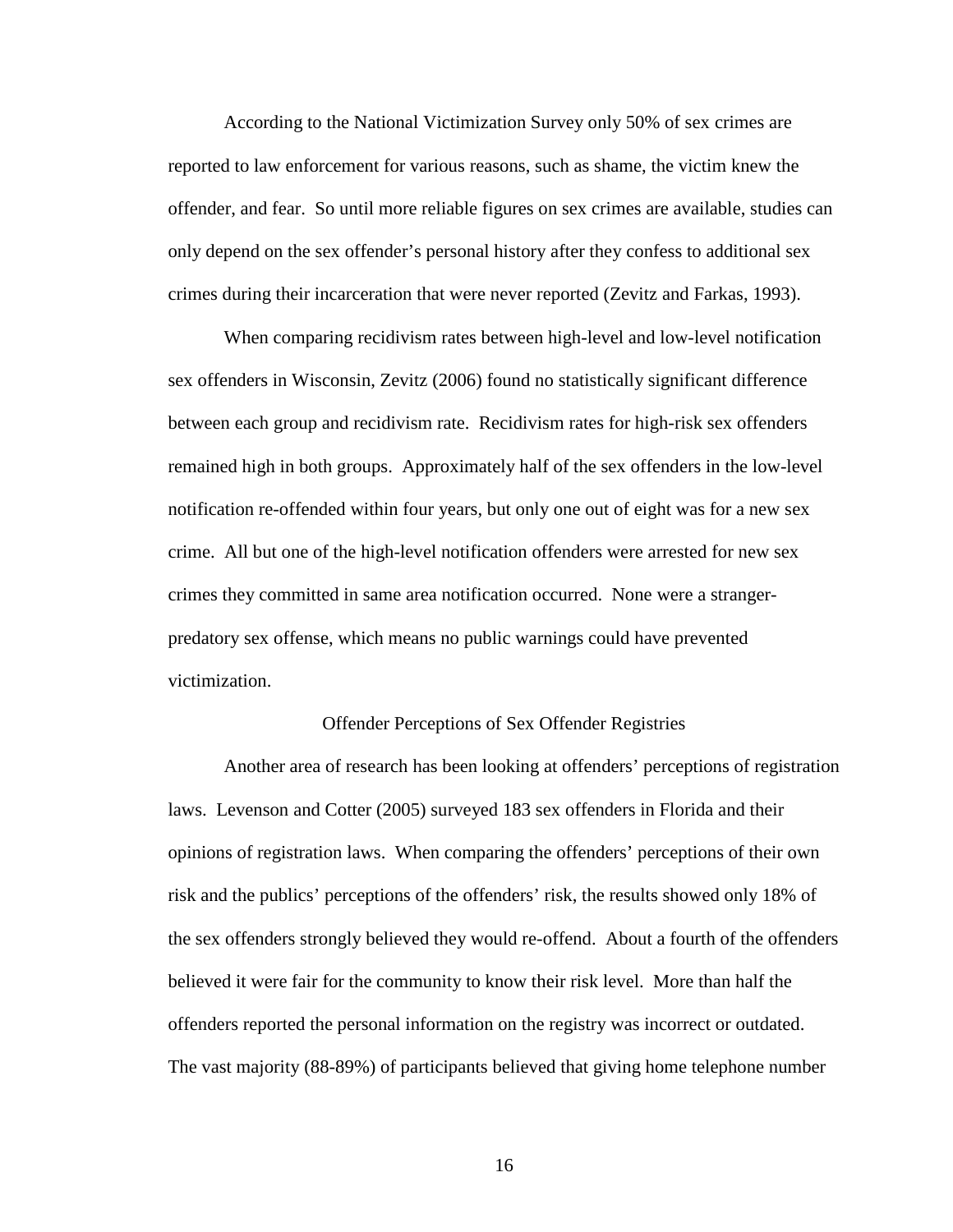and work address were very unfair. A slight majority (49-68%) believed that fingerprints, photographs, and vehicle description seemed slightly unfair. A vast majority (82%) was unaware that flyers were sent home with children from school to inform guardians. Only 5% of the participant experienced some type of physical assault or injury. There was a moderate (27%) relationship between registration laws and loss of employment. The majority (72%) of offenders believed registration laws interfered with their recovery and had lost hope for the future because they are required to register for the rest of their life. A sizable minority (42%) of offenders fear for their safety and a little more than half (52%) of the offenders experienced loss of personal friendships or a close relationships.

Some offenders mentioned the positive effects of registration laws such as willing to manage their risk factors, it made them more motivated not to re-offend, believed registration and notification helped prevent them from reoffending, it gave them less access to potential victims, made them a more honest person, found community supportive of recovery, and believed a community is safer by knowing where sex offenders live. A clear majority (66%) of offenders admitted to being more motivated to keep away from offending so that they can prove to others they are not a bad person.

Slightly more than half (52%) of the offenders believed that most people know they are sex offenders and are supportive to their recovery. Only 22% believed registration laws limited their access to potential victims because parents keep children away from me. Only 32% believed the community was safer when they knew where a sex offender lives (Levenson and Cotter, 2005).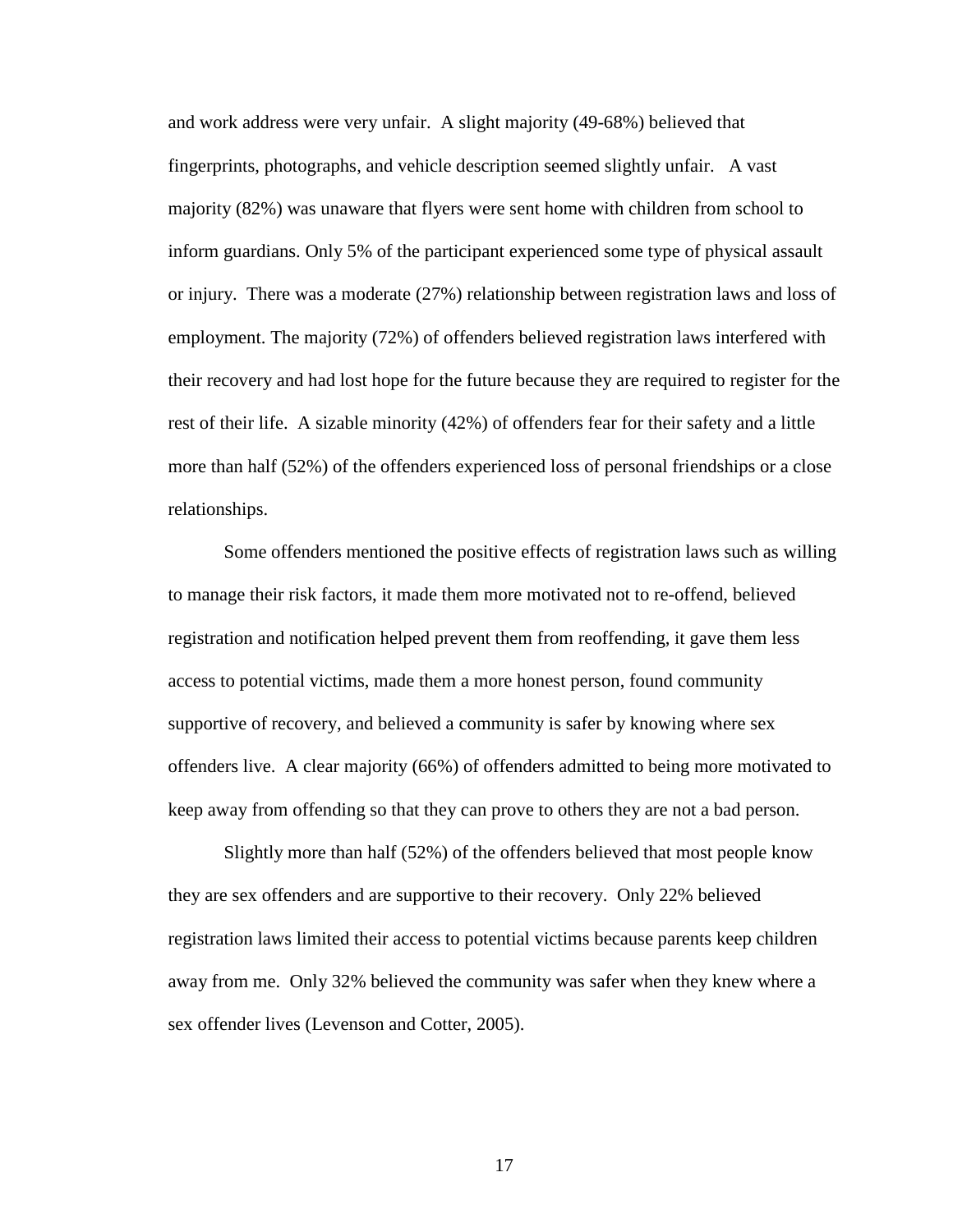#### Juvenile vs. Adult Sex Offenders

When comparing juvenile offenders to adult offenders it is important to remember that they are not interchangeable but that there are differences between the two. The rising issue is whether or not juveniles should be treated the same as adults. This question has gained increasing importance with the passage of Megan's Law. Many have suggested this law has a significant impact on a sex offenders' life because one of the main components requires all convicted sex offenders to notify local law enforcement agency that they have arrived in the area.

Thus far, only thirty-nine states require juveniles to register as a sex offender (Szymanski, 2009). It will be argued here that the enforcement of registration requirements for juveniles could result in more harm than good. Rehabilitation is a key factor of the juvenile justice system and by applying registration requirements to juveniles it requires them to notify their school upon arrival, which adds to the juveniles' stigma and causes social isolation (Lowe, 1997). According to Zimring (2002) the states that require juvenile registration and community notification for life eliminate the safe guards that were made to protect children from public scrutiny. In some cases juveniles avoid incarceration by plea-bargaining and getting probation without realizing by pleading guilty triggers Megan's Law registration requirements.

By using less restrictive treatment programs Rasmussen (1999) found juveniles were more successful in rehabilitation. These programs allowed juveniles to communicate with family and attend school. Registration and notification laws prevent juveniles from a normal school environment because one of the requirements is to notify their school of their sex offenses. This transforms the most needed resource of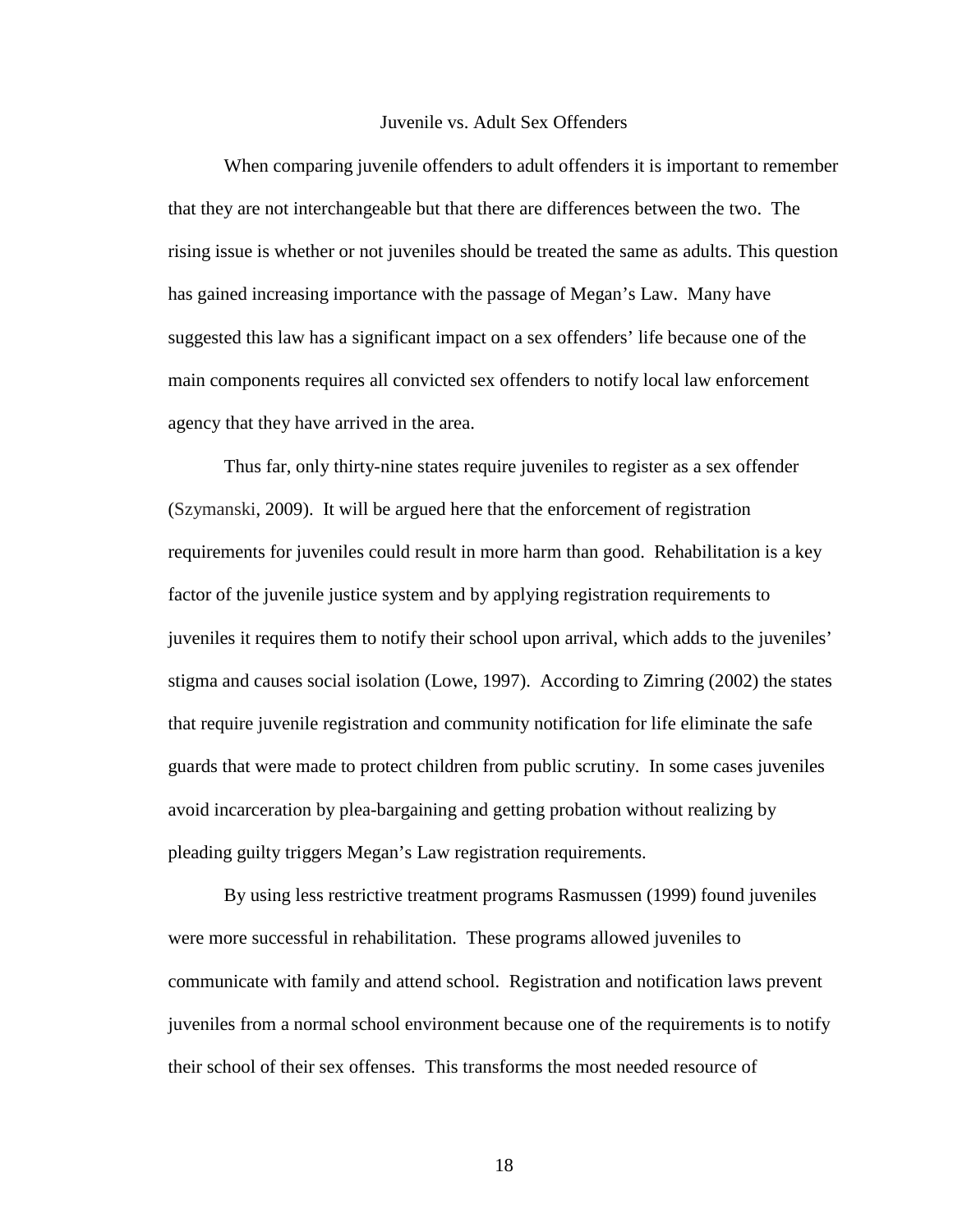rehabilitation into a place of hostility, loneliness, and all types of abuse. Some noticeable characteristics of a juvenile sex offender are poor social skills and feelings of isolation. By requiring them to notify their school they become alienated from their peers and community, which could lead to recidivism (Barbaree and Cortoni, 1993).

*In re Registrant J.G.* (1996) is a case that involved a ten-year-old boy named J.G. who was caught by his sister exposing his penis to his eight-year-old cousin. J.G. was convicted of first-degree sexual conduct and under New Jersey's Megan's Law. J.G. was required to register as a sex offender for life. Concerned with the permanent affects of having to register for life the New Jersey Supreme Court held that J.G. would not have to register and recommended revising the tier classifications when applied to juveniles. J.G.'s case is a perfect example of how the New Jersey Supreme Court realized that juveniles shouldn't be treated the same as adults.

Research has suggested that juvenile sex offenders differ significantly from adults in several ways. Juveniles exhibit their own patterns of sexual behavior (Hagan and Gust-Brey, 2000; Kahn and Chambers, 1991; Prentky et al., 2000; Rasmussen, 1999,) they are more responsive to treatment, and seldom re-offend when provided the proper treatment (Association for the Treatment of Sexual Abusers, 2000).

Schram and Milloy (1995) found that among adults 19% of registered sex offenders and 22% of unregistered sex offenders commit another sex offense, showing no significant difference between the two groups and notification laws. Alexander (1999) found recidivism rates for juveniles that received proper treatment was relatively low at 7.1%. According to the University of Oklahoma's Director of the National Center on Sexual Behavior of Youth (2006) the typical juvenile sex offender rate of recidivism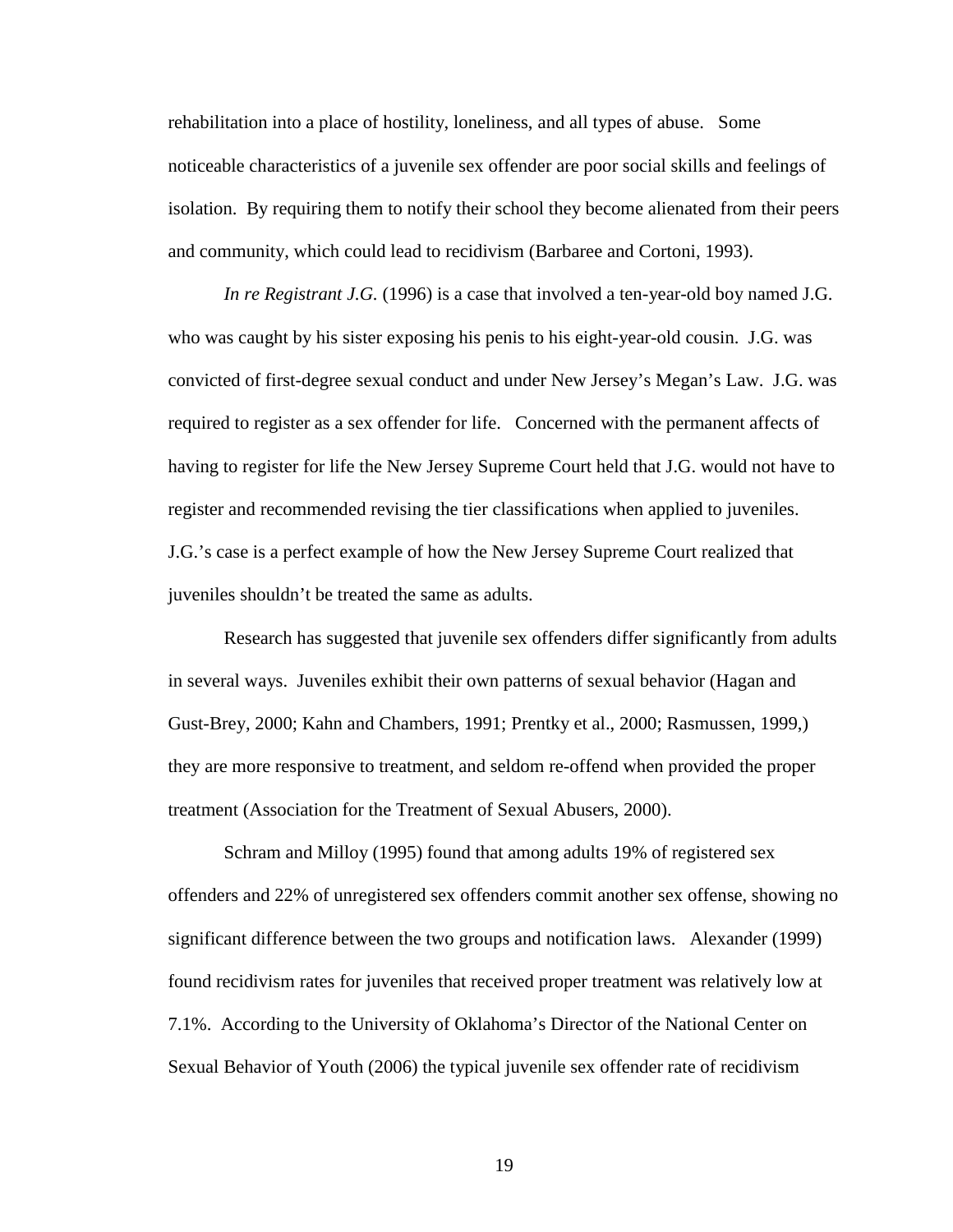ranges from 5% to 15%, compared to adult recidivism rates of 20% to 25%. Further, if a juvenile is given the proper rehabilitation they are less likely to commit another sex offense (Moore, 2006).

When comparing juveniles and adult registered sex offenders in Texas Craun and Kernsmith (2006) found that juveniles were more likely to commit offenses against male victims than adult offenders. Based on risk classifications juveniles required to register were labeled a higher risk to the community than adult offenders. Other research has claimed juvenile sex offenders use more force (Miranda and Corcoran, 2000), which could effect the "moderate" risk classification contributing to the higher percentage of juveniles committing aggravated sex assault. Furthermore, juveniles were found to have committed more sex crimes per offender compared to adults. When it comes to specific type of offenses committed by adults and juveniles three are significantly different. Adults are more likely to commit some kind of indecency with a child (36%), while juveniles are more likely to commit aggravated sexual assault against a child (40%) (Craun and Kernsmith, 2006). Stahl (2001) estimated less than one percent of all cases in juvenile court were for forcible rape or other violent sex offense. The Federal Bureau of Investigation Uniform Crime Report (2004) stated that individuals under the age of eighteen accounted for 16.2% of all forcible rape cases in the United States.

Alfred Kinsey shocked the nation over fifty years ago with his study on human sexual behavior when he found that childhood sexual activity is unusually common and even infants exhibited signs of sexual response. Kinsey's (1953) results showed that before the age of thirteen 40% of preadolescent boys admitted to engaging in heterosexual acts and 60% admitted to homosexual acts (Garfinkle, 2003).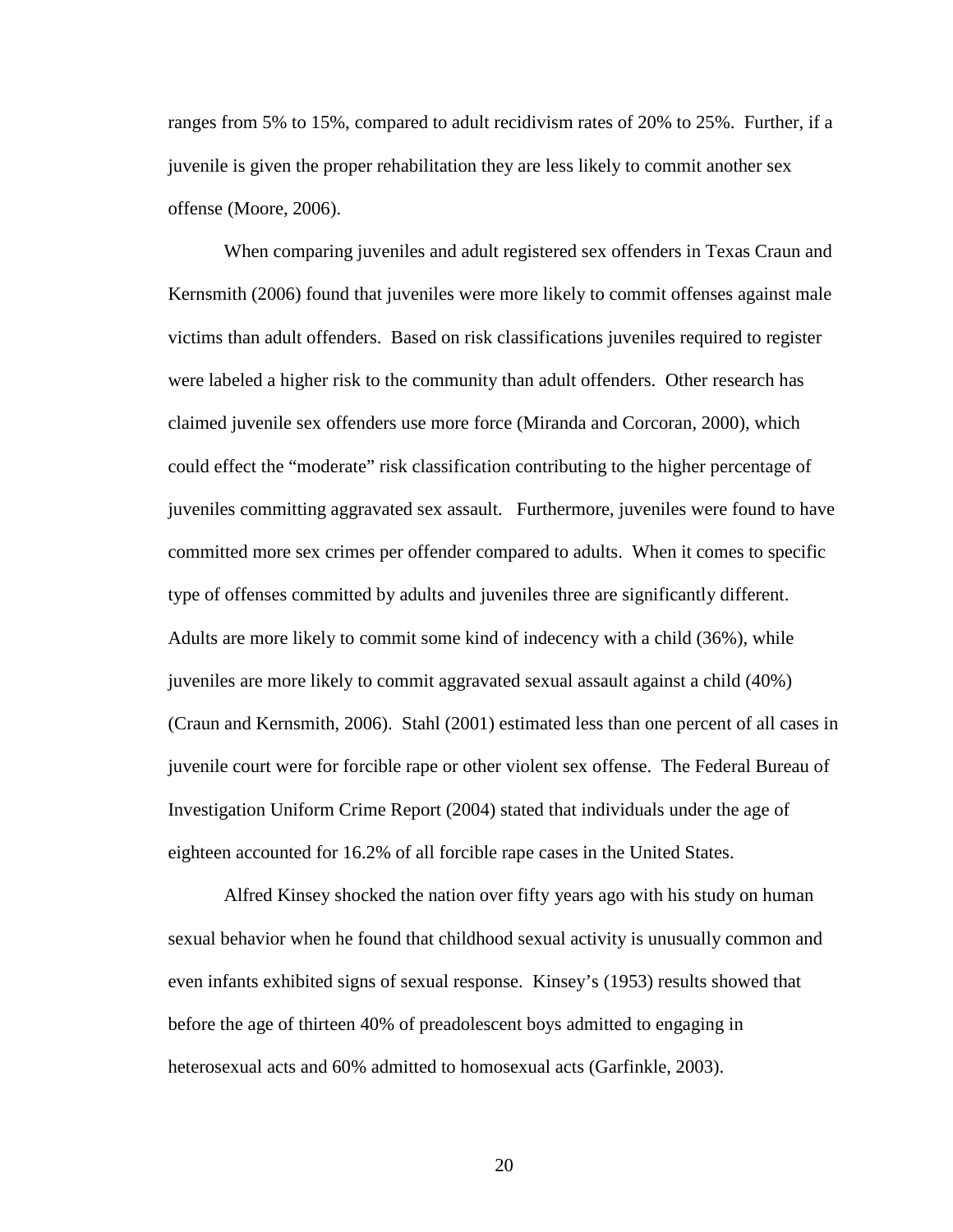More recent studies conducted by several researchers exhibited normal sexual activity among juveniles. Research by Okami (1997) demonstrated that 46% of children engaged in some type of sex play prior to the age of six this percentage increased to 77% after adding masturbation. Masters and colleagues (1995) found that 61% of college students reported some sort of sexual experience by the age of thirteen, and 17% admitted to some sort of sex play with a sibling. An evaluation of 758 eighth graders in several rural areas of Maryland, Alexander and colleagues (1989) revealed that 61% of the boys and 47% of the girls admitted to have experienced sexual intercourse. Nationally, 32.8% of ninth graders and 64.6% of twelfth graders admitted to being sexually active (Center for Disease Control, 2007.) According to Sonenstein and colleagues (1989), the average sexually active fifteen-year-old has been with at least four different partners. All of these studies reveal a pattern in juvenile sexual development and the normal parameters of their acts.

 The research suggests that childhood sex play is a normal stage of human development, which may not necessarily be psychologically harmful under average circumstances. However, much of the behavior described would make the children in these studies guilty of a sex offense. In many states engaging and being convicted for these types of acts would trigger sex offender registration requirements under Megan's Law.

The research has shown that there is a lack of information on how the public feels about the application of registration requirements to juvenile offenders. Since much of the sexual behavior captured under registration requirements may actually be developmentally appropriate for children, there is a contradiction between what we know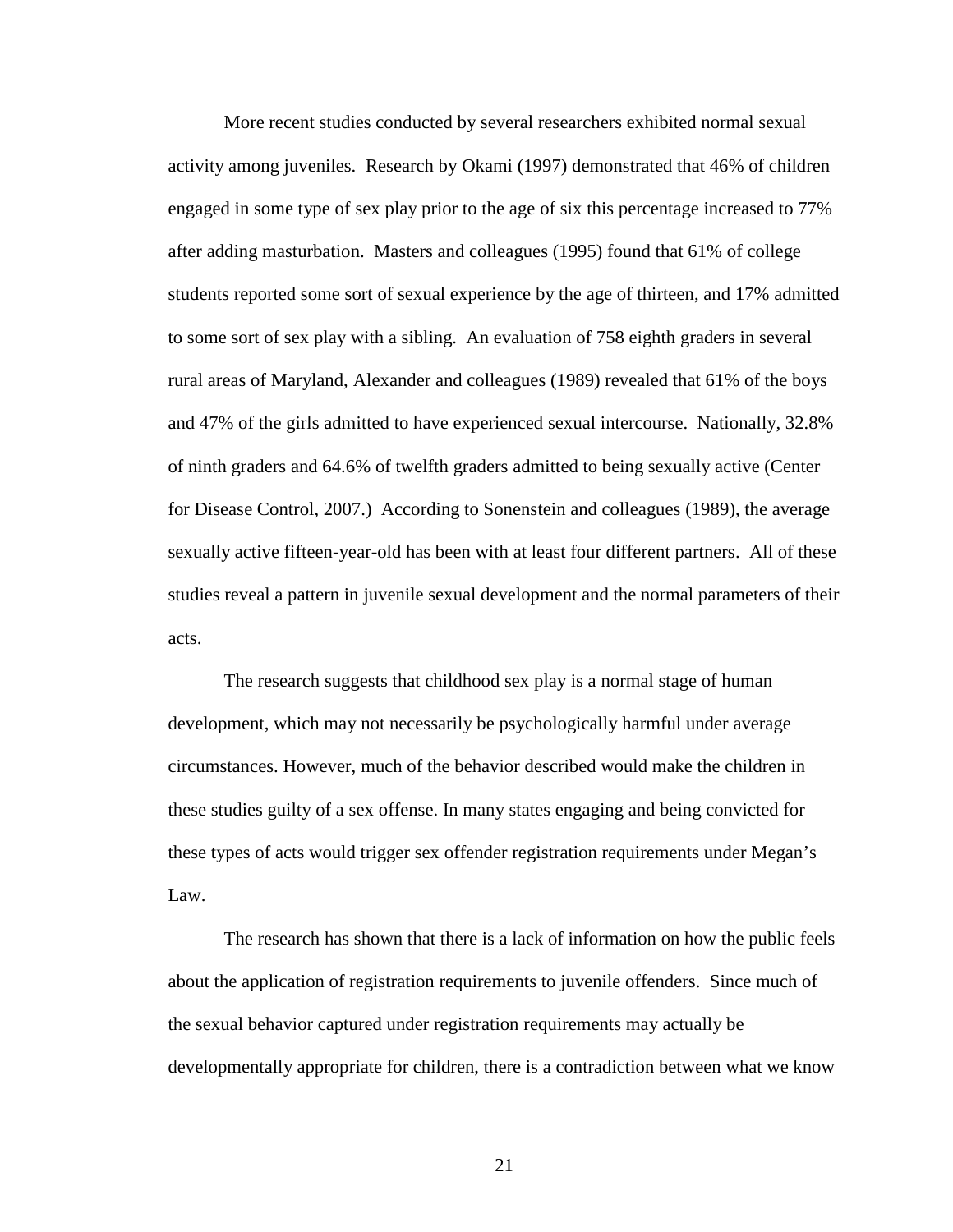about childhood sexual activity and juveniles sexually offending. This study will address a gap in the literature and our understanding of public perceptions about juvenile sex offenders. The goals of this project are to see if the public comprehends and supports the goals behind Megan's Law and if they believe that these goals are appropriate for juvenile offenders.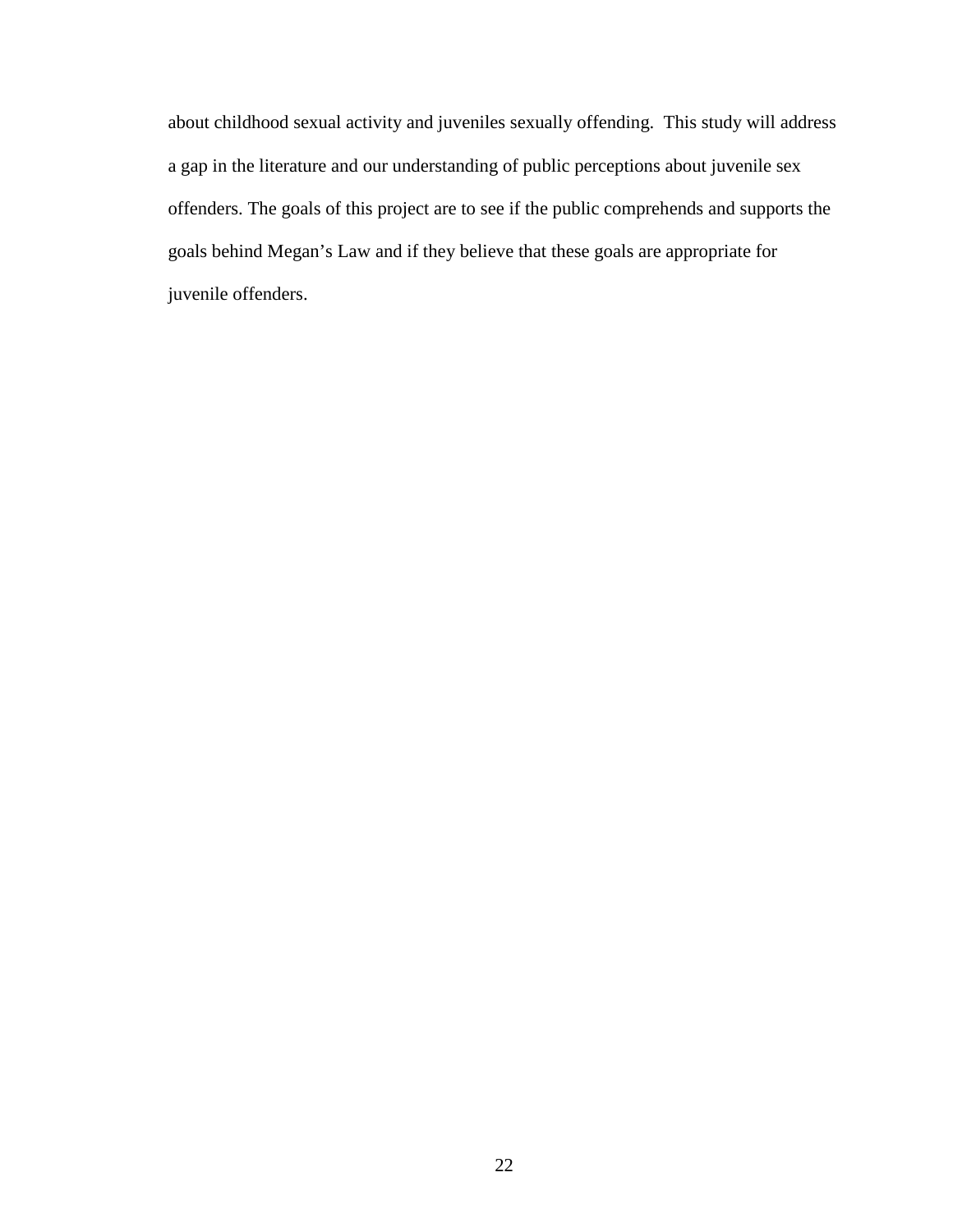## CHAPTER 3

#### METHODOLOGY

#### Research Questions

 A research questionnaire was designed to survey current perceptions about Megan's Law and its application to juvenile sex offenders. The research questions for this study falls into three major areas including: do college students believe juvenile sex offenders should be required to register under Megan's Law; do college students believe Megan's Law is harmful or helpful; and, do students' general attitudes match the presumptions set forth by Megan's Law?

## Materials

The author designed the questionnaire with assistance from Dr. Alexis Kennedy. The questionnaire consisted of 48 questions assessing attitudes towards Megan's Law and juvenile sex offenders, including demographic questions. Participants were polled as of their perceptions of Megan's Law through this tool. Their attitudes were measured in part by the assumptions expressed in Megan's Law of 1994 and the amendments pertaining to juveniles. The items were written by the author and evaluated by Criminal Justice researchers. The scale used can be found in its entirety in Appendix A. The questions ask the participants their attitudes towards applying Megan's Law to juvenile sex offenders. The questions attempt to measure participants' attitudes of Megan's Law and juvenile sex offenders in Nevada. Participants were asked if they agreed with the verdict in true story scenarios and if they have any sex offenders living in their neighborhood. Some questions ask about knowledge of Megan's Law and if it is harmful or helpful to juvenile sex offenders. The majority of these questions were agreement and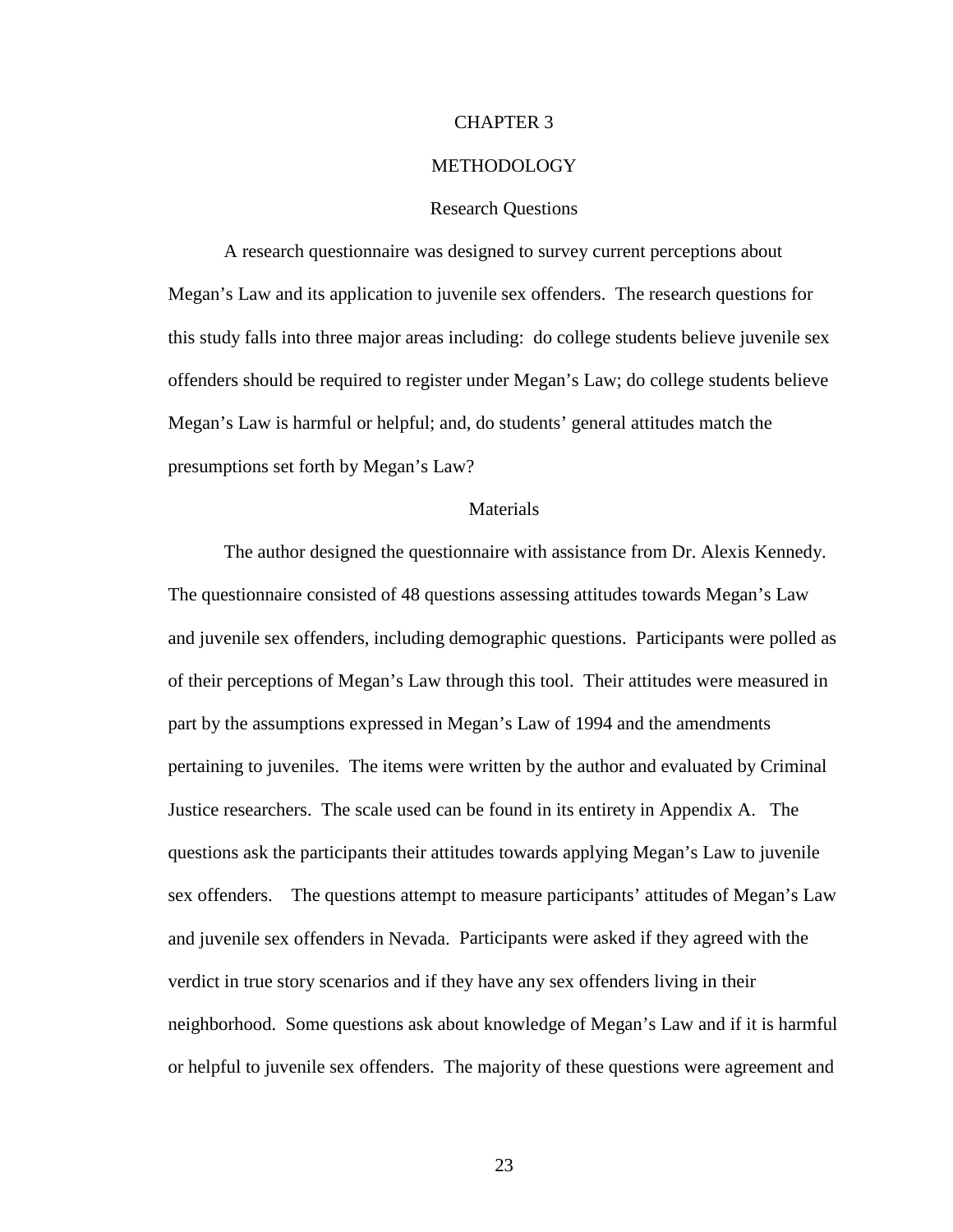knowledge items measured using a five-point scale. Some questions were "yes" or "no" and open-ended question were included as well.

Demographics information was collected through a series of questions in the survey tool. The personal characteristics of the participants completing the questionnaire were used to look at differences in attitudes. The independent variables used included gender and age. The dependent variables were the attitudes, perceptions, and opinions of the participants.

 To ensure that all students started with a common base understanding of sex offender registration, the following preamble was the first thing presented before the questions began,

*History of Megan's Law: In October 1994 New Jersey passed the toughest sex offender registration act in the United States, which is known as Megan's Law (Hindman, 1997). The law was named after seven-yearold Megan Kanka who was raped and murdered by a paroled sex offender. Her parents and the community were outraged that they were not informed that a twice-convicted sex offender was living in their neighborhood. This started the movement that resulted in the passage of what came to be called "Megan's Law" (Petrosino, 1999). In 1994, President Clinton signed the Jacob Wetterling Crimes Against Children and Sexually Violent Registration Act requiring each state to establish a system for sex offender registration (Center for Sex Offender Management, 1997). Megan's Law was an amendment to this federal law allowing each state to write their own guidelines for sex offender registration (Grubesic, 2007). Megan's Law requires all convicted sex offenders to register with local law enforcement agencies for the remainder of their lives. All 50 states have sex offender registration but the standards vary from state to state. Only 28 states require juveniles adjudicated (convicted) for a sex offense to register as sex offenders.* 

 Items asking about attitudes comprised 38 questions in total. The first section of 20 questions focused on attitudes about Megan's Law and juvenile sex offenders. These questions asked various questions on Megan's Law and should it apply to juvenile sex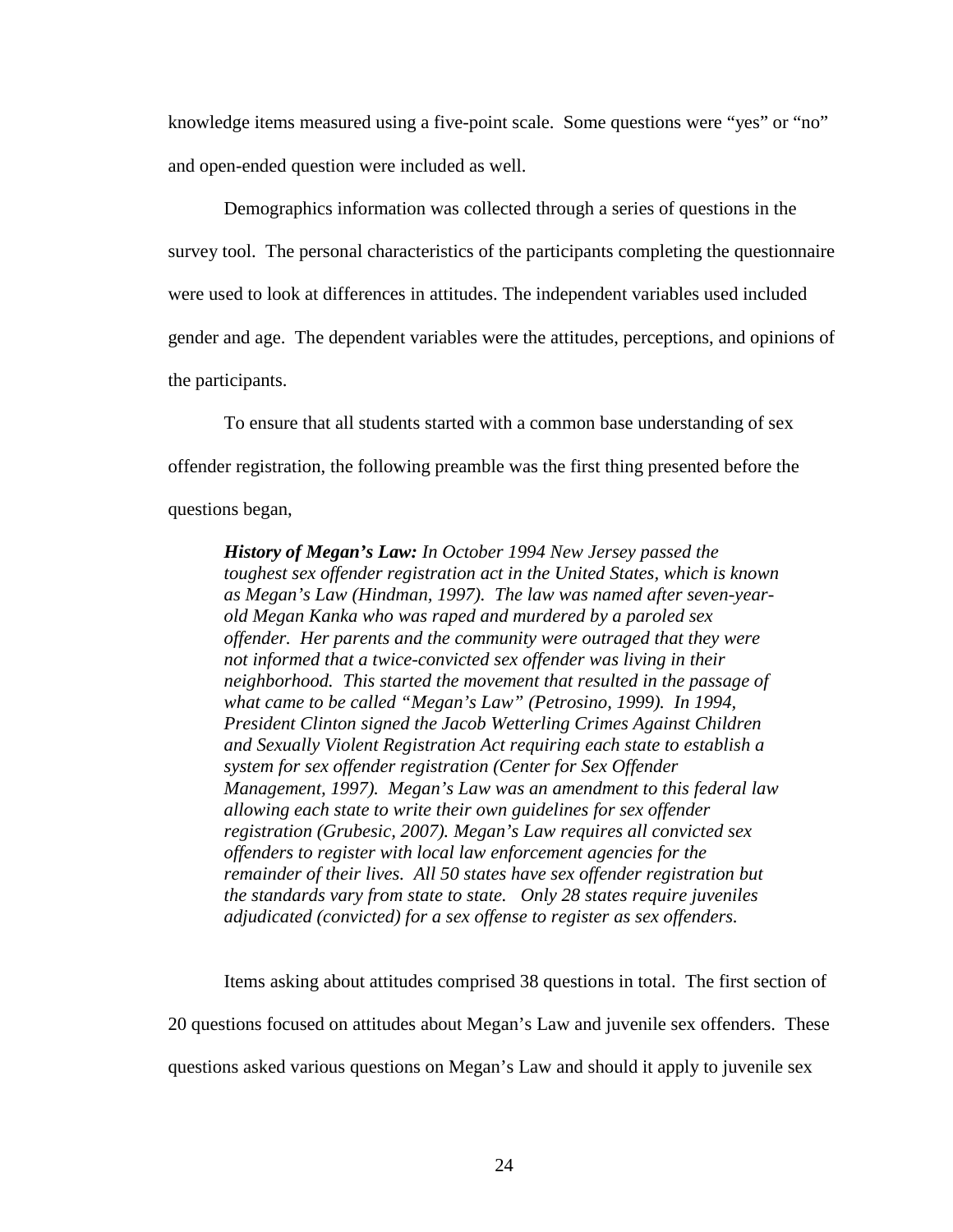offenders. Second, five dichotomous (yes/no) questions were included in section following true story scenarios. The third section of 13 questions focused on knowledge of Megan's Law and personal experiences with sex offenders. A five-point Likert scale (strongly disagree, disagree, neutral, agree, strongly agree) was used for the first and third sections of the survey. This research project was only able to analyze the first six questions in this section. The final seven questions were intended to poll the appropriateness of registration for different types of sex acts but the questions presented were vague, leading to suspect results. Participants could have misunderstood the questions to read did they know anyone personally who engaged in sexual activity at these specified ages rather than did they think it was a registrable offense. The final question on the survey was an open-ended question asking if there was anything the participant would like to add about Megan's Law and juvenile sex offenders.

#### Protocol

The Human Subjects Protocol for this research project was approved by the University of Nevada, Las Vegas Institutional Review Board on December 19, 2008 (OSP # 0810-2874). The consent form and the debriefing form were submitted and approved on the same date.

## Procedure

 Participants completed the research questionnaire in private or in small groups in the Legal and Social Issues laboratory. All participants were informed their involvement in the survey was completely voluntary.

 No identifying information was collected with responses in order to keep answers confidential. Participants were told of the anonymity. Information was provided through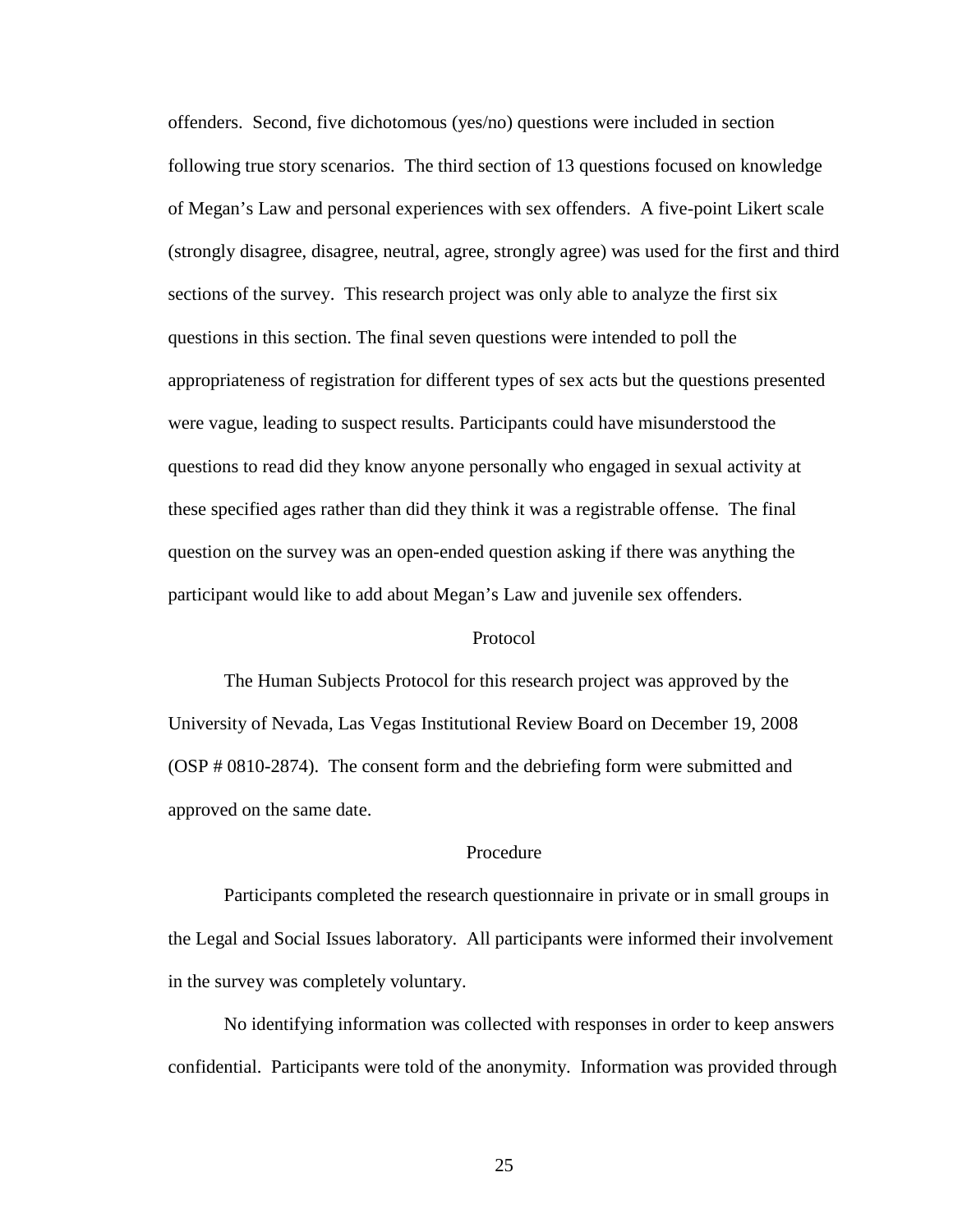the informed consent form prior to filling out the questionnaire to inform participants of the harm and benefits of the study, which may be viewed in Appendix B. The consent form explained the study would be anonymous and also provided information regarding the study. For example, the consent form explicated that the study regarded about attitudes about Megan's Law and juvenile sex offenders, as well as, the importance of such a study. Students were also informed that not completing the survey would not have any negative consequences on their grades. Participants completing the survey were made aware that they would receive credit even if they did not complete any or all of the questions that made them uncomfortable.

 A debriefing form was also given to participants after completing the questionnaire. The debriefing form clarified the study's purpose. The phone number for the University Campus counseling center was provided in case participants felt they needed to discuss the content of the questionnaire with a counselor. A copy of the debriefing form may be viewed in Appendix C.

## Participants

 Participants were undergraduate students currently attending UNLV and enrolled in Introduction to Criminal Justice (CRJ 104). They were invited through the Criminal Justice program to volunteer in exchange for course credit. The final sample included 531 students. Out of these participants 247 were male and 280 were female. Participants ranged in age from 18 to 45. The majority of participates were between the age of 18 and 20 (61.6%). The distribution of participants' ages can be seen in Table 2.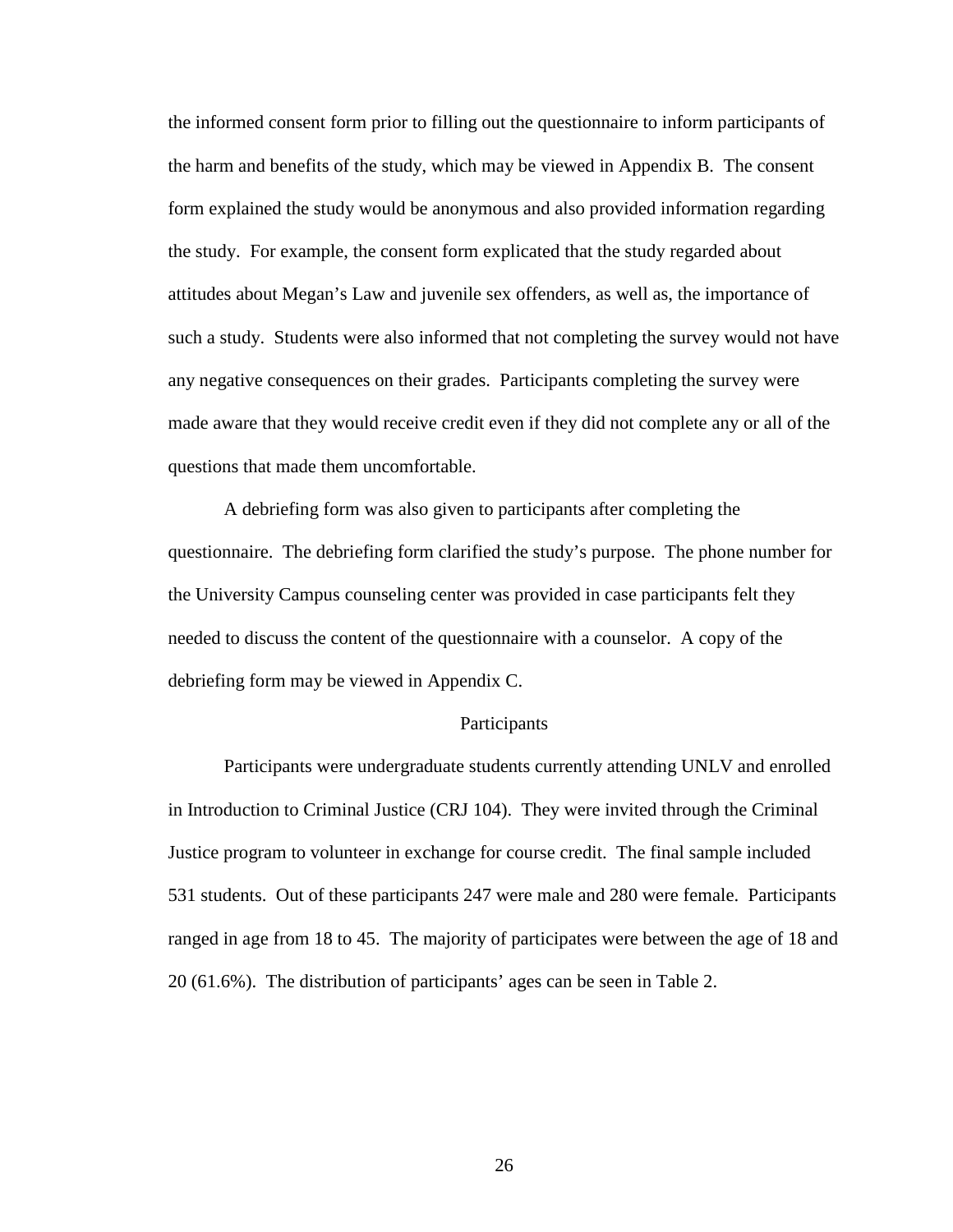## Table 2

| <b>Ages of Participants</b> |
|-----------------------------|

| Age       | Percentage |
|-----------|------------|
| 18-20     | 61.6%      |
| $21 - 25$ | 27.9%      |
| $26 - 30$ | 4.7%       |
| $31 - 35$ | 3.5%       |
| $36 - 45$ | 1.9%       |

 A slight majority of the participants were Caucasian (56.3%). Other ethnicities included African-American, Asian, Hispanic, and an "other" category. Those who chose more than one category for ethnicity were placed in their first choice and a note was made that they considered themselves other ethnicities as well. The ethnicity of the participants can be viewed in Table 3.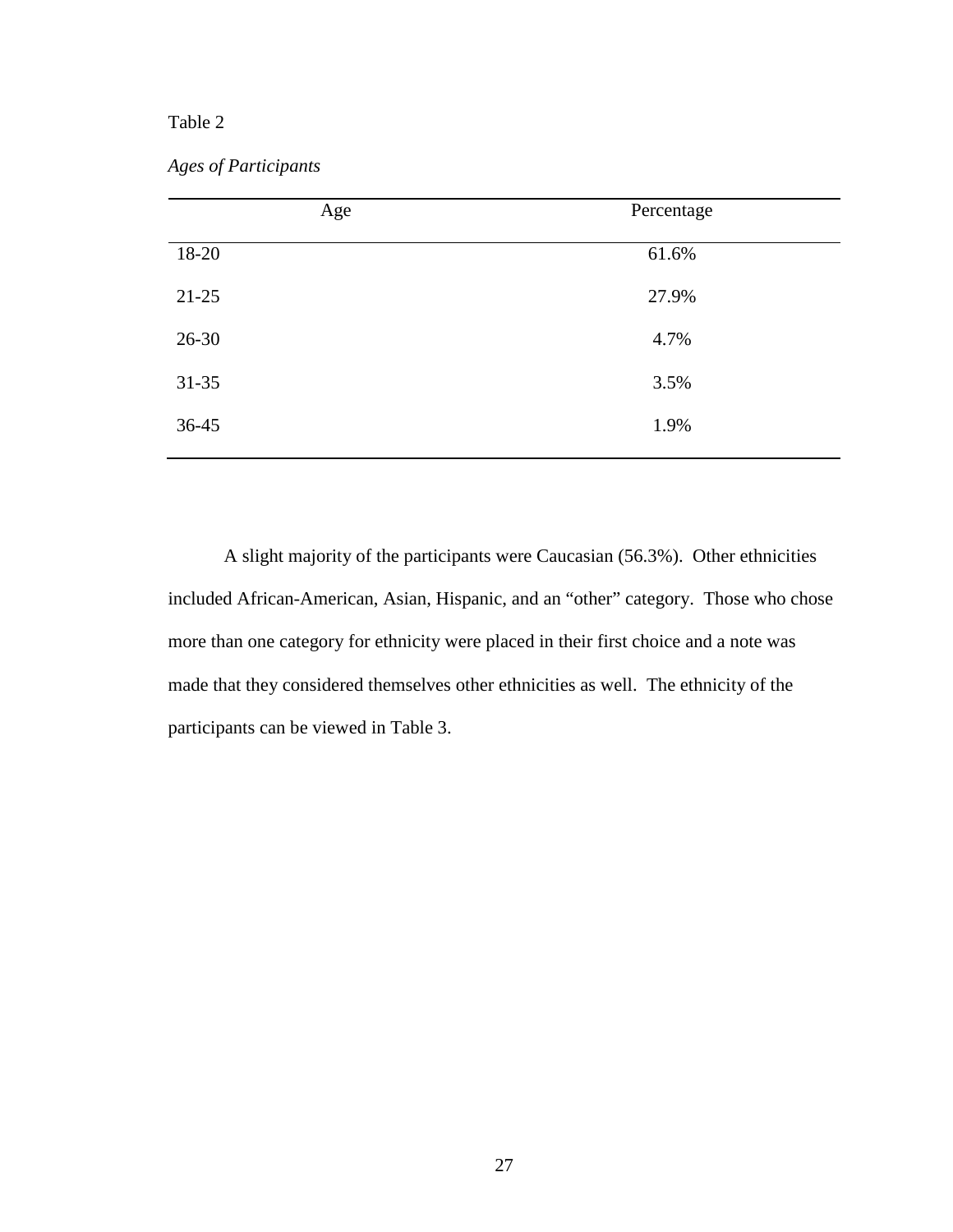*Ethnicity of Participants* 

| Ethnicity        | $\%$  |
|------------------|-------|
| African-American | 9.6   |
| Asian            | 10.96 |
| Caucasian        | 56.3  |
| Hispanic         | 13.2  |
| Other            | 5.8   |
|                  |       |

The participant's majors were very diverse with only 37.5% being criminal justice majors and 44.3% with other majors such as hotel management, theater, pre-med, art and dentistry just to name a few. This demographic question was an open-ended question with the intention of capturing all possible majors. If a participant was a dual major, a note was made, but participants were coded according to the first major that they indicated. The distribution of participants' ages can be seen in Table 4.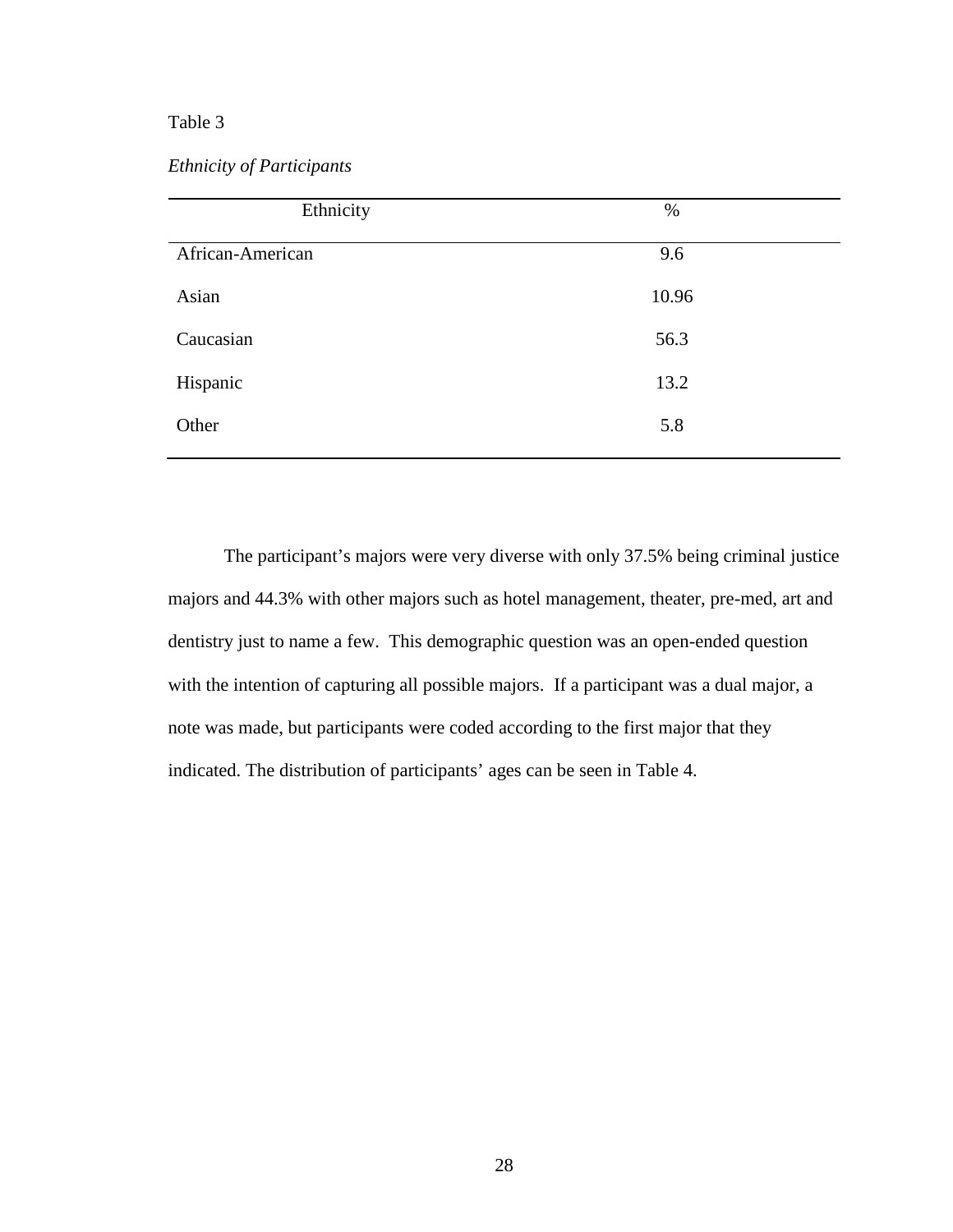*Major of Participants* 

| Major                  | $\%$ |  |
|------------------------|------|--|
| Criminal Justice       | 37.5 |  |
| Psychology             | 7.5  |  |
| Counseling/Social Work | 3.0  |  |
| Communication          | 3.4  |  |
| Other                  | 44.3 |  |

 A slight majority of the participants were Christian or Catholic (55.7%) followed by 31.8% of the participants claimed none as their religion. The religion of the participants can be viewed in Table 5. Other religions included Mormon, Islamic, Jewish, Catholic, and an "other" category.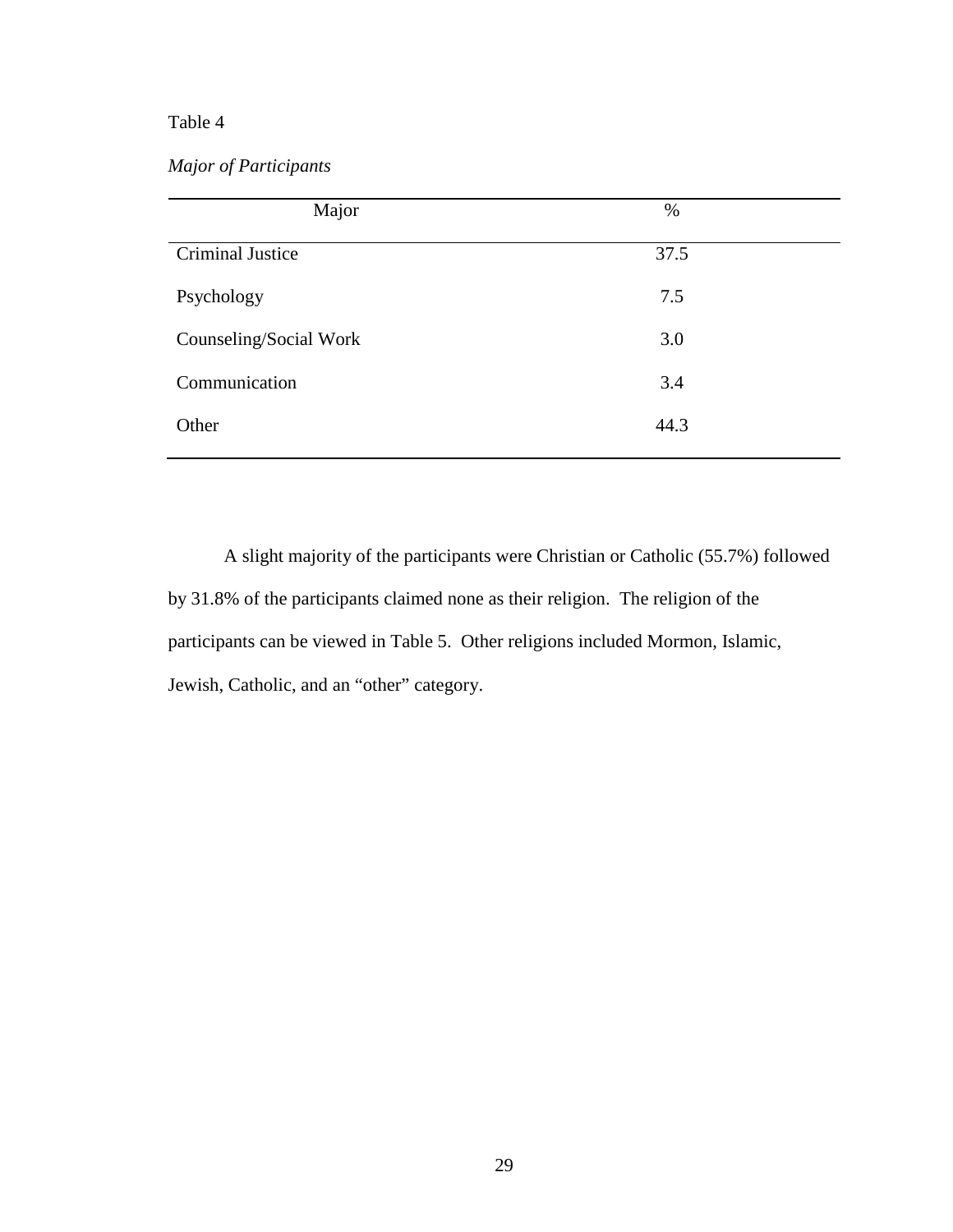*Religion of Participants* 

| Religion           | Percentage |
|--------------------|------------|
| None               | 31.8%      |
| Christian/Catholic | 55.7%      |
| Mormon             | 3.0%       |
| Islamic            | $.8\%$     |
| Jewish             | 3.8%       |
| Other              | 3.8%       |
|                    |            |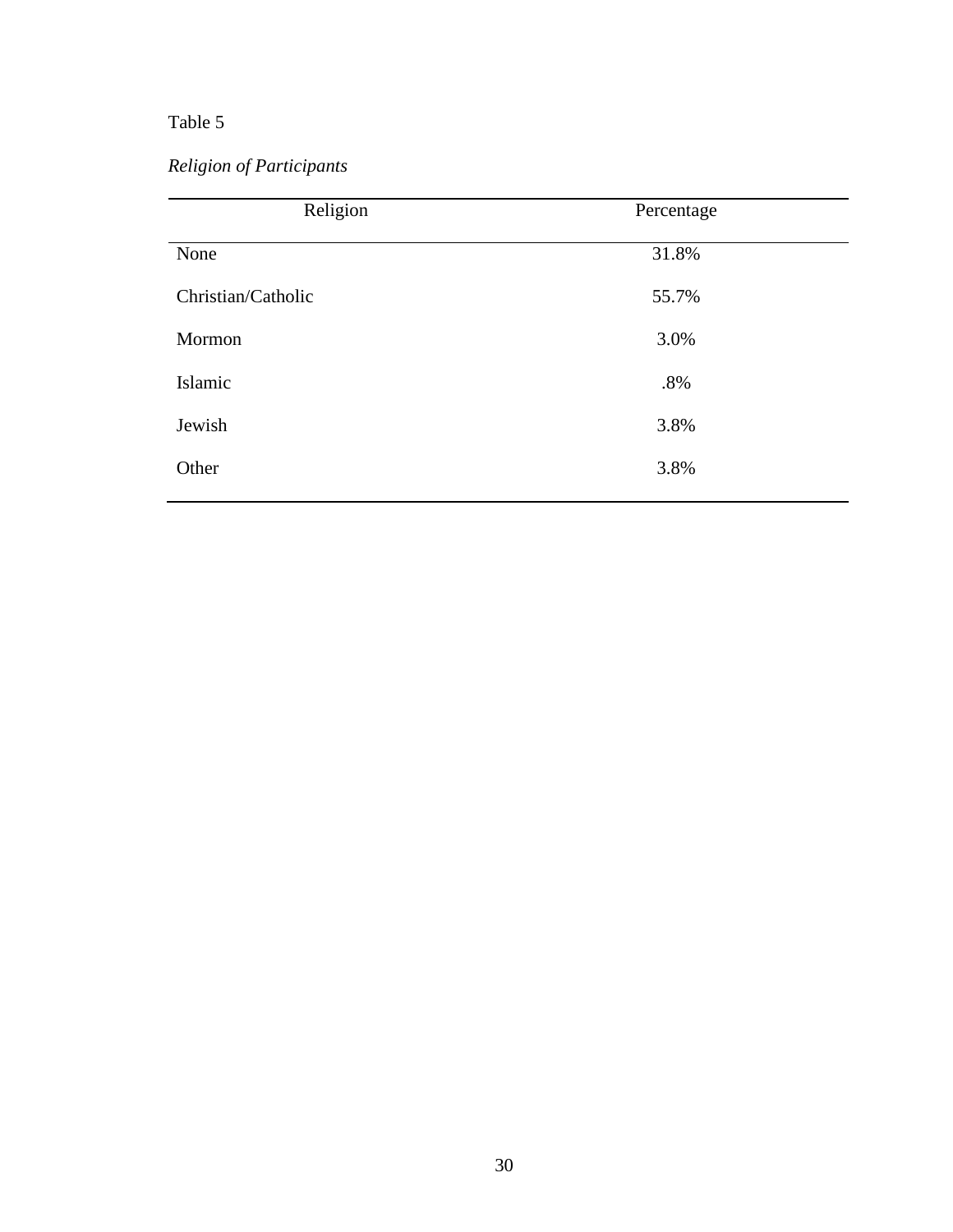#### CHAPTER 4

#### FINDINGS

#### Results Section One: Attitudes

The first section asked participants about their attitudes and perceptions towards registration laws and juveniles sex offenders. The full breakdown of responses can be seen in Table 6.

The first question asked whether the participants believed Megan's Law should apply to juvenile sex offenders. The majority of participates agreed (38.8%) or strongly agreed (38.2%) that it should apply to juveniles. Only 9.2% thought that juveniles should not have to register. Participants were next asked if they believed that requiring juveniles to register as sex offenders could cause harm to their social development. The majority of participants agreed (45%) or strongly agreed (10.4%) that it could cause harm. Only 21.3% believed it is not harmful.

Participants strongly supported the constitutionality of states requiring juveniles to register as a sex offender with the majority of participants agreeing (44.1%) or strongly agreeing (19.8%) that it is constitutional. A little more than 10% believed it was a violation of a juvenile's rights. The majority of participants agreed (45.8%) or strongly agreed (23.7%) that the purpose of the juvenile court system is to act as a guardian for children in crisis. Only 12.9% did not believe that the juvenile court looks out for the best interest of the child. Next the participants were asked if Megan's Law violates the protective standards set forth by the juvenile court system. Out of the 531 respondents, 42.9% disagreed or 5.5% strongly disagreed that it is a violation. A significant portion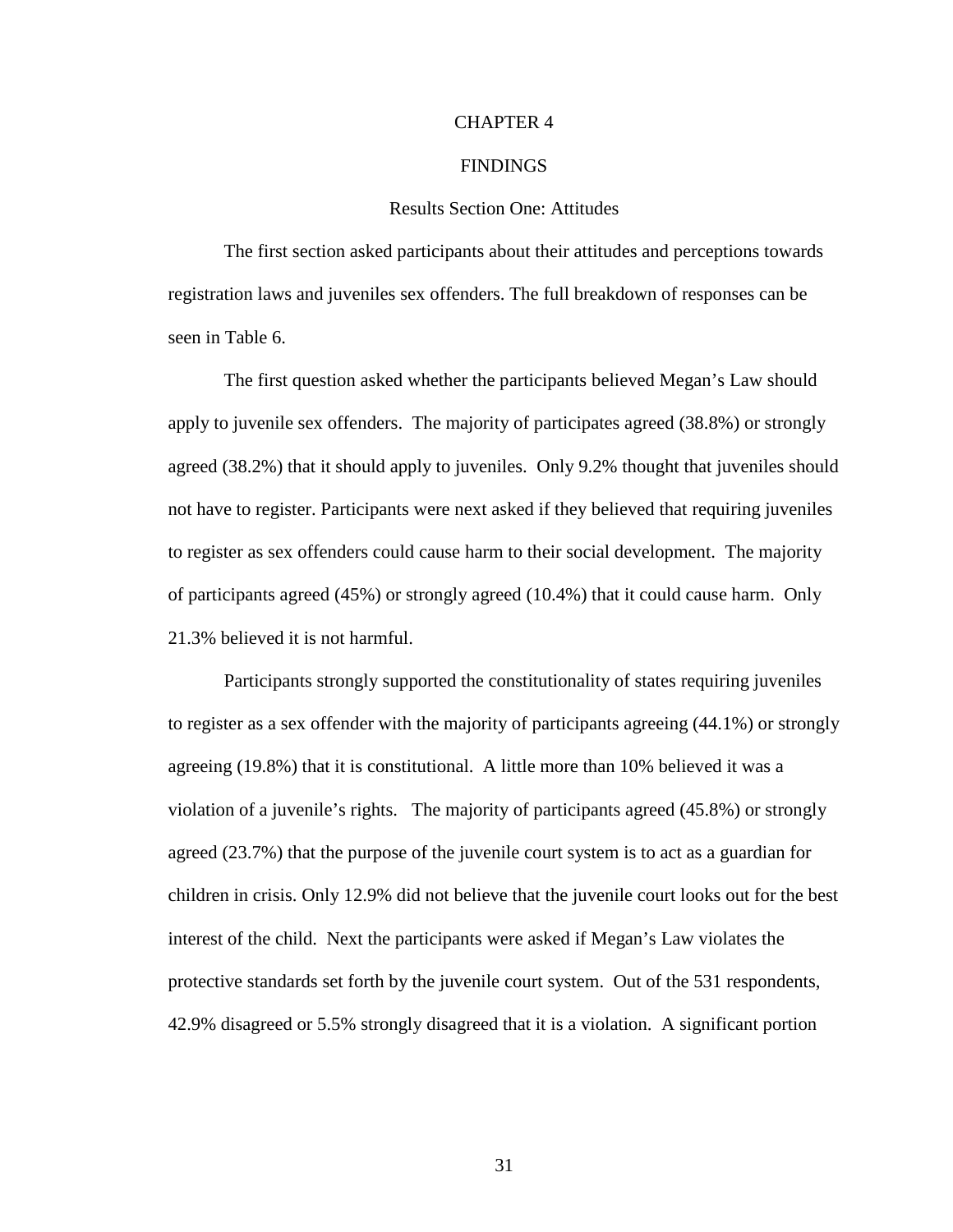(30.9%) of participants chose neutral as their response to this question. Only 19.1% believed that it does violate the standards of the juvenile court.

When the participants were asked if they believed a juvenile sex offender can be rehabilitated the majority of participants agreed (44.6%) or strongly agreed (13.6%) that they can be rehabilitated. Only 14.1% did not believe they could be rehabilitated if given the chance. The vast majority of participants agreed (50.5%) or strongly agreed (24.1%) the police should monitor juvenile sex offenders regularly like parolees. Less than 10% did not believe they should be monitored.

Interestingly, the majority of participants agreed (49.2%) or strongly agreed (29.6%) that Megan's Law registration requirements can help prevent child sexual abuse. Only 8.6% did not believe it is helpful. The majority of participants agreed (45.4%) or strongly agreed (21.7%) that Megan's Law is effective in protecting children from sex offenders. Less than 10% believed it is ineffective.

Next participants were asked if they believe a juvenile should have to inform their school of their sex offenses. The majority of participants agreed (45.4%) or strongly agreed (22.0%) they should. Only 14.1% disagreed/strongly disagreed that the juvenile should have to inform their school. However, when participants were asked if a juvenile should be required to register for their entire life even if it is their first offense the responses were very mixed. Out of the 531 respondents, 40.1% disagreed/strongly disagreed that juveniles should have to register, 26.4% of participants had no opinion and 33.4% agreed/strongly agreed that they should have to register for their entire life.

Participants were asked if they believe juveniles should be treated the same as adults if they commit sex offenses. The responses to this question showed little difference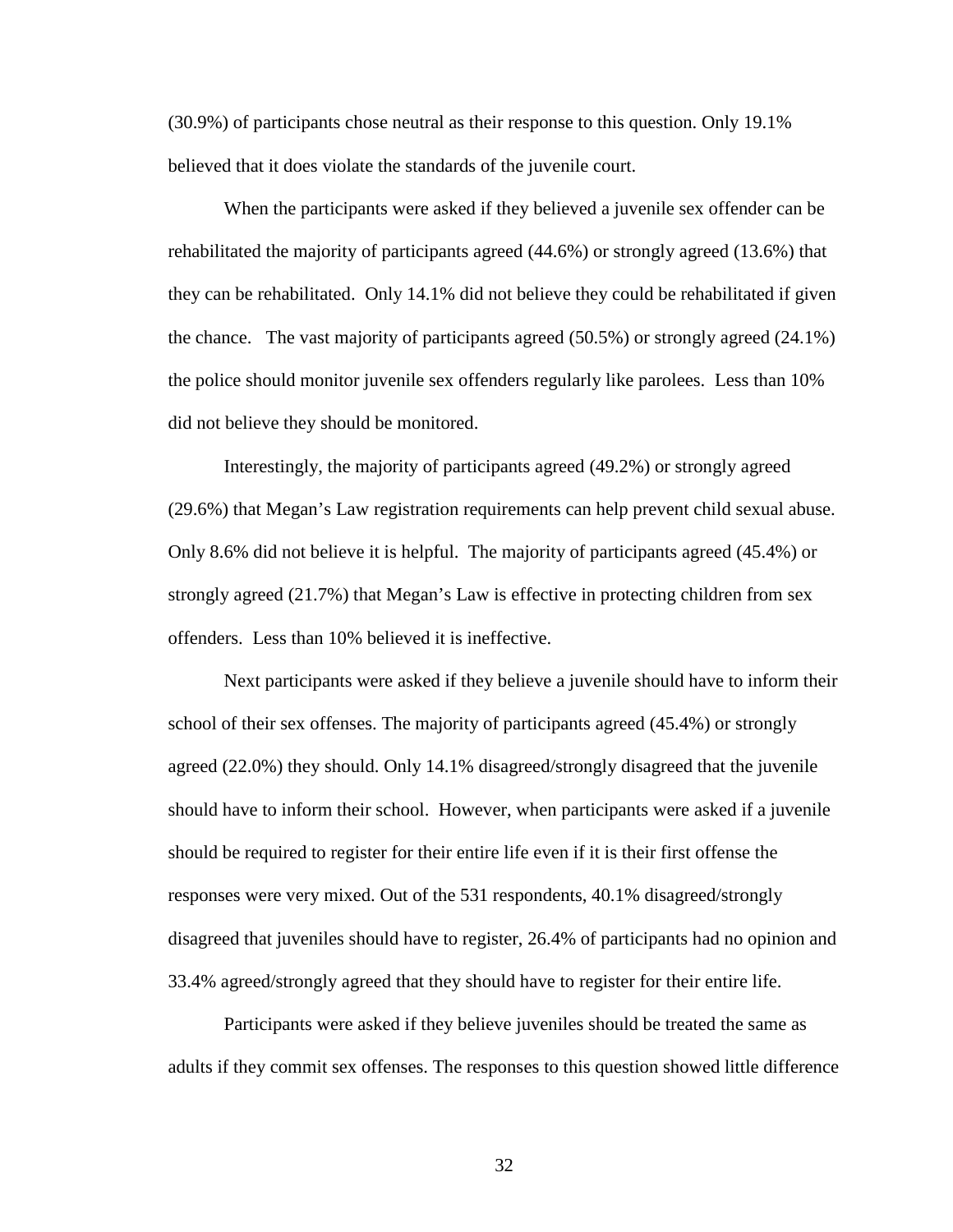# *Section One-Attitudes*

| Item                                                                                                                                                                           | Strongly<br>Disagree | Disagree | Neutral | Agree | Strongly<br>Agree |
|--------------------------------------------------------------------------------------------------------------------------------------------------------------------------------|----------------------|----------|---------|-------|-------------------|
| 1. Megan's Law should apply to juvenile sex offenders.                                                                                                                         | 3.2%                 | 6.0%     | 13.7%   | 38.8% | 38.2%             |
| 2. Requiring juveniles to register as sex offenders could<br>cause harm to their social development.                                                                           | 5.3                  | 16.0     | 23.0    | 45.0  | 10.4              |
| 3. It is constitutional for states to require juvenile to<br>register as sex offenders.                                                                                        | 3.0                  | 8.9      | 24.1    | 44.1  | 19.8              |
| 4. The juvenile court system should act as guardians to<br>children in crisis (including those who have committed<br>crimes), looking out for the best interests of the child. | 1.7                  | 11.1     | 16.9    | 45.8  | 23.7              |
| 5. Registration of juveniles under Megan's Law violates<br>the protective standards (acting as guardians to children<br>in crisis) set by the juvenile court system.           | 5.5                  | 42.9     | 30.9    | 17.3  | 2.1               |
| 6. Juvenile sex offenders can be rehabilitated.                                                                                                                                | 2.6                  | 11.5     | 27.1    | 44.6  | 13.6              |
| 7. Juvenile sex offenders should be monitored regularly<br>like parolees by the police.                                                                                        | 1.5                  | 7.5      | 16.4    | 50.5  | 24.1              |
| 8. Megan's Law registration requirements help prevent<br>child sexual abuse.                                                                                                   | 1.7                  | 6.8      | 12.2    | 49.2  | 29.6              |
| 9. Megan's Law is effective in protecting children from<br>sex offenders.                                                                                                      | 1.9                  | 8.3      | 22.2    | 45.4  | 21.7              |
| 10. Juvenile sex offenders should have to inform the<br>school that they attend of their sex offenses.                                                                         | 3.4                  | 10.7     | 18.5    | 45.4  | 22.0              |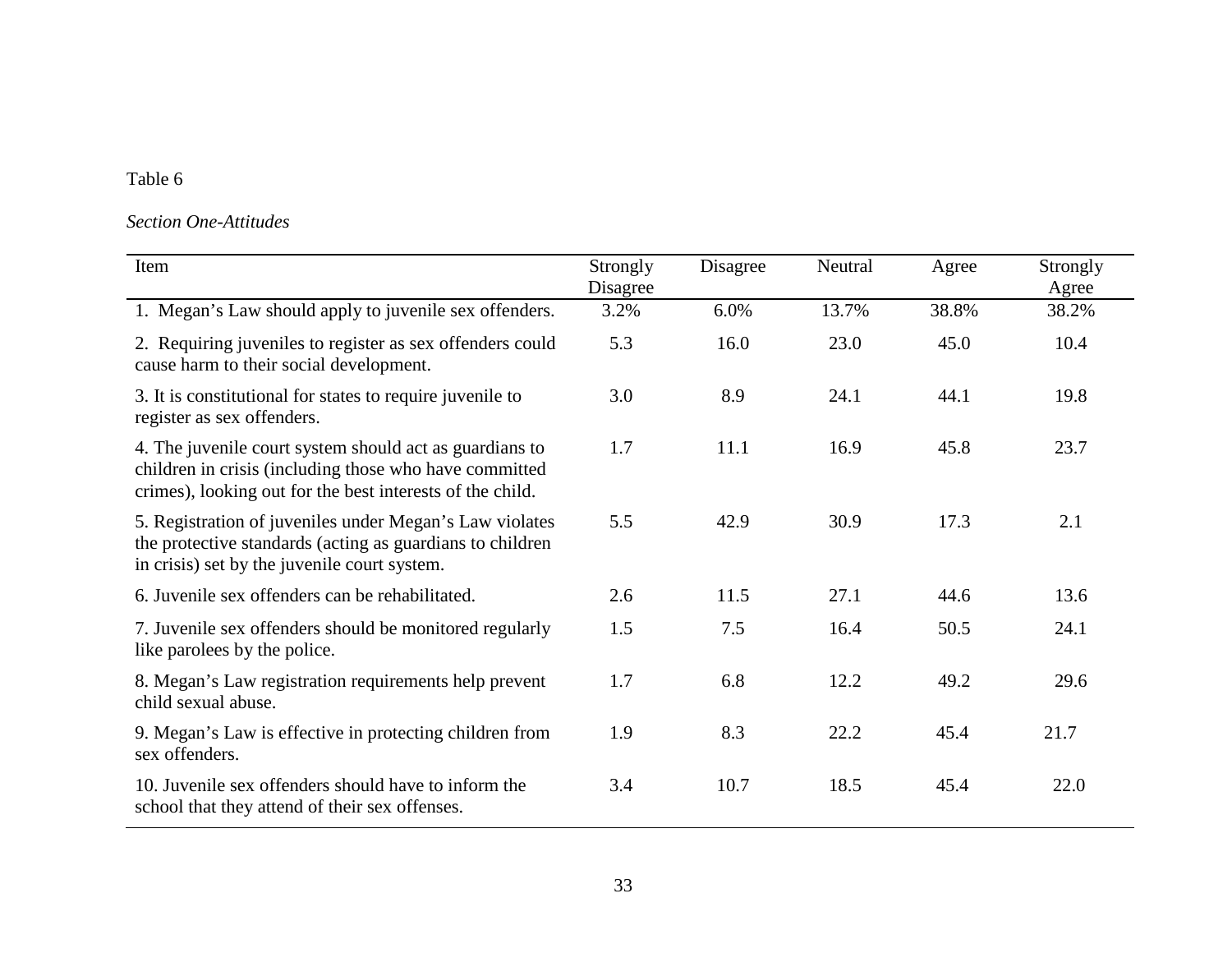Table 6 cont.

| Item                                                                                                                                   | Strongly<br>Disagree | Disagree | Neutral | Agree | Strongly<br>Agree |
|----------------------------------------------------------------------------------------------------------------------------------------|----------------------|----------|---------|-------|-------------------|
| 11. Juveniles should have to register as sex offenders for<br>their entire life even if it is for their first offenses.                | 9.0                  | 31.1     | 26.4    | 23.0  | 10.4              |
| 12. Juveniles should be treated the same as adults if they<br>commit sex offenses.                                                     | 6.8                  | 25.2     | 27.3    | 29.6  | 11.1              |
| 13. Juveniles should have to register as a sex offender<br>even if they are under the age of 14 when they commit<br>the act.           | 10.5                 | 33.3     | 25.2    | 23.9  | 6.8               |
| 14. Megan's Law can help eliminate sexually motivated<br>abductions.                                                                   | 4.5                  | 12.8     | 17.9    | 49.2  | 15.6              |
| 15. Megan's Law is an important tool in fighting sex<br>crimes.                                                                        | 0.9                  | 3.4      | 13.2    | 53.5  | 29.0              |
| 16. It is acceptable that each state has its own guidelines<br>under Megan's Law.                                                      | 7.2                  | 20.2     | 13.7    | 44.3  | 14.3              |
| 17. The community has the right to know if a juvenile<br>sex offender is living in the neighborhood.                                   | 1.1                  | 5.5      | 11.9    | 35.8  | 45.8              |
| 18. Nevada should require juveniles to register as sex<br>offenders.                                                                   | 2.4                  | 8.5      | 24.9    | 44.3  | 19.8              |
| 19. There should be only one standardized national sex<br>offender registry website that lists all offenders.                          | 1.9                  | 16.2     | 21.1    | 35.6  | 25.2              |
| 20. Notifying a community every time a sex offender<br>moves into a neighborhood should be a mandatory<br>provision under Megan's Law. | 0.8                  | 8.3      | 12.8    | 39.9  | 38.2              |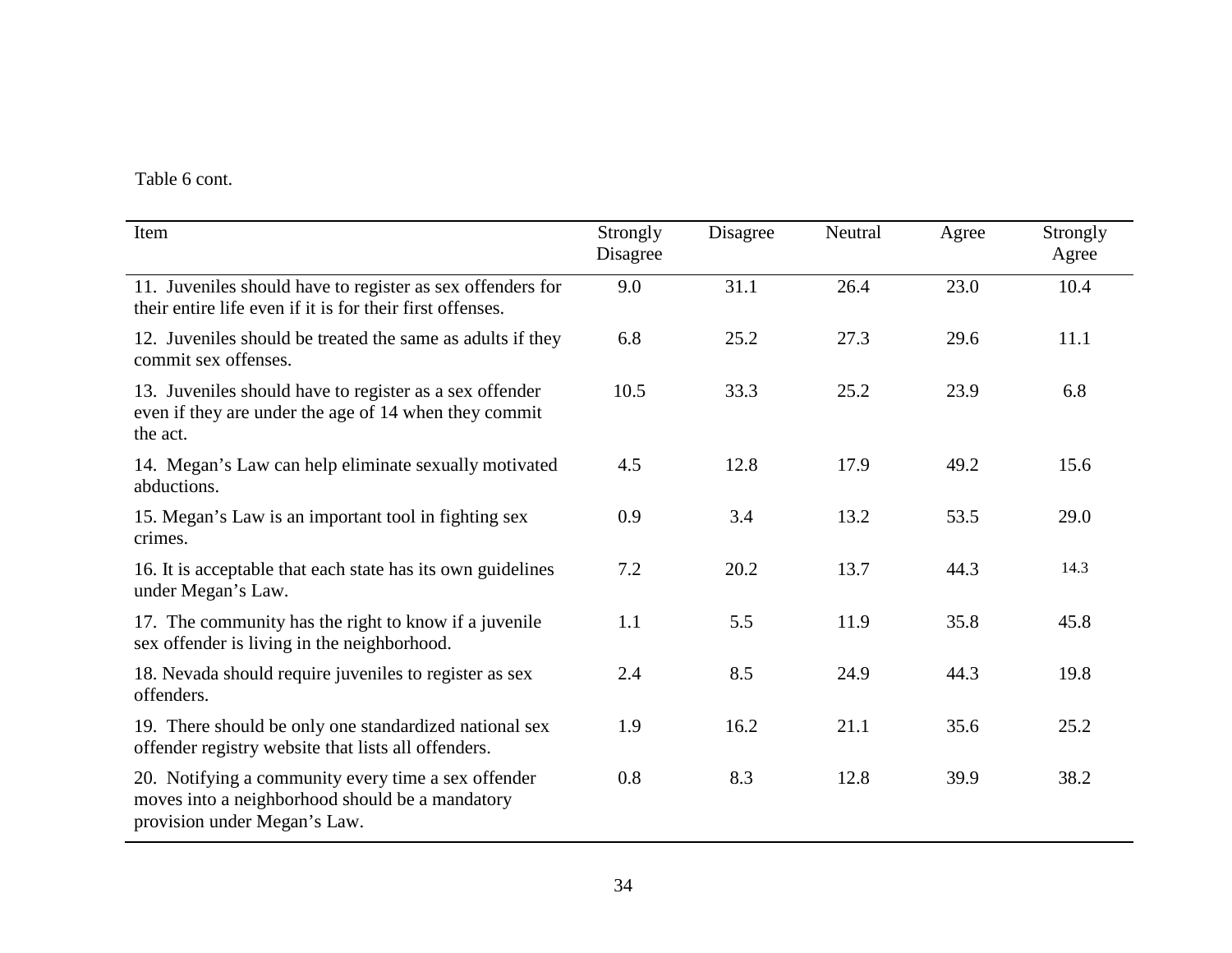29.6% agreed that juveniles should be treated the same as adults when they commit sex offenses, 27.3% of participants had no opinion and 25.2% disagreed that they should be treated like an adult. On the other hand, when participants were asked if they believe juveniles should have to register as a sex offender even if they are under the age of fourteen when they commit the act. A slight minority of the participants 43.8% disagreed/strongly disagreed that juveniles should have to register under the age of fourteen, 25.2% of participants had no opinion and 30.7% agreed/strongly agreed that they should have to register despite their age.

Participants were asked if they believe that Megan's Law helps eliminate sexually motivated abductions. To my surprise, the majority of participants agreed (49.2%) or strongly agreed (15.6%) that it did. Only17.3% disagreed/strongly disagreed that it did not. The vast majority of participants agreed (53.5%) or strongly agreed (29.0%) that Megan's Law is an important tool in fighting sex crimes. Less than 5% disagreed/strongly disagreed that it prevents sex crimes.

Next participants were asked if they believe it is acceptable that each state has its own guidelines under Megan's Law. The majority of participants agreed (44.3%) or strongly agreed (14.3%) that each state have their own guidelines. A little more than a quarter of the participants believed it is unacceptable that each state should have its own guidelines.

Participants were asked if they believe the community has the right to know if a juvenile sex offender is living in the neighborhood. The vast majority of participants strongly agreed (45.8%) or agreed (35.8%) that the community has the right to know. Only 6.6% disagreed/strongly disagreed that the community should be notified. The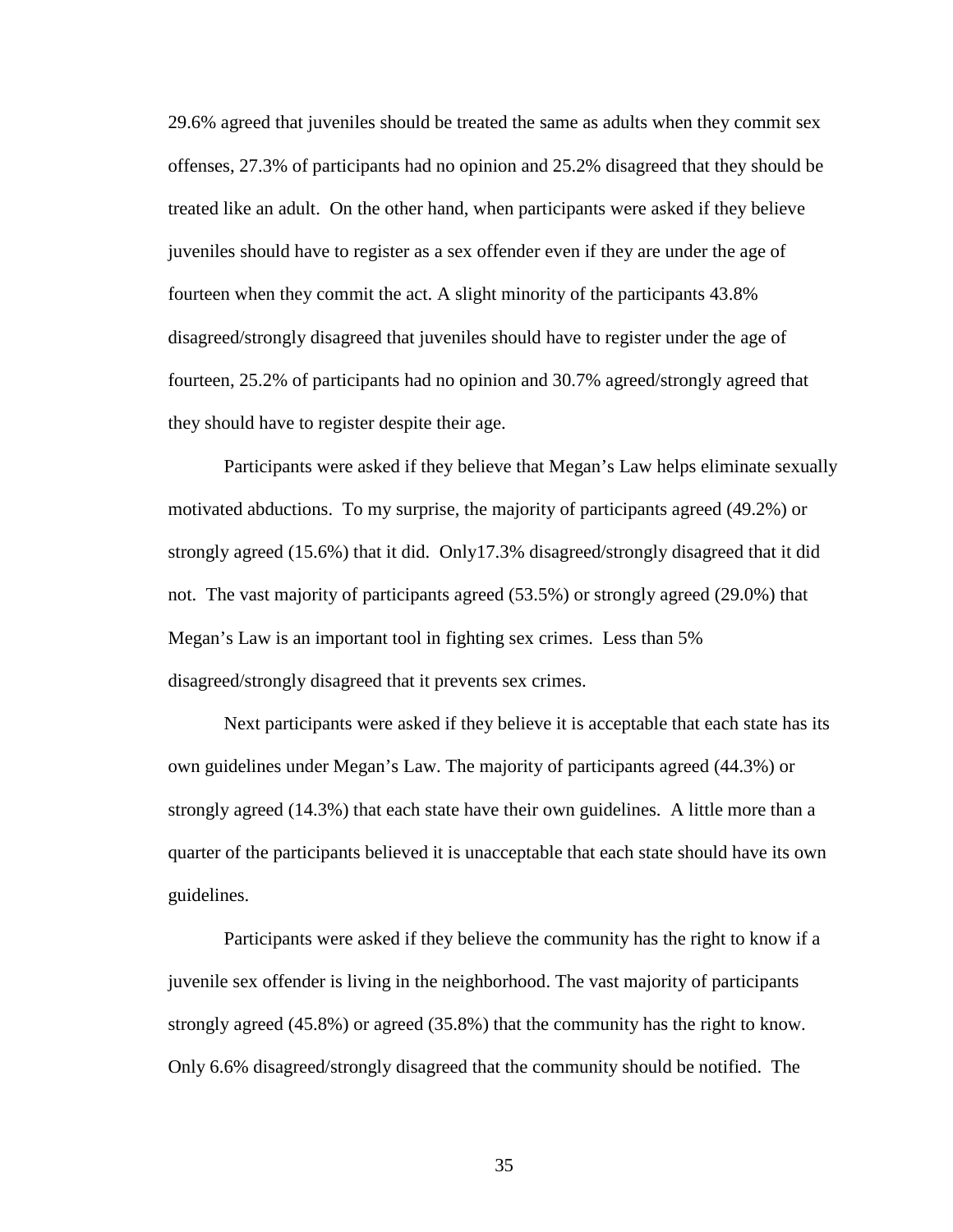majority of participants agreed (44.3%) or strongly agreed (19.8%) that Nevada should require juveniles to register. A little more than 10% did not believe they should have to register at all.

Participants were asked if they believe there should be only one standardized national sex offender registry website that lists all offenders. The vast majority of participants agreed (35.6%) or strongly agreed (25.2%) that one standardized national sex offender registry website is a good idea. Only 18.2% disagreed/strongly disagreed in one standardized registry. The majority of participants agreed (39.9%) or strongly agreed (38.2%) the community should be notified each time a sex offender moves into their neighborhood. Less than 9% disagreed/strongly disagreed with notification.

#### Results Section Two: True Stories

 The questions in section two asked participants their opinions about true story scenarios of juveniles who have been required to register under the current sex offender registration law in their state.

The first scenario was about a girl in detention who put her arm around another girl while declaring herself as a lesbian. Because of this single act she was moved to the sex offender unit and is required to register as a sex offender for the remainder of her life. The vast majority of participants (97.2%) did not believe that the girl should have to register for life for this minor incident.

The second scenario was the story of a boy who had consensual sex with his girlfriend who was one year younger than him. After they broke up her parents reported him for statutory rape. The vast majority of participants (95.9%) did not believe that he should have to register as a sex offender.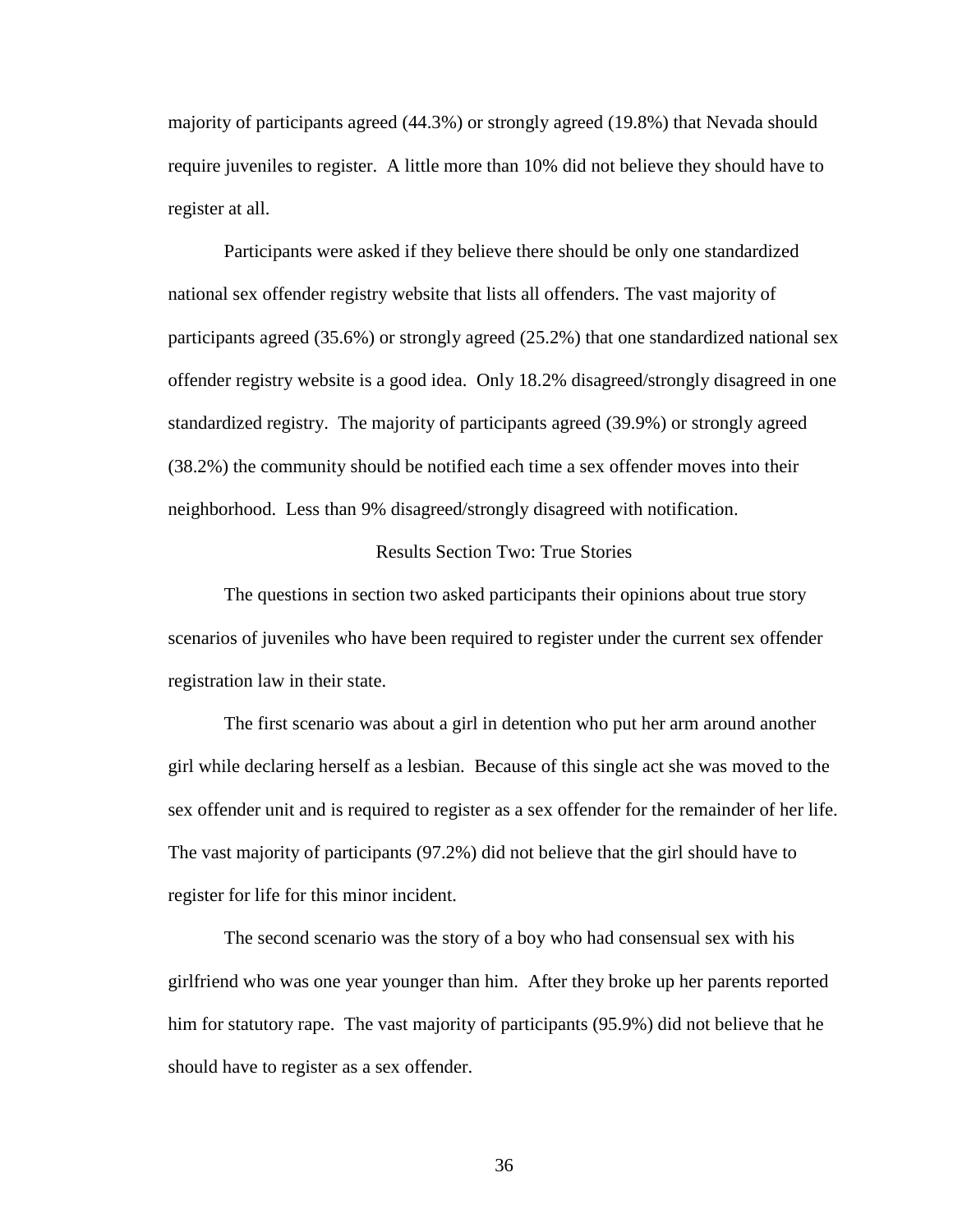Third was a story of a ten-year-old girl who was caught flashing and pretending to have sex while fully clothed with her two stepbrothers (ages eight and five) and because of her actions she is required to register as a sex offender for twenty-five years. Participants were asked if they agree with the courts decision was fair considering her age at the time of the offense. A clear majority of participants (76.6%) believed the court decision was unfair. When participants were asked if she should have to register for twenty-five years the vast majority of participants (86.3%) believed she should not have to register.

The last was a story of a fourteen-year-old boy who sexually assaulted an eightyear-old girl. This particular offender had been arrested three times prior for sexual misconduct. Participants were asked if this boy should have to register as a sex offender. The vast majority of participants (86.4%) believed this offender should have to register.

Results Section Three: Knowledge Questions

The questions in section three asked participants about their knowledge of current sex offender laws and information. The responses given are presented in Table 7.

The first question in this section asked participants if they understood the purpose of Megan's Law prior to taking the survey. The majority of participants either agreed (37.1%) or strongly agreed (17.1%) that they understood the purpose of Megan's Law before taking the survey. Only 23.9% of participants responded they did not understand Megan's Law prior to survey. Next participants were asked if they know how to find if there is a sex offender in their neighborhood. The majority of participants agreed (43.1%) or strongly agreed (24.7%) that they know how to find if a sex offender was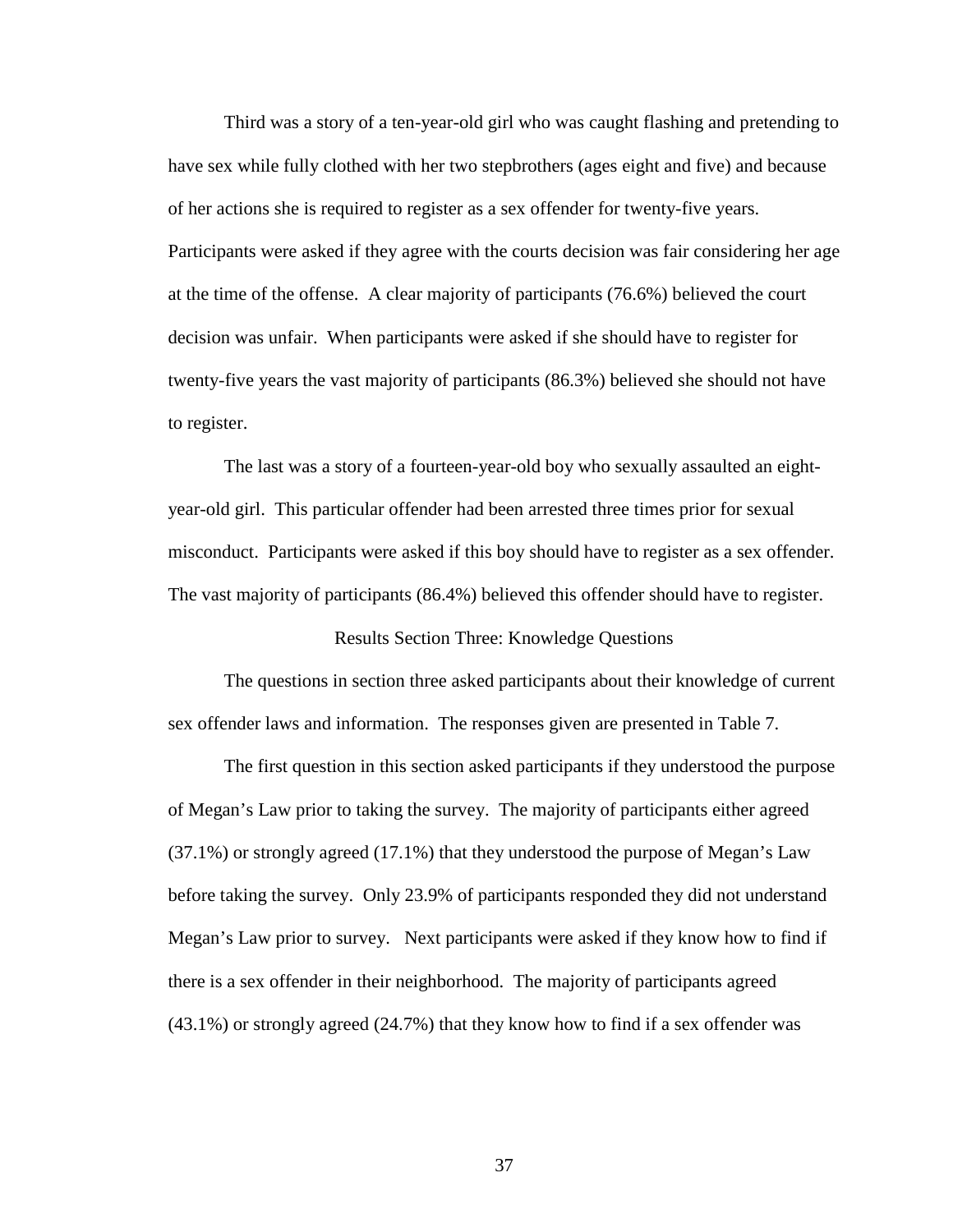# *Section Three- Knowledge Questions*

| Item                                                                                          | Strongly<br>Disagree | Disagree | Neutral | Agree | Strongly<br>Agree |
|-----------------------------------------------------------------------------------------------|----------------------|----------|---------|-------|-------------------|
| 1. Prior to this survey, you understood the purpose of<br>Megan's Law                         | 8.9%                 | 23.9%    | 11.5%   | 37.1% | 17.1%             |
| 2. You know where to find out if you have any sex<br>offenders in your neighborhood           | 5.8                  | 18.6     | 7.0     | 43.1  | 24.7              |
| 3. You know if you have any sex offenders living in<br>your neighborhood                      | 13.7                 | 35.0     | 10.7    | 25.8  | 13.4              |
| 4. Have you ever been accused of sexual misconduct?                                           | 84.9                 | 11.3     | 0.9     | 1.9   | 0.2               |
| 5. You have looked online to see if you have any sex<br>offenders living in your neighborhood | 21.5                 | 23.2     | 4.5     | 27.1  | 22.8              |
| 6. You personally know someone who is a registered<br>sex offender                            | 65.5                 | 20.3     | 2.8     | 6.0   | 4.5               |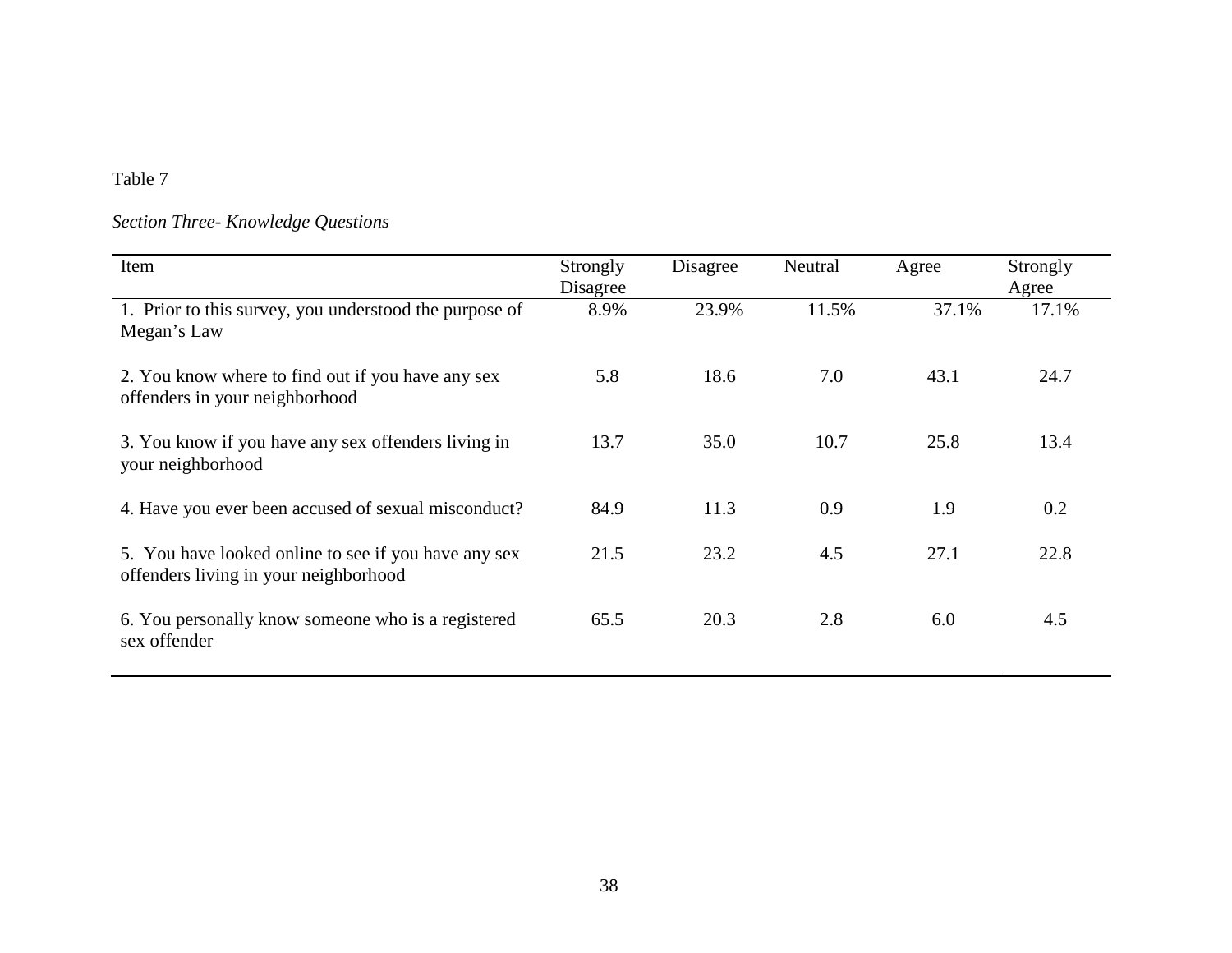living in their community. Only 18.6% disagreed or strongly disagreed that they knew where to find sex offender information.

Participants were asked if they know any sex offenders living in their neighborhood. Slightly less than half disagreed (35.0%) or strongly disagreed (13.7%) that they knew a sex offender was living in their community. A moderate portion of the participants agreed (25.8%) or strongly agreed (13.4%) that they knew a sex offender is living their neighborhood. When asking participants if they have looked online to see if any sex offenders are living in your neighborhood a slight majority agreed (27.1%) or strongly agreed (22.8%) that they have looked online. The other 44.7% of participants disagreed (23.2%) or strongly agreed (21.5%) that they have looked to see if a sex offender in their neighborhood

Participants were also asked if they have ever been accused of sexual misconduct. The vast majority of participants strongly disagreed (84.9%) or disagreed (11.3%) they had been accused of some type of sexual misconduct. Only 2.1% of respondents agreed that they have been accused of some kind of sexual misconduct.

Next participants were asked if they personally know someone who is a registered sex offender. The vast majority (85.8%) of participants strongly disagreed (65.5%) or disagreed (20.3%) they personally knew a registered sex offender. However, just over 10% personally knows a registered sex offender.

Finally, participants were asked if there was anything else they wanted to add about Megan's Law and juvenile sex offenders. Only 104 participants chose to add a comment. The majority of comments were similar to this one "It's hard to judge if a juvenile should register for the rest of their lives because they have a chance to rehab and it could also hurt their character growing up. Also decisions seem like they would be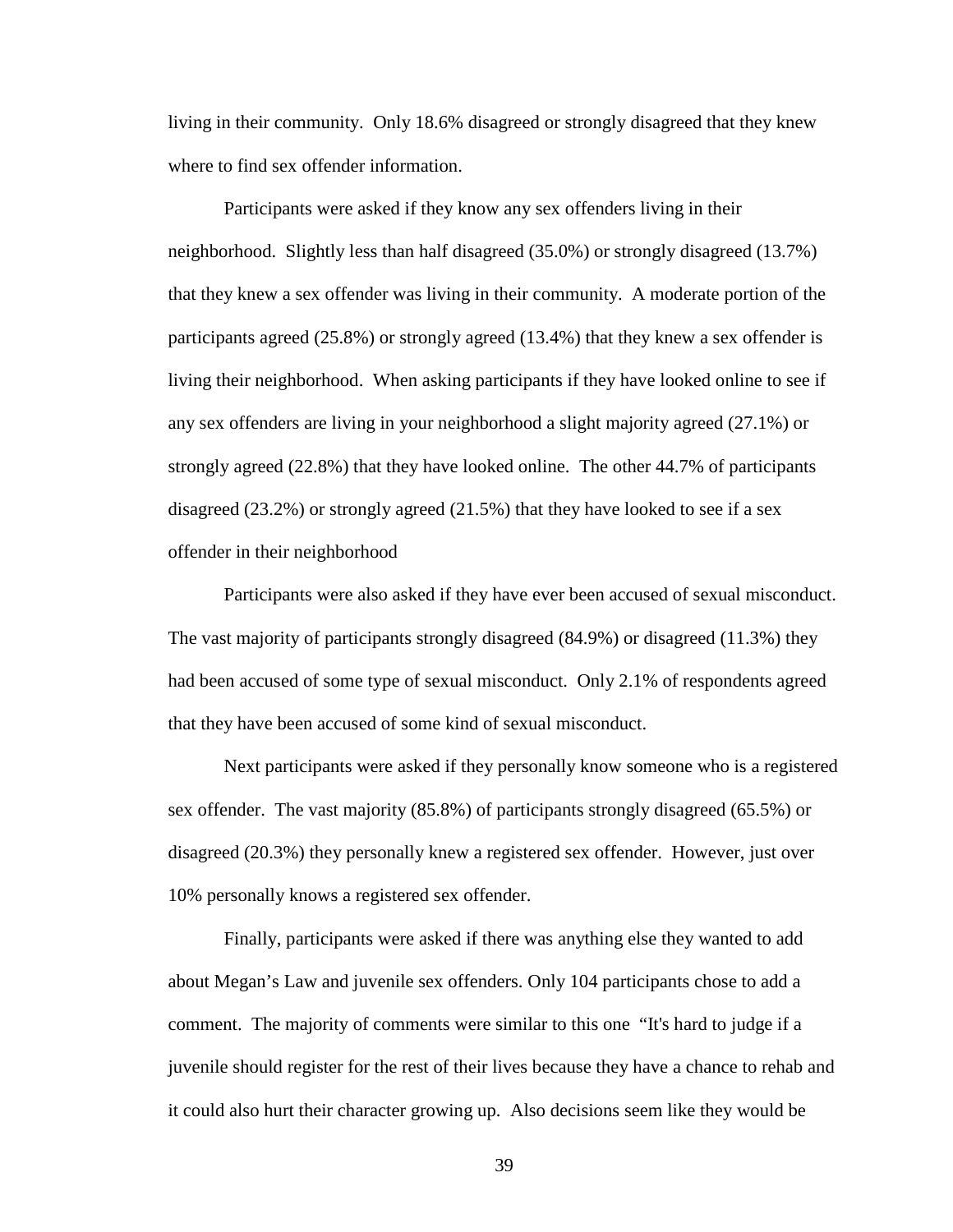made on a case-by-case basis upon the juveniles' age and to what extent the criminal act was."

One participant chose to share a personal story, "My roommate committed a sexual offense 12 years ago that was minor. He recently lost a \$130,000 a year job because a coworker found him on the website. Since, this one mistake he has never been a threat or done wrong. I think it is unfair this will haunt him forever."

#### Comparisons by Gender and Age

 Attitudes were compared first by looking at responses made by gender. Table 8 presents responses on items relating towards the law behind sex offender registries (i.e., questions 1, 5, 8, 9, 14, 15, 16, 18, 19 and 20). Women and men differed significantly in their responses for 6 of the 10 items. Women were more likely than men to agree that Megan's Law should apply to juveniles (Q. 1), Megan's Law is an important tool to fight crime  $(Q. 15)$ , and the importance of community notification  $(Q. 20)$ . Men were more likely to disagree that registration violates the protective standards of the juvenile court system (Q. 5). Women were more likely than men to believe that registration helps to prevent child sexual abuse (Q. 8) but both groups had no opinion to whether registration could eliminate sexually motivated abductions (Q. 14) or protected children from sex offenders (Q. 9). Both groups remained neutral toward if Nevada should require juveniles to register as sex offenders (Q. 18). The groups did not differ in agreement on whether it is OK for states to have their own guidelines (Q. 16) or whether there should be one standardized website (Q. 19).

To compare participants by age, the sample was split into four groups by quartiles: 18-year-old participants; 19 years olds; 20 and 21 year olds; and, all 22 years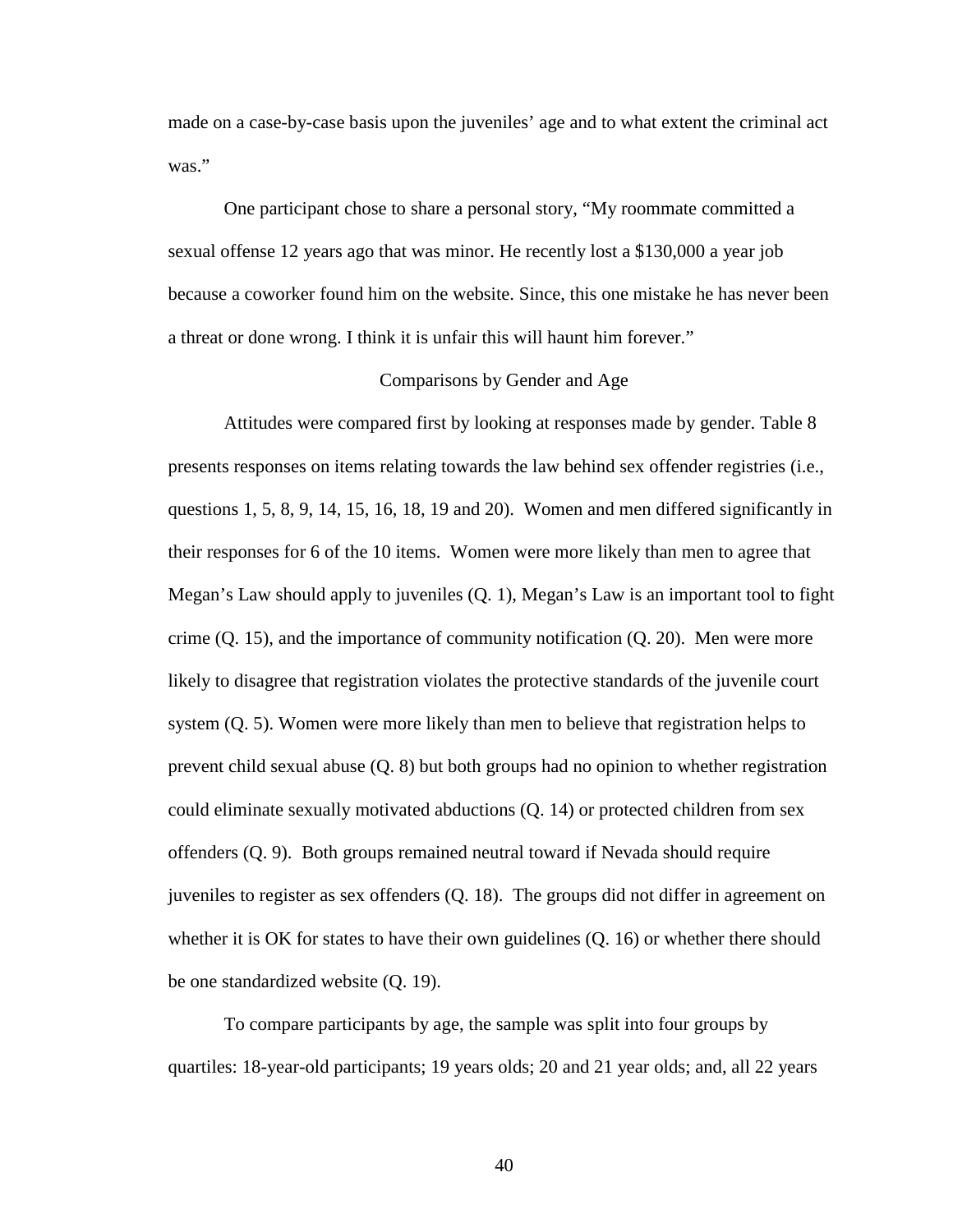| Item                                                                                                                                                                    | Women<br>$N = 280$ | Men<br>$N = 247$ | $\overline{F}$ | $\boldsymbol{p}$ |
|-------------------------------------------------------------------------------------------------------------------------------------------------------------------------|--------------------|------------------|----------------|------------------|
| 1. Megan's Law should apply to juvenile sex<br>offenders.                                                                                                               | 4.14               | 3.91             | 6.46           | $.011*$          |
| 5. Registration of juveniles under Megan's<br>Law violates the protective standards (acting<br>as guardians to children in crisis) set by the<br>juvenile court system. | 2.58               | 2.78             | 6.49           | $.011*$          |
| 8. Megan's Law registration requirements<br>help to prevent child sexual abuse.                                                                                         | 4.04               | 3.92             | 2.23           | .136             |
| 9. Megan's Law is effective in protecting<br>children from sex offenders.                                                                                               | 3.69               | 3.84             | 2.93           | .088             |
| 14. Megan's Law can help eliminate sexually<br>motivated abductions.                                                                                                    | 3.71               | 3.44             | 9.38           | $.002**$         |
| 15. Megan's Law is an important tool in<br>fighting sex crimes.                                                                                                         | 4.13               | 3.98             | 4.78           | $.029*$          |
| 16. It is acceptable that each state has its own<br>guidelines under Megan's Law.                                                                                       | 3.38               | 3.38             | .000           | .985             |
| 18. Nevada should require juveniles to<br>register as sex offenders.                                                                                                    | 3.82               | 3.57             | 8.73           | $.003**$         |
| 19. There should be only one standardized<br>national sex offender registry website that<br>lists all offenders.                                                        | 3.69               | 3.63             | .373           | .542             |
| 20. Notifying a community every time a sex<br>offender moves into a neighborhood should<br>be a mandatory provision under Megan's<br>Law.                               | 4.18               | 3.94             | 8.07           | $.005**$         |

Item means range from 1.0 (strongly disagree) to 5.0 (strongly agree).  $* p < .05, ** p < .01.$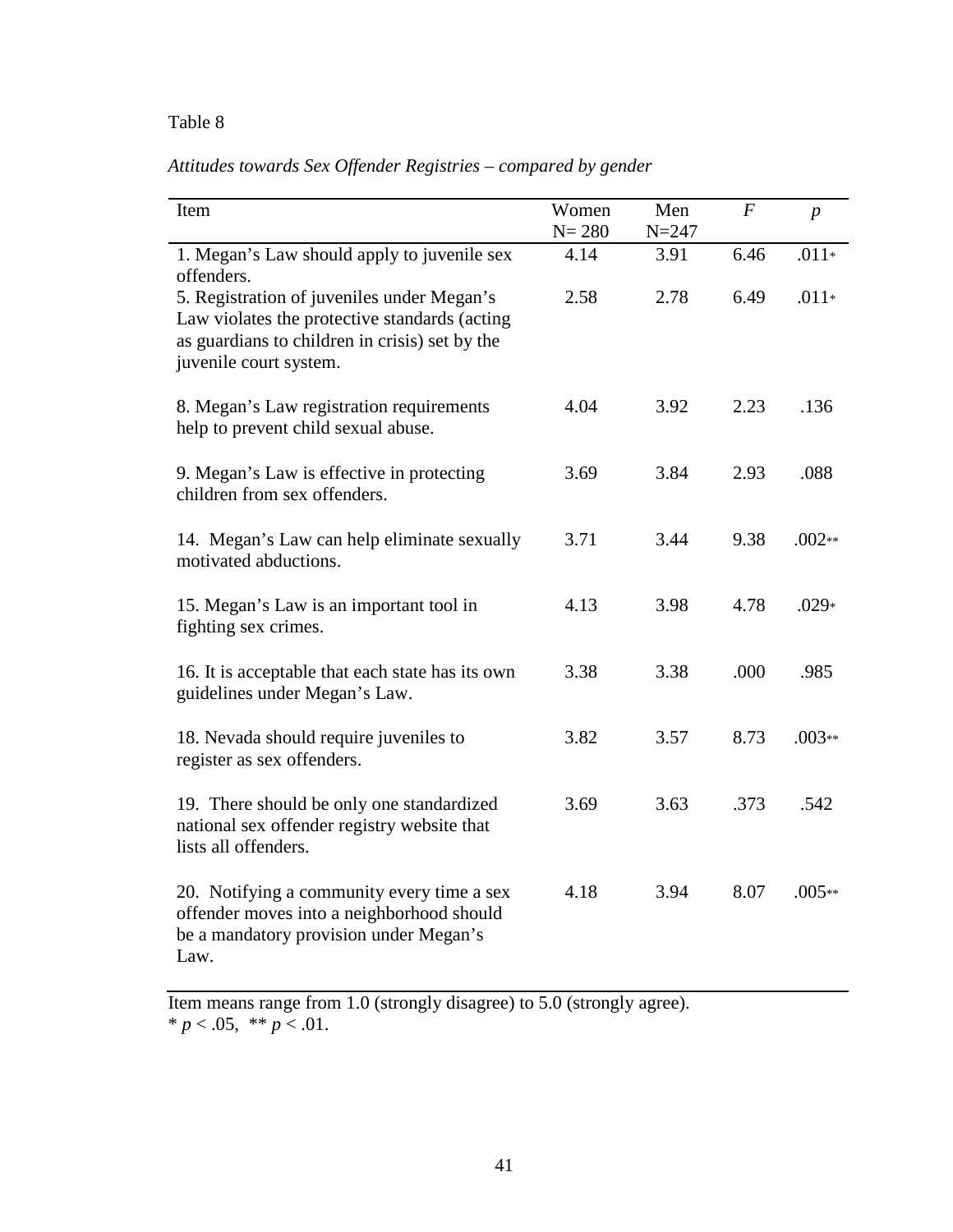old or older. None of the items in this group varied significantly by age. These analyses can be seen in Table 9.

The next area considered were items looking at the treatment of juvenile sex offenders (i.e., Questions 2, 3, 4, 6, 7, 10, 11, 12, 13, 17 from Section 1). Gender differences are presented in Table 10. The groups did not reveal any significant difference in their attitudes related to whether a state requiring a juvenile to register as a sex offender violates their constitutional rights (Q. 3) or if the juvenile court system should act as a guardian to children in crisis (Q.4). Men were more likely than women to have no opinion that registration would harm juveniles (Q. 2) and that juveniles can be rehabilitated (Q. 6). Women were more likely to remain neutral that the police should monitor juveniles regularly (Q. 7), juveniles should be treated the same as adults (Q. 12), and whether juveniles should have to inform their school of their sex offenses (Q. 10). Women were more likely to disagree that juveniles under the age of fourteen should have to register as a sex offender (Q. 13) and more likely to agree the community has a right to know if a sex offender is living in their neighborhood (Q.17). Men were more likely to disagree that juveniles should have to register for life if it is their first offense (Q. 11).

These attitudes towards the treatment of juveniles were also considered by age. These results can be seen in Table 11. Most items did not vary significantly by age. Two items did, however, vary significantly. The first item (Q. 11) showed greater agreement within the younger ages. Also varying by age was the belief that juvenile sex offenders can be rehabilitated (Q. 6) but there was no discernable pattern of agreement (18 years old  $-3.55$ , 19 years old  $-3.43$ , 20 and 21 years old  $-3.84$ , 22 and older  $-3.42$ ).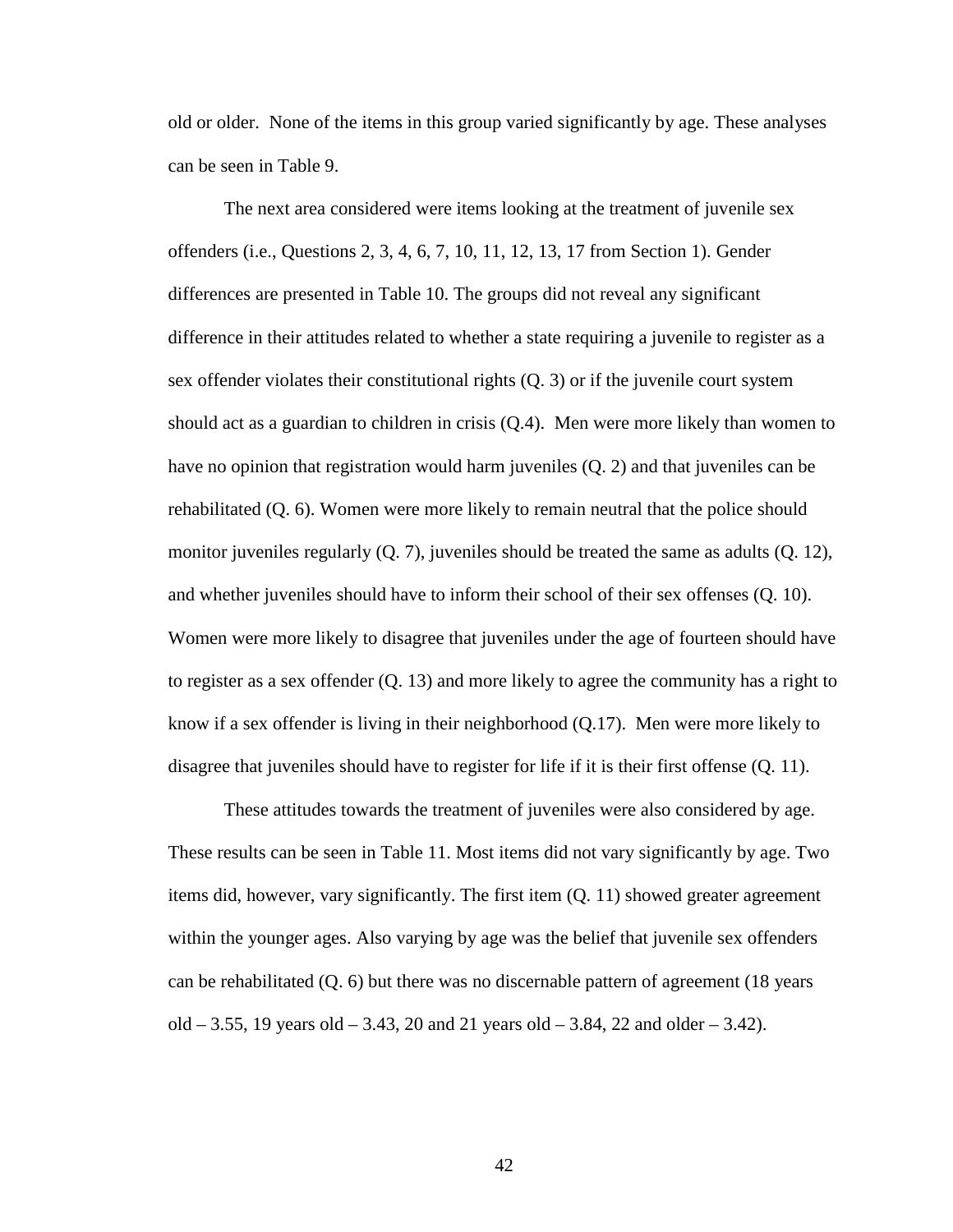*Attitudes towards Sex Offender Registries – compared by age group* 

| Item                                                                                                                                                                       | Age<br>18 | Age<br>19 | Ages<br>20-21 | Ages<br>$22 +$ | $\boldsymbol{F}$ | $\boldsymbol{p}$ |
|----------------------------------------------------------------------------------------------------------------------------------------------------------------------------|-----------|-----------|---------------|----------------|------------------|------------------|
| 1. Megan's Law should apply to<br>juvenile sex offenders.                                                                                                                  | 4.04      | 4.01      | 3.99          | 4.08           | 1.97             | .898             |
| 5. Registration of juveniles under<br>Megan's Law violates the protective<br>standards (acting as guardians to<br>children in crisis) set by the juvenile<br>court system. | 2.65      | 2.76      | 2.70          | 2.61           | .636             | .592             |
| 8. Megan's Law registration<br>requirements help prevents child<br>sexual abuse.                                                                                           | 4.00      | 4.02      | 4.01          | 3.95           | .135             | .939             |
| 9. Megan's Law is effective in<br>protecting children from sex<br>offenders.                                                                                               | 3.83      | 3.76      | 3.88          | 3.62           | 1.99             | .118             |
| 14. Megan's Law can help eliminate<br>sexually motivated abductions.                                                                                                       | 3.63      | 3.64      | 3.61          | 3.49           | .653             | .581             |
| 15. Megan's Law is an important tool<br>in fighting sex crimes.                                                                                                            | 4.05      | 4.07      | 4.08          | 4.06           | .038             | .990             |
| 16. It is acceptable that each state has<br>its own guidelines under Megan's<br>Law.                                                                                       | 3.53      | 3.41      | 3.43          | 3.20           | 2.03             | .109             |
| 18. Nevada should require juveniles to<br>register as sex offenders.                                                                                                       | 3.80      | 3.72      | 3.63          | 3.68           | .754             | .521             |
| 19. There should be only one<br>standardized national sex offender<br>registry website that lists all offenders.                                                           | 3.60      | 3.75      | 3.57          | 3.75           | 1.08             | .357             |
| 20. Notifying a community every<br>time a sex offender moves into a<br>neighborhood should be a mandatory<br>provision under Megan's Law.                                  | 4.12      | 4.10      | 4.03          | 4.03           | .341             | .796             |

Item means range from 1.0 (strongly disagree) to 5.0 (strongly agree). \*  $p < .05$ ; \*\*  $p < .01$ ; \*\*\*  $p < .001$ .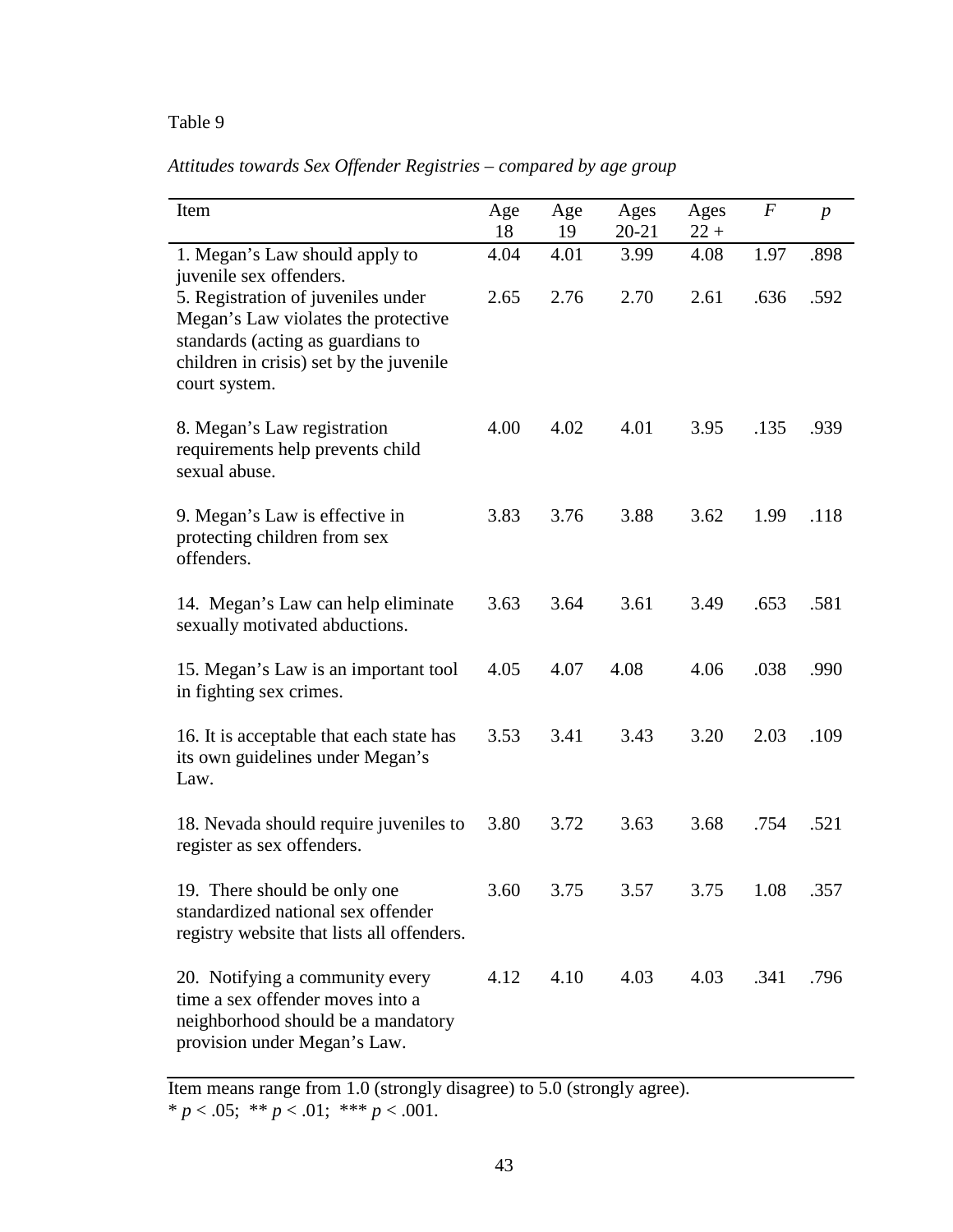| Attitudes toward juvenile sex offenders – compared by gender |  |  |  |  |
|--------------------------------------------------------------|--|--|--|--|
|--------------------------------------------------------------|--|--|--|--|

| Item                                                                                                                                                                              | Women<br>$N = 280$ | Men<br>$N = 247$ | $\overline{F}$ | $\boldsymbol{P}$ |
|-----------------------------------------------------------------------------------------------------------------------------------------------------------------------------------|--------------------|------------------|----------------|------------------|
| 2. Requiring juveniles to register as sex<br>offenders could cause harm to their social<br>development.                                                                           | 3.28               | 3.52             | 7.49           | $.006**$         |
| 3. It is constitutional for states to require<br>juvenile to register as sex offenders.                                                                                           | 3.73               | 3.64             | 1.23           | .267             |
| 4. The juvenile court system should act as<br>guardians to children in crisis (including<br>those who have committed crimes), looking<br>out for the best interests of the child. | 3.77               | 3.81             | .255           | .614             |
| 6. Juvenile sex offenders can be<br>rehabilitated.                                                                                                                                | 3.43               | 3.70             | 10.4           | $.001***$        |
| 7. Juvenile sex offenders should be<br>monitored regularly like parolees by the<br>police.                                                                                        | 3.99               | 3.76             | 8.30           | $.004**$         |
| 10. Juvenile sex offenders should have to<br>inform the school that they attend of their<br>sex offenses.                                                                         | 3.81               | 3.61             | 5.19           | $.023*$          |
| 11. Juveniles should have to register as sex<br>offenders for their entire life even if it is for<br>their first offenses.                                                        | 3.01               | 2.88             | 1.55           | .214             |
| 12. Juveniles should be treated the same as<br>adults if they commit sex offenses.                                                                                                | 3.27               | 2.97             | 9.64           | $.002**$         |
| 13. Juveniles should have to register as a<br>sex offender even if they are under the age<br>of 14 when they commit the act.                                                      | 2.92               | 2.72             | 4.41           | $.036*$          |
| 17. The community has the right to know if<br>a juvenile sex offender is living in the<br>neighborhood.                                                                           | 4.35               | 4.01             | 18.4           | $.000***$        |

Item means range from 1.0 (strongly disagree) to 5.0 (strongly agree).  $* p < .05;$  \*\*  $p < .01;$  \*\*\*  $p < .001$ .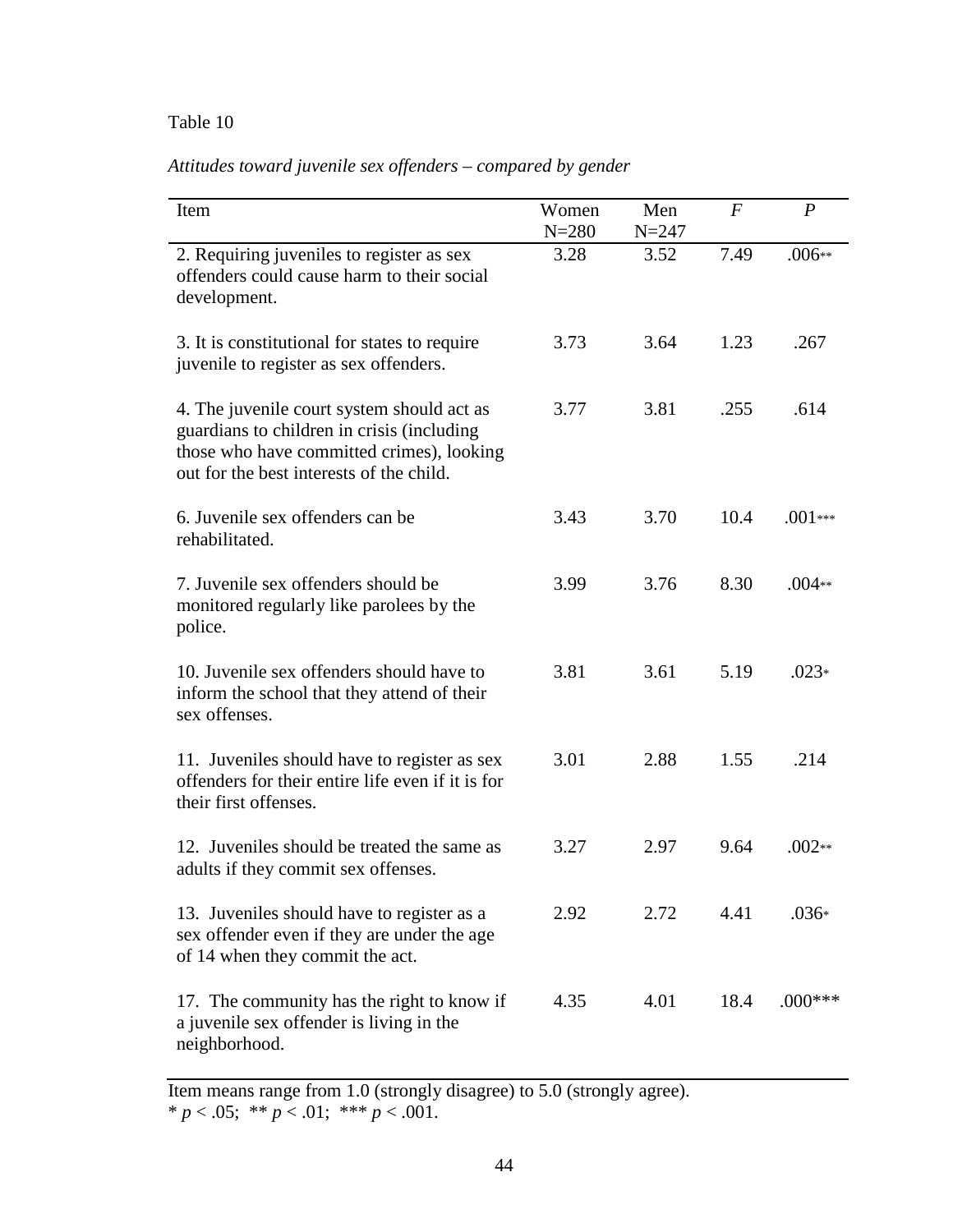# *Attitudes toward juvenile sex offenders – compared by age group*

| Item                                                                                                                                                                                 | Age<br>18 | Age<br>19 | Ages<br>20-21 | Age<br>$22 +$ | $\boldsymbol{F}$ | $\boldsymbol{p}$ |
|--------------------------------------------------------------------------------------------------------------------------------------------------------------------------------------|-----------|-----------|---------------|---------------|------------------|------------------|
| 2. Requiring juveniles to register as sex<br>offenders could cause harm to their<br>social development                                                                               | 3.27      | 3.28      | 3.52          | 3.46          | 1.89             | .130             |
| 3. It is constitutional for states to require<br>juvenile to register as sex offenders.                                                                                              | 3.65      | 3.65      | 3.62          | 3.83          | 1.27             | .282             |
| 4. The juvenile court system should act<br>as guardians to children in crisis<br>(including those who have committed<br>crimes), looking out for the best<br>interests of the child. | 3.78      | 3.84      | 3.67          | 3.86          | 1.01             | .388             |
| 6. Juvenile sex offenders can be<br>rehabilitated.                                                                                                                                   | 3.55      | 3.43      | 3.84          | 3.42          | 5.78             | $.001***$        |
| 7. Juvenile sex offenders should be<br>monitored regularly like parolees by the<br>police.                                                                                           | 3.86      | 3.91      | 3.82          | 3.94          | .457             | .712             |
| 10. Juvenile sex offenders should have<br>to inform the school that they attend of<br>their sex offenses.                                                                            | 3.77      | 3.78      | 3.59          | 3.74          | .902             | .440             |
| 11. Juveniles should have to register as<br>sex offenders for their entire life even if<br>it is for their first offenses.                                                           | 3.14      | 3.03      | 2.74          | 2.88          | 3.18             | $.024*$          |
| 12. Juveniles should be treated the same<br>as adults if they commit sex offenses.                                                                                                   | 3.27      | 3.20      | 3.07          | 3.01          | 1.49             | .215             |
| 13. Juveniles should have to register as<br>a sex offender even if they are under the<br>age of 14 when they commit the act.                                                         | 2.89      | 2.86      | 2.73          | 2.81          | .537             | .657             |
| 17. The community has the right to<br>know if a juvenile sex offender is living<br>in the neighborhood.                                                                              | 4.24      | 4.36      | 4.08          | 4.13          | 2.16             | .092             |

Item means range from 1.0 (strongly disagree) to 5.0 (strongly agree). \* *p* < .05; \*\* *p* < .01; \*\*\* *p* < .001.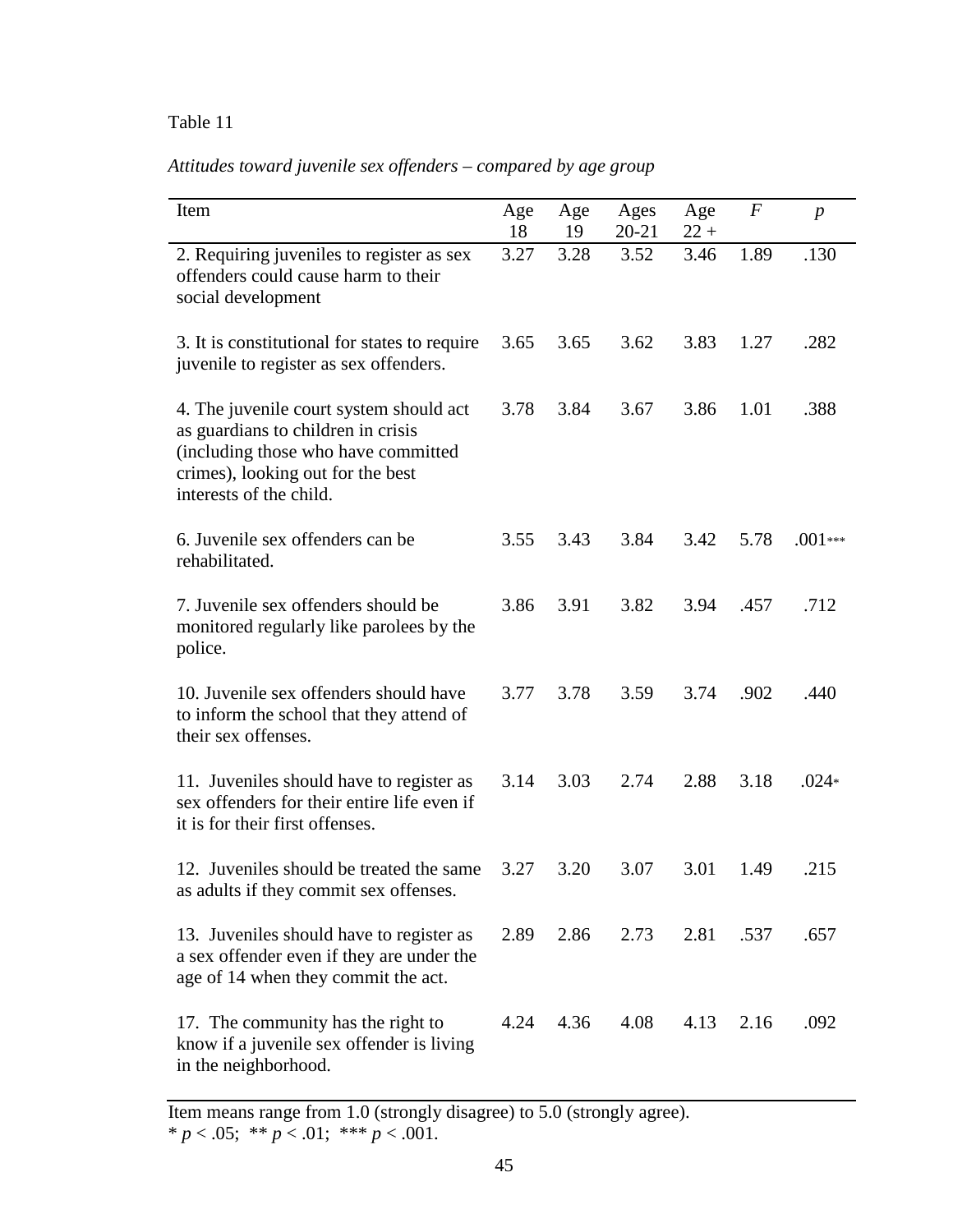One final way to look at the responses in this area is presented in Figure1. It is interesting to look at for some items there was a clear consensus but on others, responses were evenly split between agreement, disagreement and no opinion.

## Figure 1

*Attitudes toward juvenile sex offender* 



The next area considered were questions relating to students' knowledge about sex offender registries (i.e., Questions 1-6 from Section 3). The attitudes were first compared by gender and those results can be seen in Table 12. Most items did not vary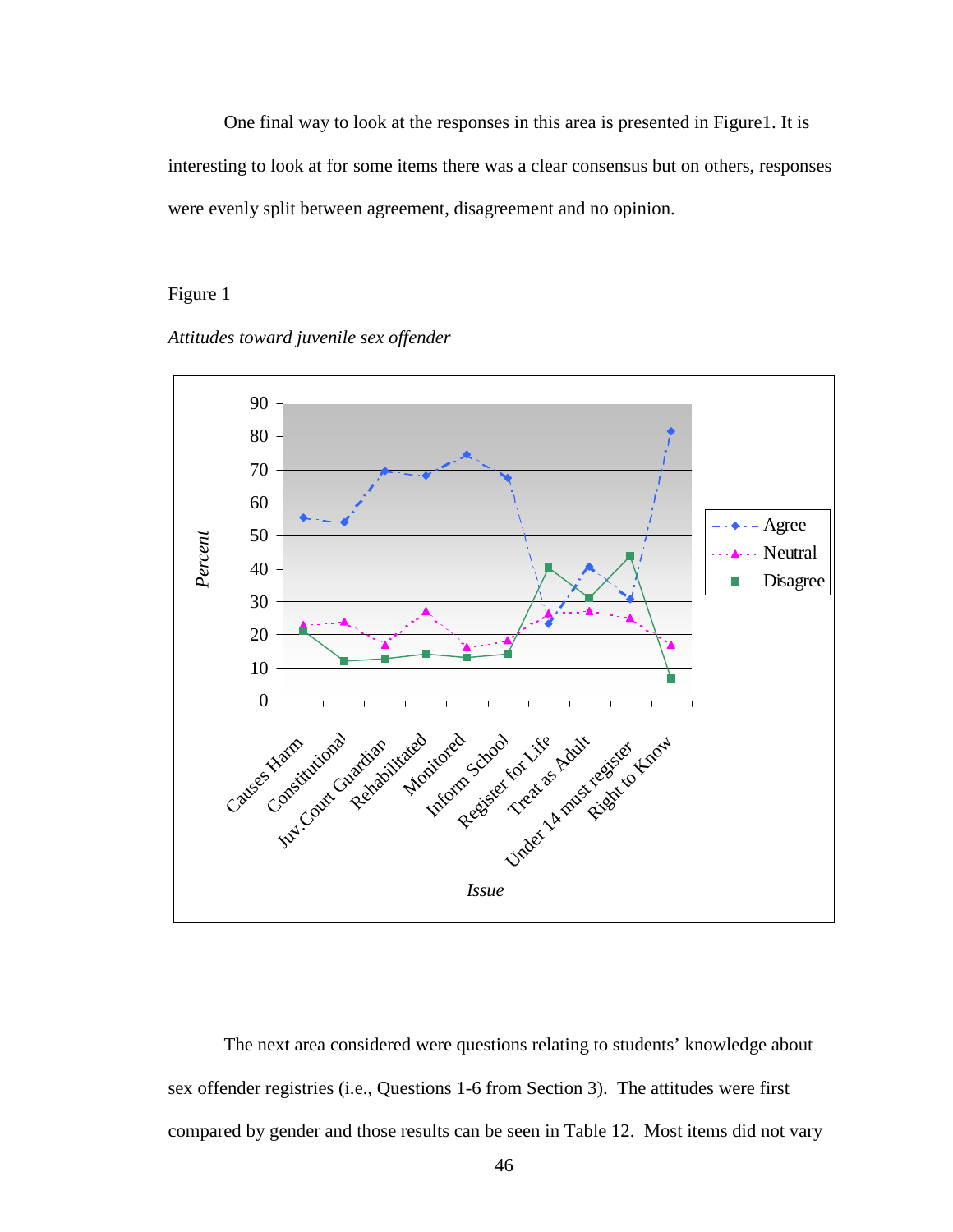significantly by gender. Only, two of the six items varied significantly. The first item (Q. 4) revealed men were more likely than women to be accused of sexual misconduct. Whereas, women were more likely to have looked online to see if a sex offender is living in their neighborhood (Q. 5). The groups did not show any significant difference in their knowledge pertaining to the purpose of Megan's Law (Q.1), whether they knew how to find if a sex offender is living in their neighborhood (Q. 2), whether they know a sex offender is living in their neighborhood (Q. 3), or if they personally know a registered sex offender.

#### Table 12

| Item                                                                                          | Women<br>$N = 280$ | Men<br>$N = 247$ | $\bm{F}$ | $\boldsymbol{p}$ |
|-----------------------------------------------------------------------------------------------|--------------------|------------------|----------|------------------|
| 1. Prior to this survey, you understood the<br>purpose of Megan's Law                         | 3.27               | 3.33             | .332     | .565             |
| 2. You know where to find out if you have<br>any sex offenders in your neighborhood           | 3.61               | 3.63             | .031     | .861             |
| 3. You know if you have any sex offenders<br>living in your neighborhood                      | 2.92               | 2.86             | .315     | .575             |
| 4. Have you ever been accused of sexual<br>misconduct?                                        | 1.13               | 1.27             | 8.58     | $.004**$         |
| 5. You have looked online to see if you have<br>any sex offenders living in your neighborhood | 3.19               | 2.92             | 4.24     | $.040*$          |
| 6. You personally know someone who is a<br>registered sex offender                            | 1.63               | 1.62             | .012     | .914             |

*Knowledge of Sex Offender Registries and juvenile sex offenders– compared by gender*

Item means range from 1.0 (strongly disagree) to 5.0 (strongly agree). *p* < .05, \*\* *p* < .01, \*\*\* *p* < .001.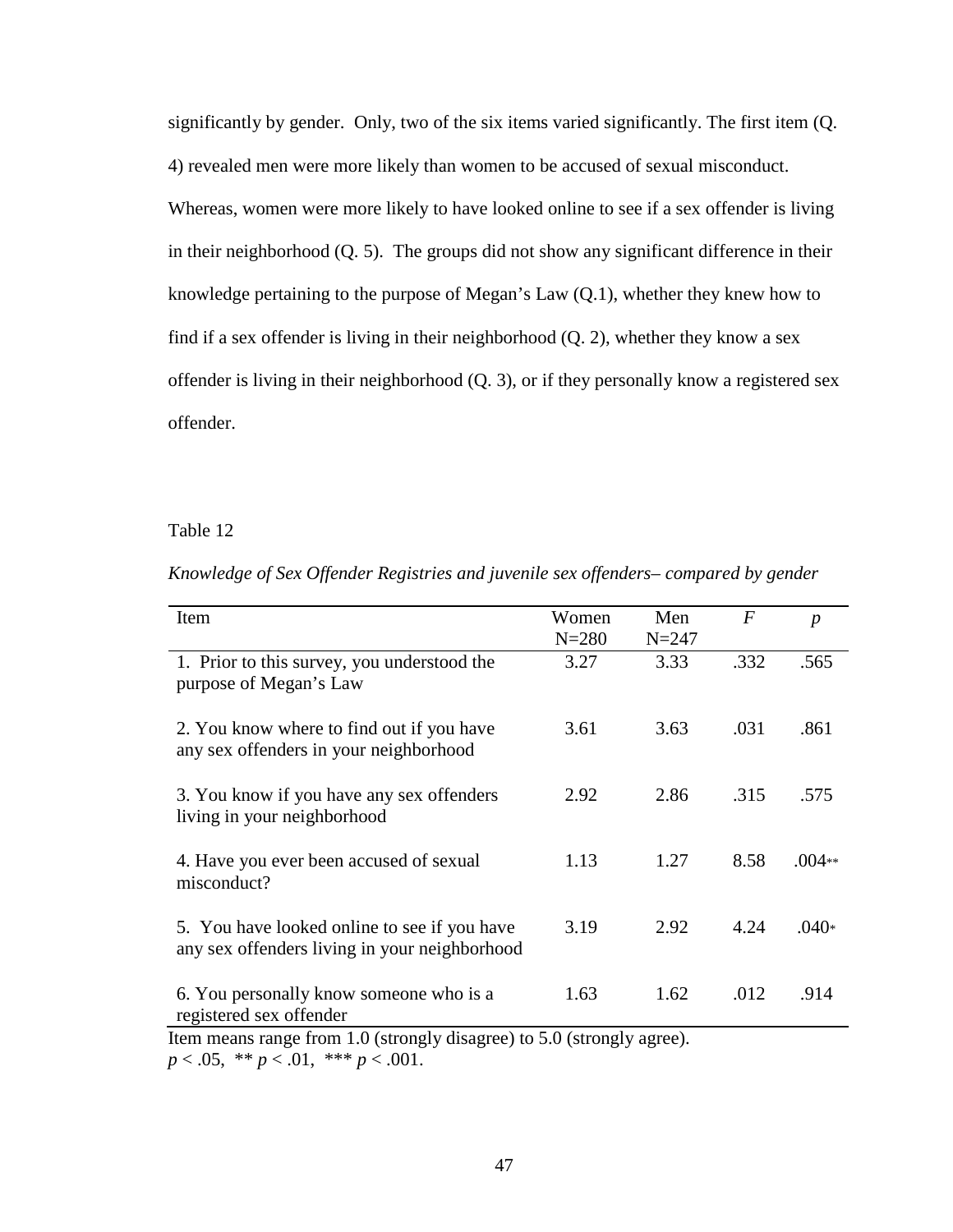Only one item varied significantly by age, the question as to whether or not the students knew a sex offender personally (Q. 6). Twenty and twenty-one year olds (1.81) were more likely than twenty-two and older (1.66) to personally know someone who is a registered sex offender, followed by eighteen year olds (1.59) and nineteen year olds (1.41). Table 13 in presents all of these age comparisons.

## Table 13

*Knowledge of Sex Offender Registries and juveniles – compared by age group* 

| Item                                                                                             | Age<br>18 | Age<br>19 | Ages<br>$20 - 21$ | Ages<br>$22 +$ | $\boldsymbol{F}$ | $\boldsymbol{p}$ |
|--------------------------------------------------------------------------------------------------|-----------|-----------|-------------------|----------------|------------------|------------------|
| 1. Prior to this survey, you<br>understood the purpose of<br>Megan's Law                         | 3.27      | 3.25      | 3.38              | 3.28           | .275             | .844             |
| 2. You know where to find out if<br>you have any sex offenders in<br>your neighborhood           | 3.55      | 3.58      | 3.58              | 3.78           | 1.09             | 3.52             |
| 3. You know if you have any sex<br>offenders living in your<br>neighborhood                      | 2.98      | 2.94      | 2.73              | 2.96           | .982             | .401             |
| 4. Have you ever been accused<br>of sexual misconduct?                                           | 1.18      | 1.29      | 1.14              | 1.18           | 1.59             | .192             |
| 5. You have looked online to<br>see if you have any sex offenders<br>living in your neighborhood | 3.18      | 3.00      | 2.88              | 3.19           | 1.33             | 2.64             |
| 6. You personally know<br>someone who is a registered sex<br>offender                            | 1.59      | 1.41      | 1.81              | 1.66           | 2.79             | $.040*$          |

Item means range from 1.0 (strongly disagree) to 5.0 (strongly agree). *p* < .05, \*\* *p* < .01, \*\*\* *p* < .001.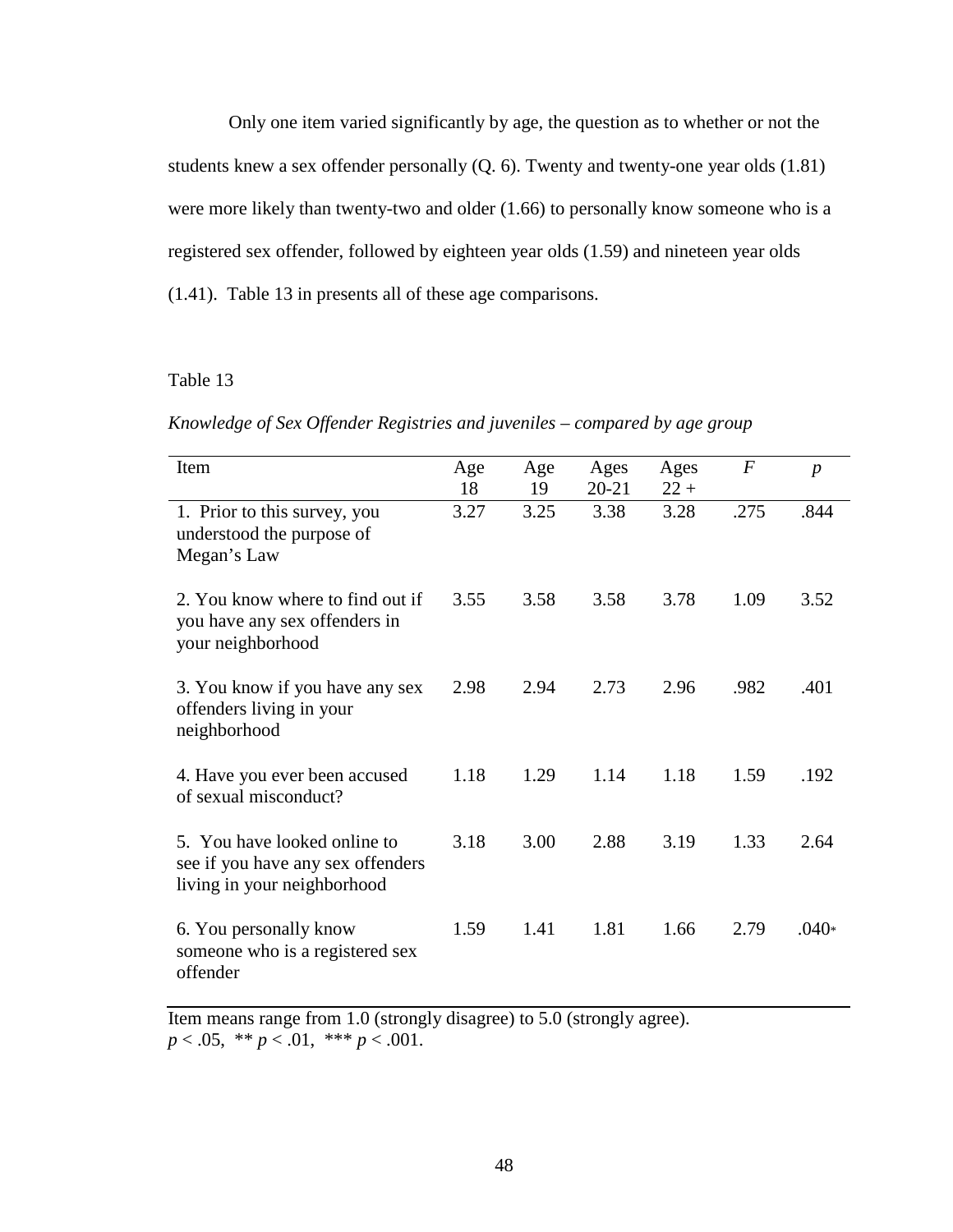The next area analyzed were questions relating to true stories and registration requirements (i.e., Questions 1-4 from Section 2). The attitudes were first compared by gender and those results can be seen in Table 14. Women and men differed significantly in their responses for most of the true stories except true story 1. These values were not large enough to be statistically significant but would be considered a practical significance. Women were more likely than men to disagree that the offender accused of statutory rape should have to register as a sex offender  $(Q.2)$ . Men were more likely than women to disagree that the courts decision was fair when considering the age of the offender at the time of her offense (Q. 3a) and she should be required to register for twenty-five years (Q.3b). Men were more likely to strongly disagree that the offender who has been accused three times of sexual misconduct should have to register for life (Q. 4).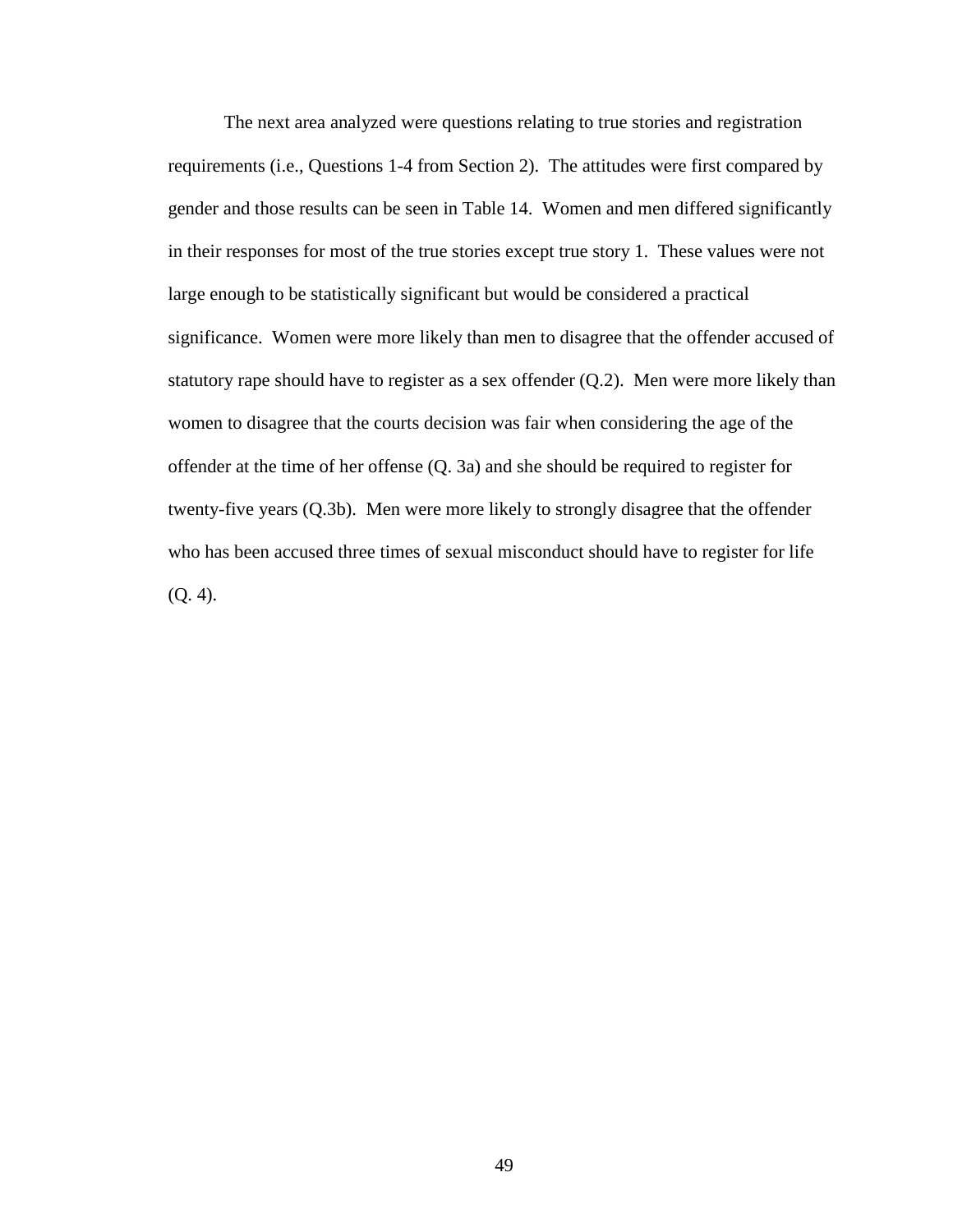| True Stories – compared by gender |  |
|-----------------------------------|--|
|-----------------------------------|--|

| Item                                                                                                                              | Women     | Men       | $\overline{F}$ |                  |
|-----------------------------------------------------------------------------------------------------------------------------------|-----------|-----------|----------------|------------------|
|                                                                                                                                   | $N = 280$ | $N = 247$ |                | $\boldsymbol{p}$ |
| True Story 1- Do you agree that she should<br>have to register as a sex offender for the<br>remainder of her life?                | 1.98      | 1.97      | .253           | .615             |
| True Story 2- Do you agree that he should<br>have to register as a sex offender for the<br>remainder of his life?                 | 1.98      | 1.94      | 5.74           | $.017*$          |
| True Story 3a-Do you believe that the court<br>decision was fair considering her age at the<br>time of the offense?               | 1.76      | 1.86      | 7.55           | $.006**$         |
| True Story 3b-Do you believe that she should<br>have been required to register as a sex<br>offender for 25 years for her offense? | 1.87      | 1.94      | 8.24           | $.004**$         |
| True Story 4- Do you believe he should have<br>to register as a sex offender for the remainder<br>of his life?                    | 1.06      | 1.13      | 7.03           | $.008**$         |

Item means range from 1.0 (strongly disagree) to 5.0 (strongly agree). \*  $p < .05$ , \*\*  $p < .01$ , \*\*\*  $p < .001$ .

 After analyzing age differences in attitudes toward true stories and registration requirements for these juvenile sex offenders, there was no statistical significance between the independent and dependent variables. Table 15 in presents all of these age comparisons.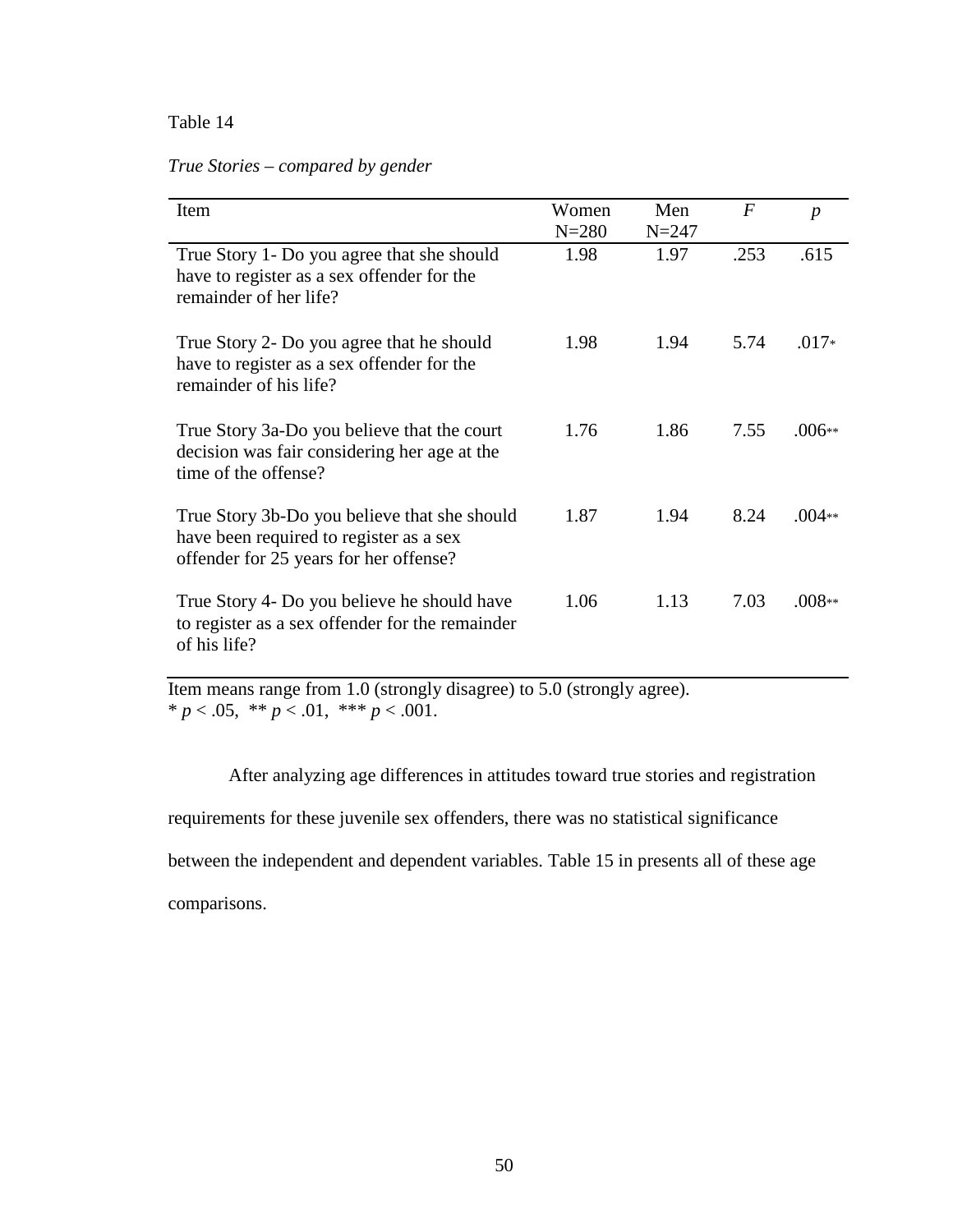| Item                                                                                                                                    | Age<br>18 | Age<br>19 | Ages<br>$20 - 21$ | Ages<br>$22 +$ | $\boldsymbol{F}$ | $\boldsymbol{p}$ |
|-----------------------------------------------------------------------------------------------------------------------------------------|-----------|-----------|-------------------|----------------|------------------|------------------|
| True Story 1-Do you agree that<br>she should have to register as a<br>sex offender for the remainder<br>of her life?                    | 2.98      | 1.99      | 1.96              | 1.97           | .873             | .455             |
| True Story 2- Do you agree<br>that he should have to register<br>as a sex offender for the<br>remainder of his life?                    | 1.97      | 1.97      | 1.94              | 1.98           | 1.29             | .278             |
| True Story 3a-Do you believe<br>that the court decision was fair<br>considering her age at the time<br>of the offense?                  | 1.74      | 1.81      | 1.83              | 1.84           | 1.79             | .149             |
| True Story 3b-Do you believe<br>that she should have been<br>required to register as a sex<br>offender for 25 years for her<br>offense? | 1.91      | 1.90      | 1.91              | 1.90           | .090             | .965             |
| True Story 4- Do you believe<br>he should have to register as a<br>sex offender for the remainder<br>of his life?                       | 1.08      | 1.07      | 1.08              | 1.13           | 1.29             | .278             |

## T*rue Stories – compared by age group*

Item means range from 1.0 (strongly disagree) to 5.0 (strongly agree). *p* < .05, \*\* *p* < .01, \*\*\* *p* < .001.

 It was hoped that attitudes could be compared by other demographics (e.g., whether or not the participant had children) but there was not enough variability in these responses to use them as independent variables. Another comparison that was not possible was looking at students who had been accused of sexual misconduct. Only 11 students disclosed that they had been so accused.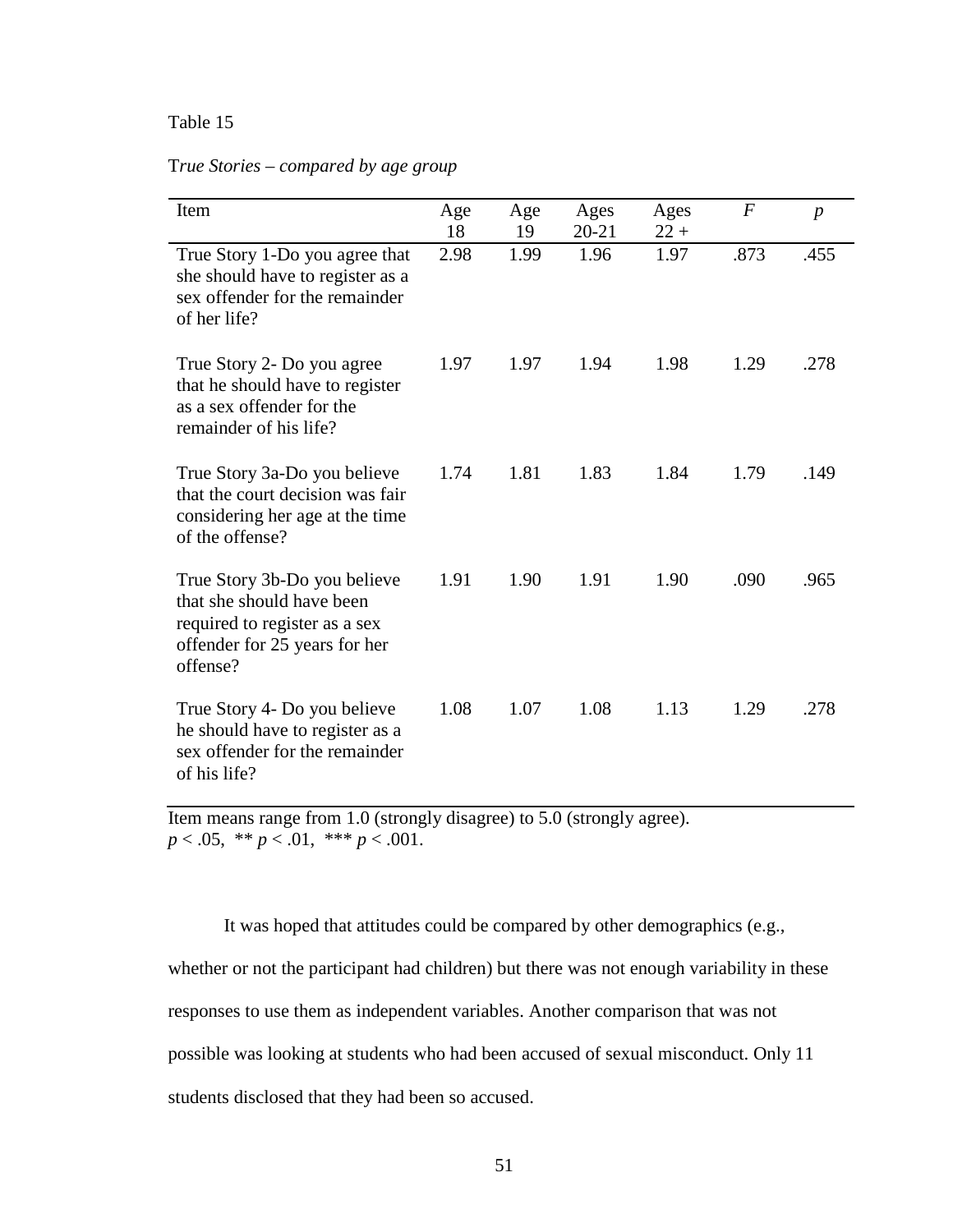#### CHAPTER 5

#### **CONCLUSION**

#### **Discussion**

 It appears that participants are largely supportive of requiring juvenile sex offenders to register like adult offenders. The vast majority of participants believe juvenile sex offenders should be required to register under Megan's Law. Only slightly more than half believed Megan's Law causes harm to a juvenile's social development. The vast majority of participants appear to concur with the presumptions embodied in Megan's Law.

Participants' attitudes toward sex offender registries reflect support and comfort with the law. Across a number of items the vast majority of participants agreed that juveniles should have to register under Megan's Law, but only slightly more than half agreed that Nevada should require juveniles to register and a little less than half disagreed Megan's Law violates the protective standard set forth by the juvenile court system. The majority of participants appeared to agree with the presumptions set forth by Megan's Law. Participants attitudes revealed belief that sex offender registries helps prevent child sexual abuse, it is effective in protecting children from sex offenders, helps eliminate sexually motivated abductions, and is an important tool in fighting sex crimes. The majority of participants' agreed it is acceptable that each state has its own guidelines under Megan's Law and they also agreed that there should be on standardized national sex offender registry website listing all sex offenders. The vast majority agreed that it should be mandatory that a neighborhood be notified if a sex an offender moves in.

 It was interesting what the majority of participants believed sex offender registries could accomplish through advertising the locations of sex offenders. They put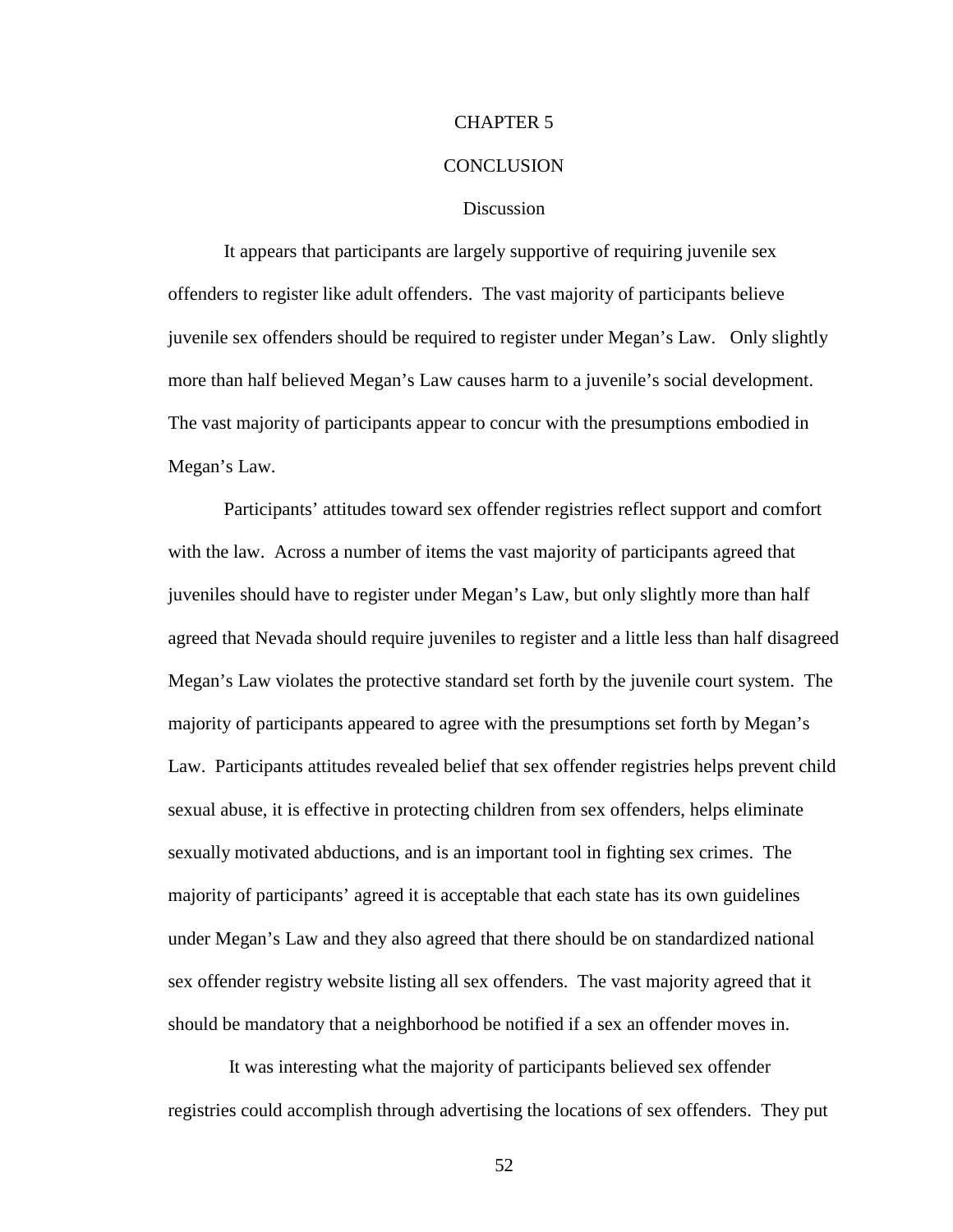significant faith in the ability of registries to deter crime. Statistically significant findings revealed that men were more confident than women in their belief that Megan's Law is effective in protecting children from sex offenders. However, women were more likely to believe that Megan's Law helps prevent child abuse and helps eliminate sexually motivated abductions. There appears to be a disconnect between looking to tools that advertise the location of sex offenders and the reality of sexual victimization largely occurring at the hands of loved ones, not strangers.

Participants' attitudes toward juvenile sex offenders reflect conflicting perceptions about the treatment of the juvenile sex offender. When asked directly if juveniles should be treated the same as adults, the results were mixed splitting comparably between agreement, disagreement and no opinion. Across a number of items slightly more than half of participants agreed that requiring juveniles to register could cause harm to their social development. The majority agreed that juvenile sex offenders can be rehabilitated. These attitudes would suggest a belief that juveniles would be harmed by registration. The majority also, however, believed that police should monitor offenders regularly like parolees, the offender should inform their school of sex offenses, and the community has a right to know if a juvenile sex offender is living in their neighborhood.

There was also inconsistent agreement about the rights of the child and the protection of the community. Over 70% of the group agreed that the purpose of the juvenile justice system is to look out for the best interests of the child. Contradictorily, less than 20% felt that public registration of juveniles violated the protective standards of the court. Additionally, the vast majority felt it was constitutional for states to require juveniles to register.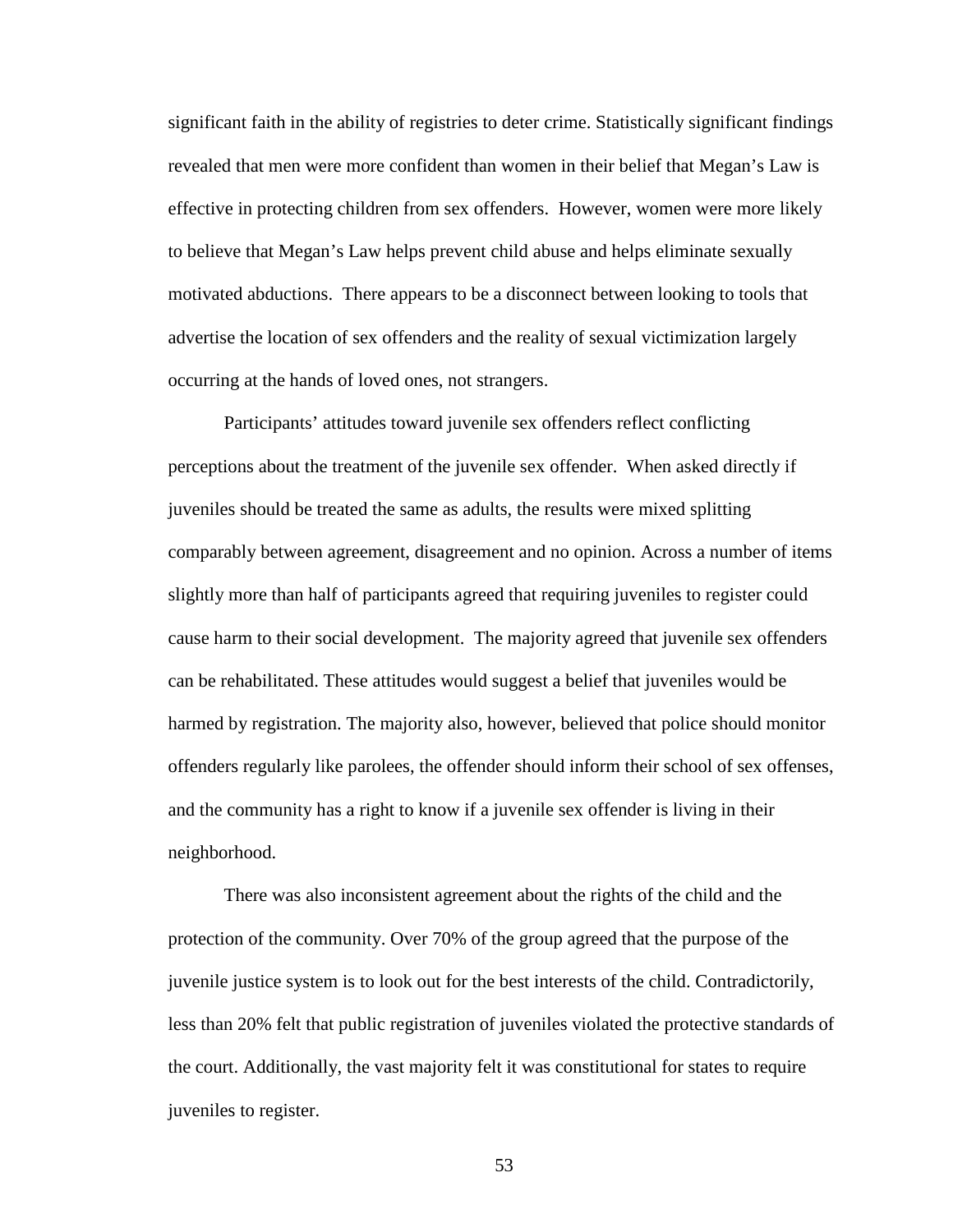Despite a general support for registration, more participants disagreed than agreed that a juvenile should have to register for their entire life if it was their first offense and if they are under the age of 14 when the act committed. This age specific attitude contrasts the general agreement that juveniles should be treated the same as adults.

Another area of contrast was participants' attitudes toward true stories where they expressed disagreement with registration for three out of the four juvenile examples. For the scenarios involving minor sexual incidents (e.g., hugging or consensual underage sexual activity), the vast majority of participants disagreed with the courts decision to require these juveniles to register as sex offenders for life. In the scenario where a girl flashed her siblings, the majority of participants disagreed with the court's decision criminalizing the behavior of a ten year old. They also disagreed with the decision to require her to register for 25 years. For the final scenario involving a repeat offender, the vast majority agreed with the court decision in requiring offender to register for life, less than 10% disagreed with the decision.

The participants felt that they had some knowledge of sex offender registries and sex offenders, as demonstrated through their responses to questions 1-6 from section three. Slightly more than half understood the purpose of Megan's Law prior to taking the survey. This might be expected to be higher in our subject pool since they are enrolled in an introduction to criminal justice class.

The majority of participants know how to find if a sex offender is living in their neighborhood, but slightly less than half have looked online for sex offender information. A little more than a third of the participants know if there is a sex offender living in their neighborhood. It is interesting that this wide spread support for the utility of sex offender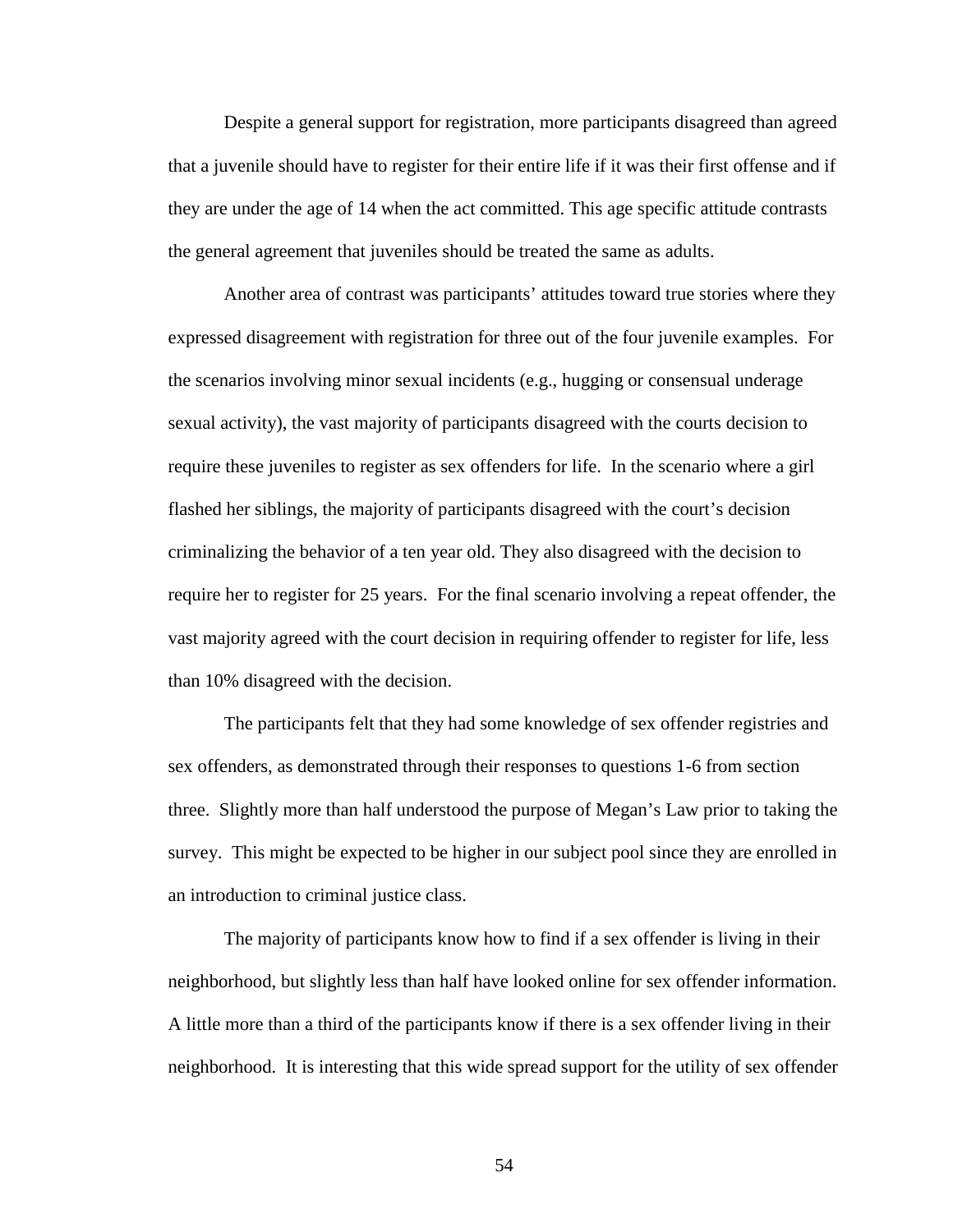registries did not translate into widespread use of registries to check for offenders' locations.

When comparing gender responses results designated that women were stricter in their attitudes towards the punishment of juveniles. Women were more likely than men to agree that a juvenile should inform their school of sex offenses, be treated the same as adults, register under age of fourteen, be monitored like parolees, and should be required to register as a sex offender. This difference in attitudes could be because women are sexually assaulted more often than men.

When analyzing age difference results reflected no discernable pattern. But it was interesting that the age groups twenty and twenty-one were more likely to personally know a registered sex offender and they also believed that juveniles can be rehabilitated. To my surprise, eighteen and nineteen year olds were more likely to agree that juveniles should have to register for their entire life.

I would like to mention that our findings supported previous research on knowledge and acceptance of sex offender registries. In comparison our results were similar to Levenson and colleagues (2007) because most participants from both studies were familiar with Megan's Law and believed it assisted with public safety. Our results were parallel to Malesky and Keim (2001) where their participants believed notification laws created a false sense of security for parents. On the other hand, our participants believed notification laws aid in eliminating sexually motivated abductions and prevent child abuse, which leads to a false sense of security.

Interestingly, the findings showed a divergence between the participants' attitudes of sex offender registries when applied to juveniles and how they responded to the true stories. It appears that the participants believe Megan's Law is effective and it should be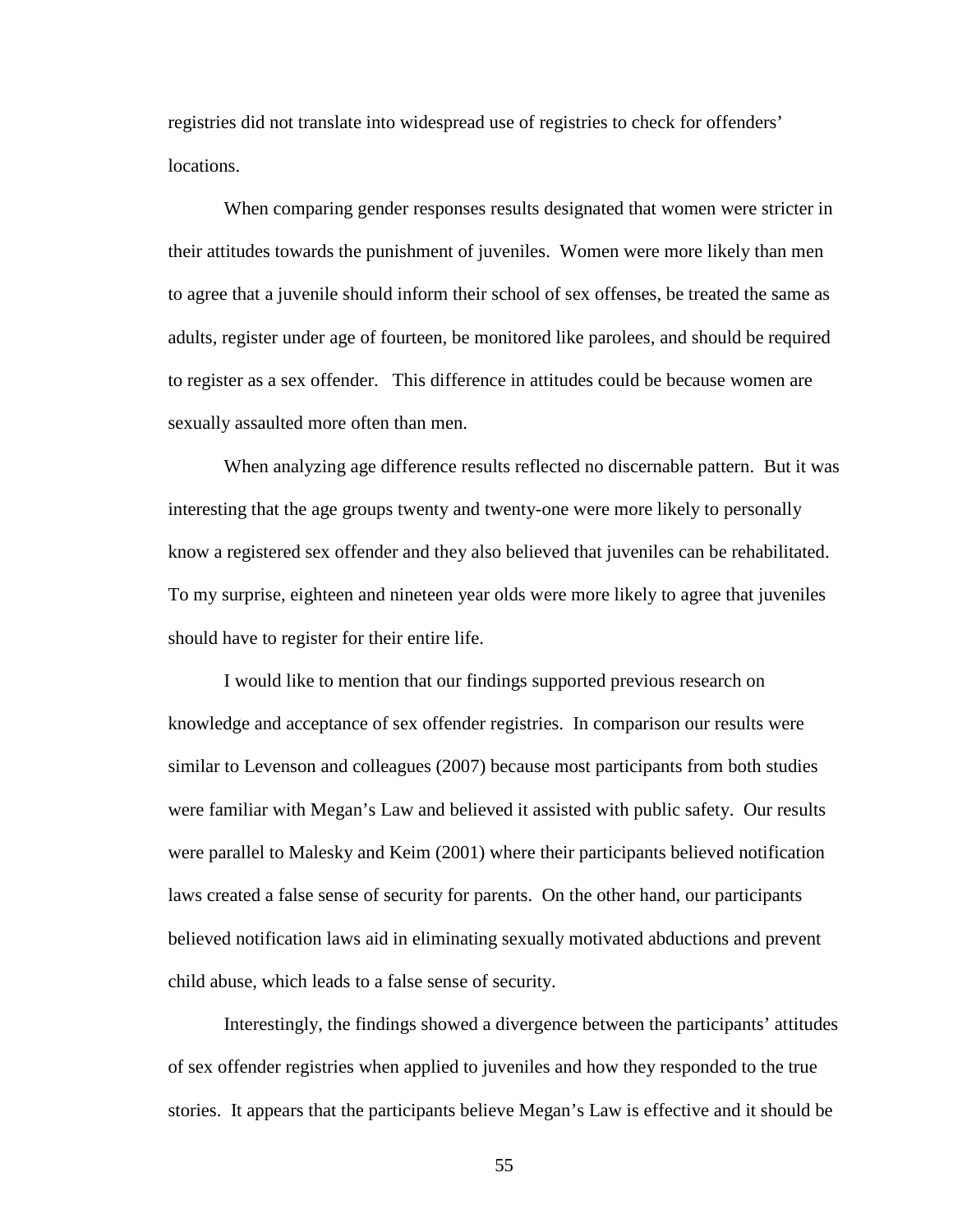applied to juveniles. After the participants understood the individual circumstances for each particular case scenario their attitudes changed significantly, they then believed it should not apply to those particular juveniles.

#### **Limitations**

As with any study there are limitations. Only UNLV students were polled which limits the generalizability of these findings. The next step in this research should be to conduct it with non-college populations.

#### Recommendations for Future Research

The lack of research on the topic of juvenile sex offenders highlights a critical need for more research to be done. Research should focus on how to rehabilitate juvenile sex offenders, what causes a juvenile to become an offender, and how to protect the rights of children.

## Conclusion

The data collected supports the research question that UNLV students attitudes coincide with the presumptions set forth by Megan's Law and juvenile sex offenders should be required to register under Megan's Law even though it could causes harm to a juvenile's social development. Responses seemed to indicate that participants were supportive of Megan's Law and were concerned with the tracking of juvenile sex offenders. The majority of participants also believed that juveniles can be rehabilitated and that each case should be treated individually.

 This study was designed to test whether expansion of registration laws to juveniles is widely supported by the general public and if the general public was aware of the long-term consequences when applying registration laws to juveniles. While they appeared to show some concern about the negative effects of registering juveniles, the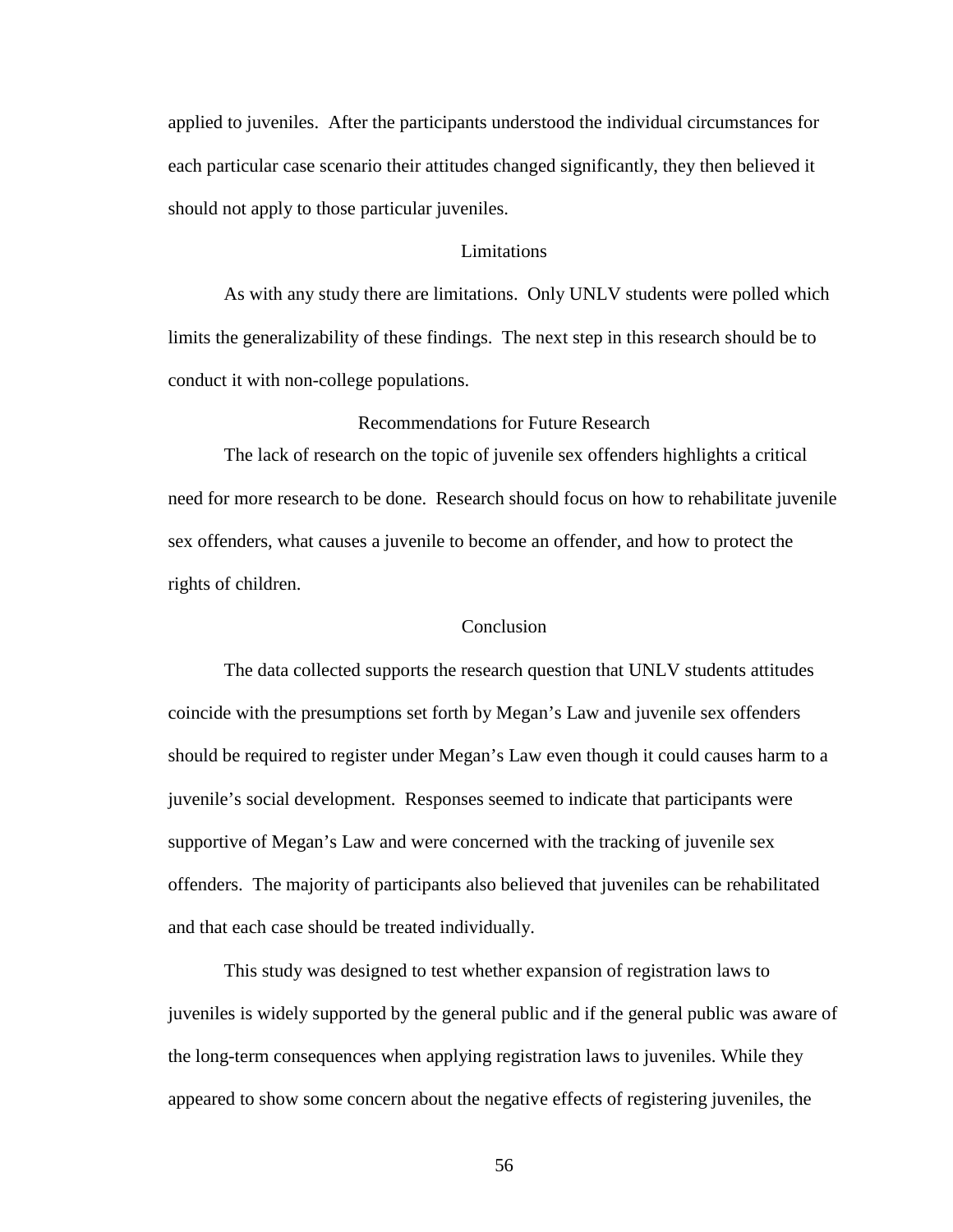general public would choose apparent community safety over the concerns of publically labeling these young offenders. The knowledge gained through this study uncovered a need for public education and awareness of the effects of registration laws on juveniles and their development into healthy adults.

 The following statement is the foundation of why this topic is important "The dilemma regarding registration requirements of juvenile offenders involves valuing public safety and the protection of the vulnerable populations over rehabilitation and possibly individual rights" (Baranoski and Buchanan, 2003; Scott and Gerbasi, 2003, cited in Craun and Kernsmith, 2006).

Megan's Law is a result of society's demand for stricter laws to prevent sexual assault against children, but when it is a child that is committing the sexual assault, society needs to balance the needs of children on both sides. Policies should look at the bigger picture and consider how to treat these young offenders instead of simply labeling them as a sexual predator for the rest of their life. With sex offender registries expanding to the federal level in SORNA, most of these laws are vague, mostly because lawmakers do not define the term "sex offense" clearly. By simply passing a law to solve a growing problem, the public is naïve to believe these laws are actually helpful.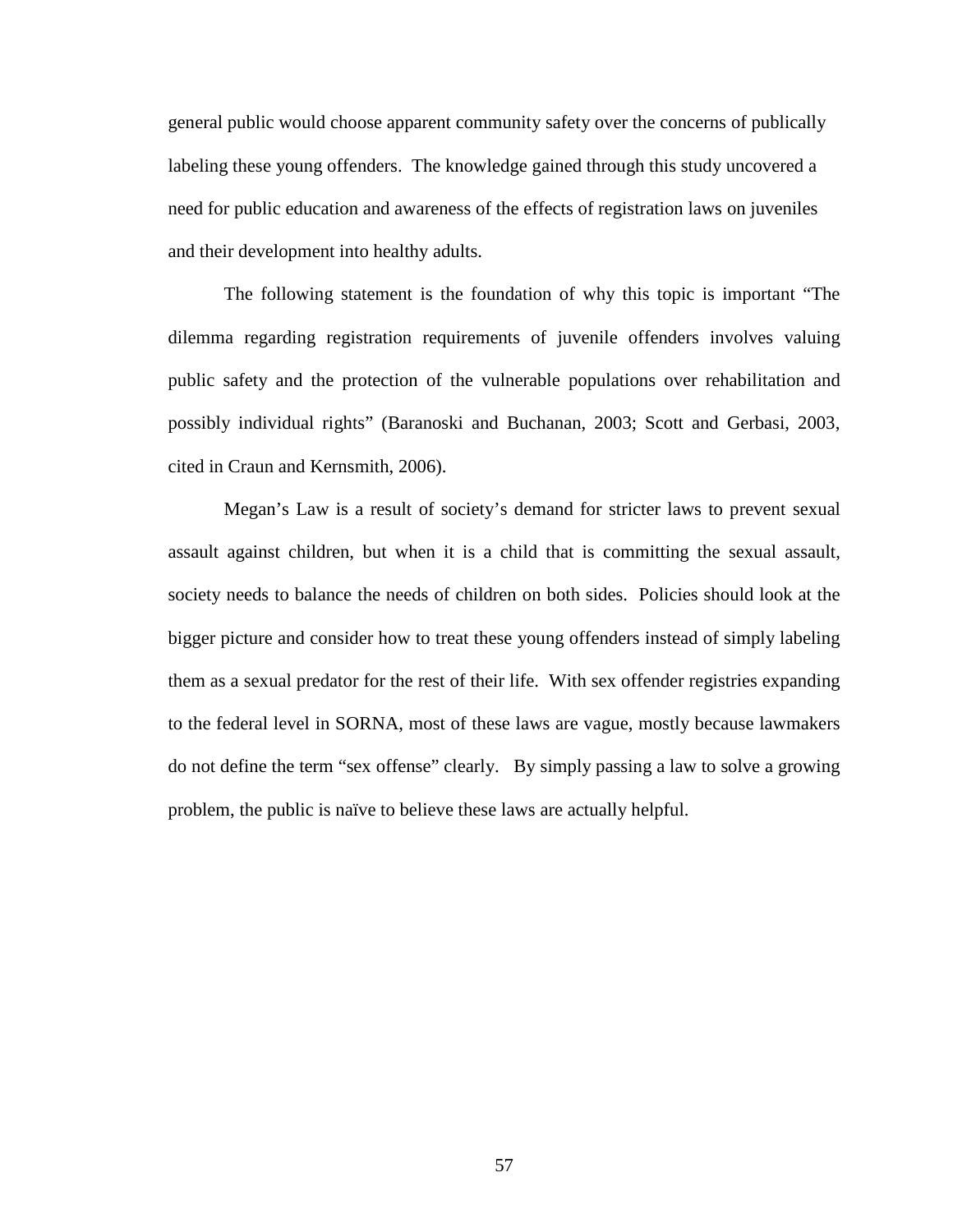## APPENDIX A

## RESEARCH QUESTIONNAIRE

## **SECTION 1 - Attitudes towards Megan's Law and juvenile sex offenders.**

**History of Megan's Law:** In October 1994 New Jersey passed the toughest sex offender registration act in the United States, which is known as Megan's Law (Hindman, 1997). The law was named after seven-year-old Megan Kanka who was raped and murdered by a paroled sex offender. Her parents and the community were outraged that they were not informed that a twice-convicted sex offender was living in their neighborhood. This started the movement that resulted in the passage of what came to be called "Megan's Law" (Petrosino, 1999). In 1994, President Clinton signed the Jacob Wetterling Crimes Against Children and Sexually Violent Registration Act requiring each state to establish a system for sex offender registration (Center for Sex Offender Management, 1997). Megan's Law was an amendment to this federal law allowing each state to write their own guidelines for sex offender registration (Grubesic, 2007). Megan's Law requires all convicted sex offenders to register with local law enforcement agencies for the remainder of their lives. All 50 states have sex offender registration but the standards vary from state to state. Only 28 states require juveniles adjudicated (convicted) for a sex offense to register as sex offenders.

Instruction: Below are a series of statements about Megan's Law and juveniles. We would like to know to what extent you agree or disagree with each one. Please indicate how much you agree and disagree with each statement by circling the appropriate letters alongside the statement. Please do not skip any statements.

SD - Strongly Disagree D – Disagree N – Neutral A- Agree SA- Strongly Agree

| 1. Megan's Law should apply to juvenile sex offenders.                                                                                                                            | <b>SD</b> | נ ו | N | A            | <b>SA</b> |
|-----------------------------------------------------------------------------------------------------------------------------------------------------------------------------------|-----------|-----|---|--------------|-----------|
| 2. Requiring juveniles to register as sex offenders<br>could cause harm to their social development                                                                               | SD.       | D   | N | $\mathsf{A}$ | <b>SA</b> |
| 3. It is constitutional for states to require juvenile to<br>register as sex offenders.                                                                                           | <b>SD</b> | Ð   | N | A            | <b>SA</b> |
| 4. The juvenile court system should act as<br>guardians to children in crisis (including those who<br>have committed crimes), looking out for the best<br>interests of the child. | SD.       | Ð   | N | $\mathsf{A}$ | <b>SA</b> |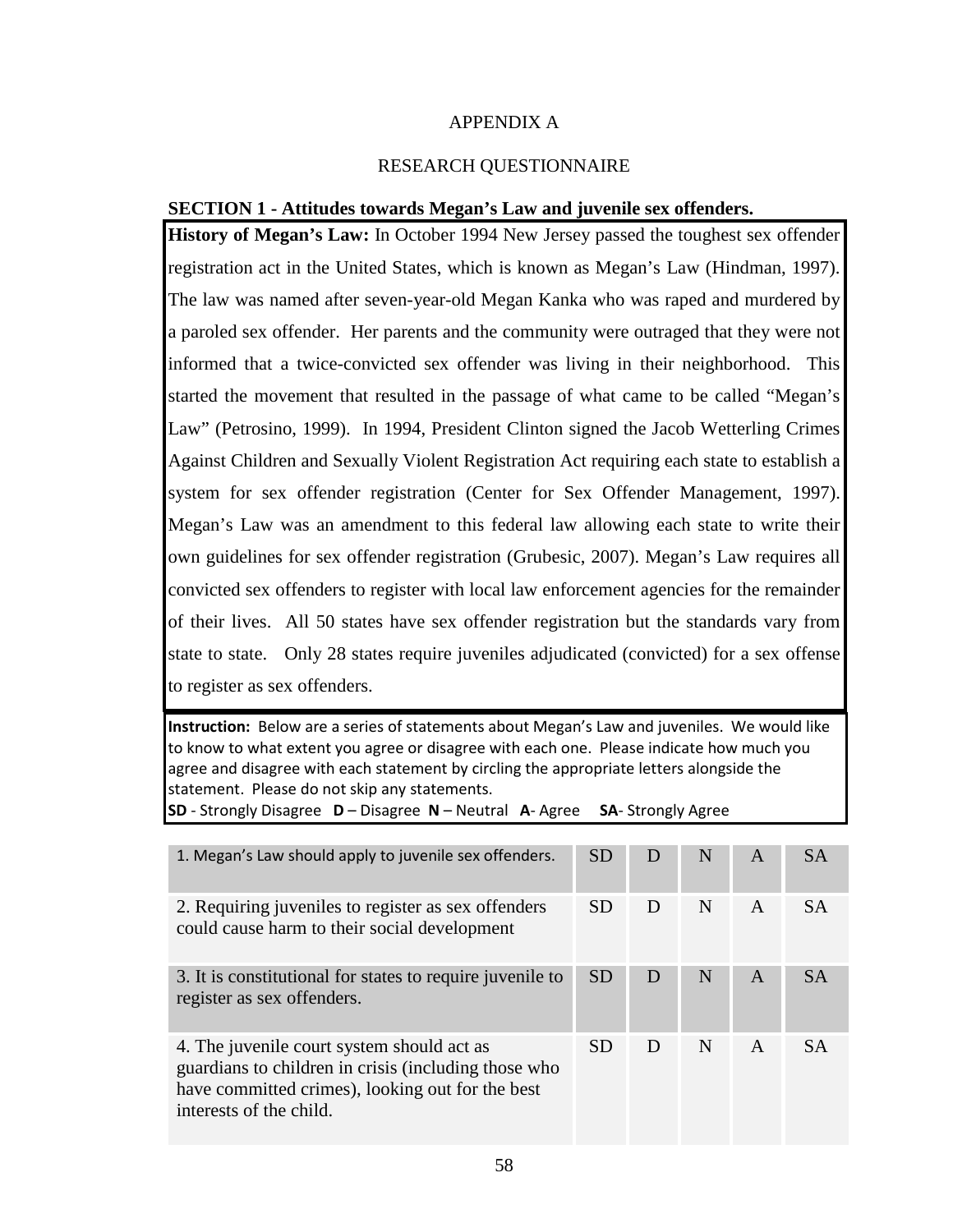| 5. Registration of juveniles under Megan's Law<br>violates the protective standards (acting as<br>guardians to children in crisis) set by the juvenile<br>court system. | <b>SD</b> | D | N           | $\mathbf{A}$   | <b>SA</b> |
|-------------------------------------------------------------------------------------------------------------------------------------------------------------------------|-----------|---|-------------|----------------|-----------|
| 6. Juvenile sex offenders can be rehabilitated.                                                                                                                         | <b>SD</b> | D | N           | $\mathbf{A}$   | <b>SA</b> |
| 7. Juvenile sex offenders should be monitored<br>regularly like parolees by the police.                                                                                 | <b>SD</b> | D | N           | $\mathbf{A}$   | <b>SA</b> |
| 8. Megan's Law registration requirements help<br>prevent child sexual abuse.                                                                                            | <b>SD</b> | D | N           | $\mathsf{A}$   | <b>SA</b> |
| 9. Megan's Law is effective in protecting children<br>from sex offenders.                                                                                               | <b>SD</b> | D | N           | A              | <b>SA</b> |
| 10. Juvenile sex offenders should have to inform<br>the school that they attend of their sex offenses.                                                                  | <b>SD</b> | D | N           | $\mathbf{A}$   | <b>SA</b> |
| 11. Juveniles should have to register as sex<br>offenders for their entire life even if it is for their<br>first offenses.                                              | <b>SD</b> | D | N           | $\mathbf{A}$   | <b>SA</b> |
| 12. Juveniles should be treated the same as adults<br>if they commit sex offenses.                                                                                      | <b>SD</b> | D | N           | $\overline{A}$ | <b>SA</b> |
| 13. Juveniles should have to register as a sex<br>offender even if they are under the age of 14 when<br>they commit the act.                                            | <b>SD</b> | D | N           | A              | <b>SA</b> |
| 14. Megan's Law can help eliminate sexually<br>motivated abductions.                                                                                                    | <b>SD</b> | D | N           | $\mathbf{A}$   | SA        |
| 15. Megan's Law is an important tool in fighting<br>sex crimes.                                                                                                         | <b>SD</b> | D | $\mathbf N$ | $\mathbf{A}$   | <b>SA</b> |
| 16. It is acceptable that each state has its own<br>guidelines under Megan's Law.                                                                                       | <b>SD</b> | D | N           | $\mathbf{A}$   | <b>SA</b> |
| 17. The community has the right to know if a<br>juvenile sex offender is living in the neighborhood.                                                                    | <b>SD</b> | D | $\mathbf N$ | A              | <b>SA</b> |
| 18. Nevada should require juveniles to register as                                                                                                                      | <b>SD</b> | D | N           | $\mathbf{A}$   | <b>SA</b> |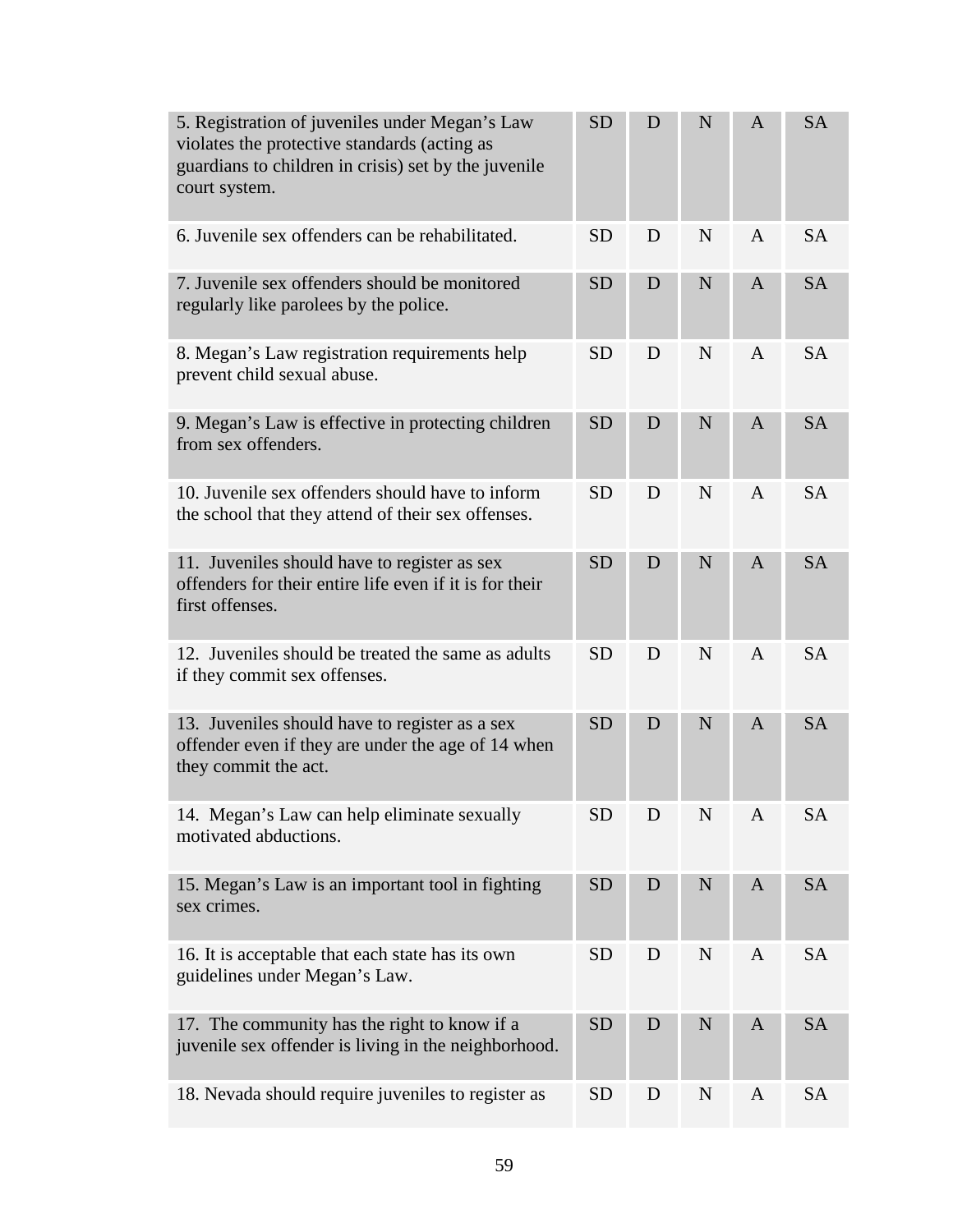| sex offenders.                                                                                                                         |     |   |   |           |
|----------------------------------------------------------------------------------------------------------------------------------------|-----|---|---|-----------|
| 19. There should be only one standardized national<br>sex offender registry website that lists all offenders.                          | SD. | N | A | <b>SA</b> |
| 20. Notifying a community every time a sex<br>offender moves into a neighborhood should be a<br>mandatory provision under Megan's Law. | SD. | N | A | S A       |

# **SECTION 2- True Stories.**

**Instruction:** Below are four true stories about Megan's Law and juveniles. We would like to know to if you agree or disagree with each one. Please indicate whether you agree or disagree with each statement by circling yes if you agree and no if you disagree. Please do not skip any statements.

## **True Story 1**

In Oregon, juvenile sex offenders must be included in the sex offender registry for life. The offender is a girl who spent the majority of her time in the Oregon Youth Authority (OYA) for petty theft, running away, and other minor crimes. During her last stay at Hillcrest (OYA) she declared herself to be a lesbian. A member of the staff saw her putting her arm around another girl and based on this action, she was sent to the sex offender unit.

Do you agree that she should have to register as a sex offender for the remainder of her life? Yes No

# **True Story 2**

The offender and victim dated for about two and half years. He was one year older than her and after he turned eighteen they remained together. About a year later they decided to date other people; at this time she was also eighteen. Her parents were outraged by the break up and so they reported him to the authorities for statutory rape. He was charged, found guilty, spent seventy-two months in prison, and under state law has to register as a sex offender for the remainder of his life.

Do you agree that he should have to register as a sex offender for the remainder of his life? Yes No

## **True Story 3**

The offender was 10 years old when she and her two stepbrothers (age eight and five) were caught flashing each other and pretending to have sex with their clothes on. Two years later she plead guilty to first and second degree sexual conduct and was sentenced to eighteen months in a residential treatment program and was required by the judge to register as sex offender for twenty-five years. She petitioned to be added to the nonpublic registry instead of the public registry but she was denied because she was more than five years older than one victim at the time of the offense. She claimed the court had poor mathematical skills because her stepbrother was five and she was ten at the time of the offense.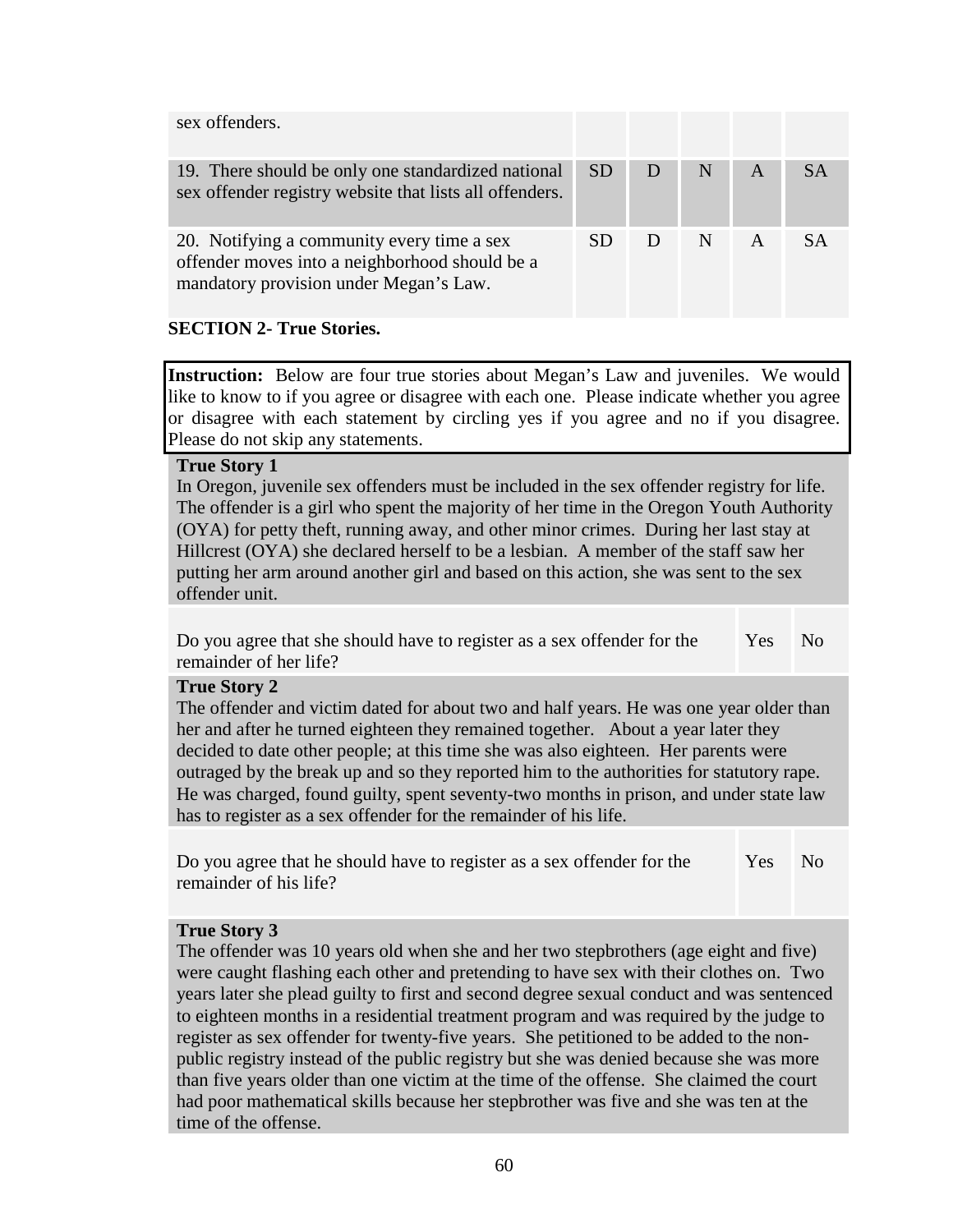| Do you believe that the court decision was fair considering her age at<br>the                                                                                                                                      | Yes        | $\overline{N}_{0}$ |  |  |
|--------------------------------------------------------------------------------------------------------------------------------------------------------------------------------------------------------------------|------------|--------------------|--|--|
| time of the offense?                                                                                                                                                                                               |            |                    |  |  |
| Do you believe that she should have been required to register as a sex<br>offender for 25 years for her offense?                                                                                                   | <b>Yes</b> | N <sub>0</sub>     |  |  |
| <b>True Story 4</b><br>The offender was a fourteen year-old boy who sexually assaulted an eight year-old girl.<br>This boy, her neighbor, had been arrested three times for sexual misconduct on other<br>victims. |            |                    |  |  |
| Do you believe he should have to register as a sex offender for the<br>remainder of his life?                                                                                                                      | <b>Yes</b> | Nο                 |  |  |

# **SECTION 3- Generalized Questions.**

| <b>Instruction:</b> Below are general questions about Megan's Law and juveniles. We would<br>like to know if you agree or disagree with each one. If you are uncomfortable answering<br>the following questions, please remember you can skip any questions you do not want to<br>answer. Please indicate how much you agree and disagree with each statement by<br>circling the appropriate letters alongside the statement. |           |   |   |                |                          |
|-------------------------------------------------------------------------------------------------------------------------------------------------------------------------------------------------------------------------------------------------------------------------------------------------------------------------------------------------------------------------------------------------------------------------------|-----------|---|---|----------------|--------------------------|
| <b>SD</b> - Strongly Disagree $D - Disagree N - Neutral$                                                                                                                                                                                                                                                                                                                                                                      | A- Agree  |   |   |                | <b>SA-Strongly Agree</b> |
| 1. Prior to this survey, you understood the purpose<br>of Megan's Law                                                                                                                                                                                                                                                                                                                                                         | <b>SD</b> | D | N | $\overline{A}$ | <b>SA</b>                |
| 2. You know where to find out if you have any sex<br>offenders in your neighborhood                                                                                                                                                                                                                                                                                                                                           | <b>SD</b> | D | N | A              | <b>SA</b>                |
| 3. You know if you have any sex offenders living<br>in your neighborhood                                                                                                                                                                                                                                                                                                                                                      | <b>SD</b> | D | N | $\mathsf{A}$   | <b>SA</b>                |
| 4. Have you ever been accused of sexual<br>misconduct?                                                                                                                                                                                                                                                                                                                                                                        | <b>SD</b> | D | N | $\overline{A}$ | <b>SA</b>                |
| 5. You have looked online to see if you have any<br>sex offenders living in your neighborhood                                                                                                                                                                                                                                                                                                                                 | <b>SD</b> | D | N | $\overline{A}$ | <b>SA</b>                |
| 6. You personally know someone who is a<br>registered sex offender                                                                                                                                                                                                                                                                                                                                                            | <b>SD</b> | D | N | A              | <b>SA</b>                |
| 7. Someone over 18 years of age who has sex with<br>someone under 16                                                                                                                                                                                                                                                                                                                                                          | <b>SD</b> | D | N | $\overline{A}$ | <b>SA</b>                |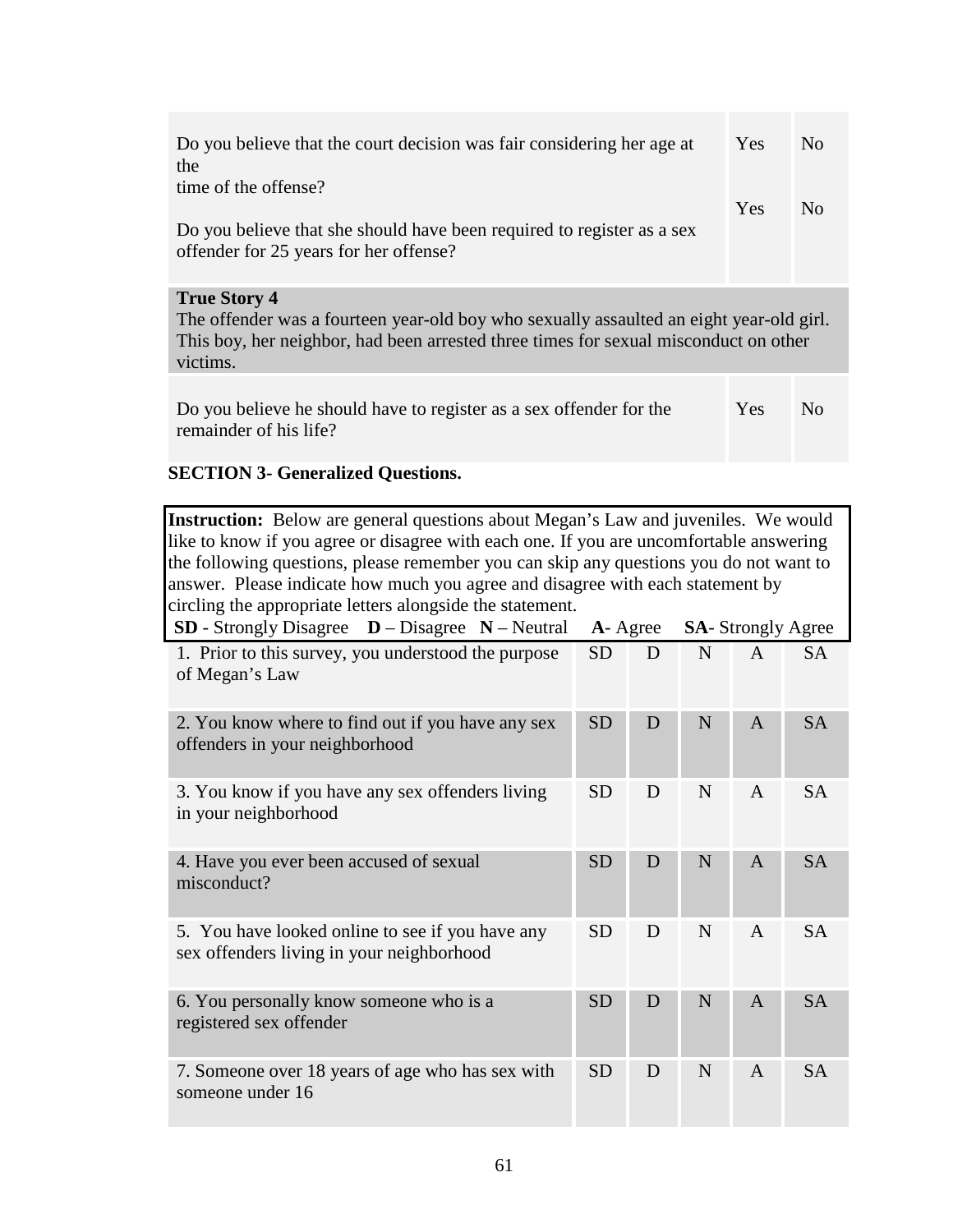| 8. A 15 year old who has consensual sex with a 14<br>year old                    | <b>SD</b> | D | N | $\mathbf{A}$ | <b>SA</b> |
|----------------------------------------------------------------------------------|-----------|---|---|--------------|-----------|
| 9. An 18 year old male who has consensual sex<br>with a 15 year old girl         | <b>SD</b> | D | N | $\mathsf{A}$ | <b>SA</b> |
| 10. A 16 year old girl who has consensual sex with<br>a 15 year old boy          | <b>SD</b> | D | N | $\mathsf{A}$ | <b>SA</b> |
| 11. A 13 year old boy who is kissing his 13 year<br>old girlfriend               | <b>SD</b> | D | N | $\mathsf{A}$ | SA.       |
| 12. A 12 year old girl who smacks another 12 year<br>old classmate on the bottom | <b>SD</b> | D | N | A            | <b>SA</b> |
| 13. A 13 year old who kisses another 13 year old<br>while their tops are off     | <b>SD</b> | D | N | $\mathsf{A}$ | <b>SA</b> |

Is there anything else you want to add about Megan's Law and juvenile sex offenders?

\_\_\_\_\_\_\_\_\_\_\_\_\_\_\_\_\_\_\_\_\_\_\_\_\_\_\_\_\_\_\_\_\_\_\_\_\_\_\_\_\_\_\_\_\_\_\_\_\_\_\_\_\_\_\_\_\_\_\_\_\_\_\_\_\_\_\_\_\_\_\_\_ \_\_\_\_\_\_\_\_\_\_\_\_\_\_\_\_\_\_\_\_\_\_\_\_\_\_\_\_\_\_\_\_\_\_\_\_\_\_\_\_\_\_\_\_\_\_\_\_\_\_\_\_\_\_\_\_\_\_\_\_\_\_\_\_\_\_\_\_\_\_\_\_ \_\_\_\_\_\_\_\_\_\_\_\_\_\_\_\_\_\_\_\_\_\_\_\_\_\_\_\_\_\_\_\_\_\_\_\_\_\_\_\_\_\_\_\_\_\_\_\_\_\_\_\_\_\_\_\_\_\_\_\_\_\_\_\_\_\_\_\_\_\_\_\_

# **SECTION 4- Demographics:**

Please answer each question. This is a completely anonymous survey, so please honestly answer as many questions as possible.

\_\_\_\_\_\_\_\_\_\_\_\_\_\_\_\_\_\_\_\_\_\_\_\_\_\_\_\_\_\_\_\_\_\_\_\_\_\_\_\_\_\_\_\_\_\_\_\_\_\_\_\_\_\_\_

What is your area of study?

| Age:                                        |                |        |          |        |
|---------------------------------------------|----------------|--------|----------|--------|
| Gender: (Please circle one)                 | Male           | Female |          |        |
| Ethnicity: (Please circle as many as apply) |                |        |          |        |
| African-American<br>Asian<br>Caucasian      | Hispanic       | Other: |          |        |
| Religion: (Please circle one)               |                |        |          |        |
| Christian<br>None<br>Mormon                 | Islamic        | Jewish | Catholic | Other: |
|                                             |                |        |          |        |
| Do you have any children? Yes               | N <sub>o</sub> |        |          |        |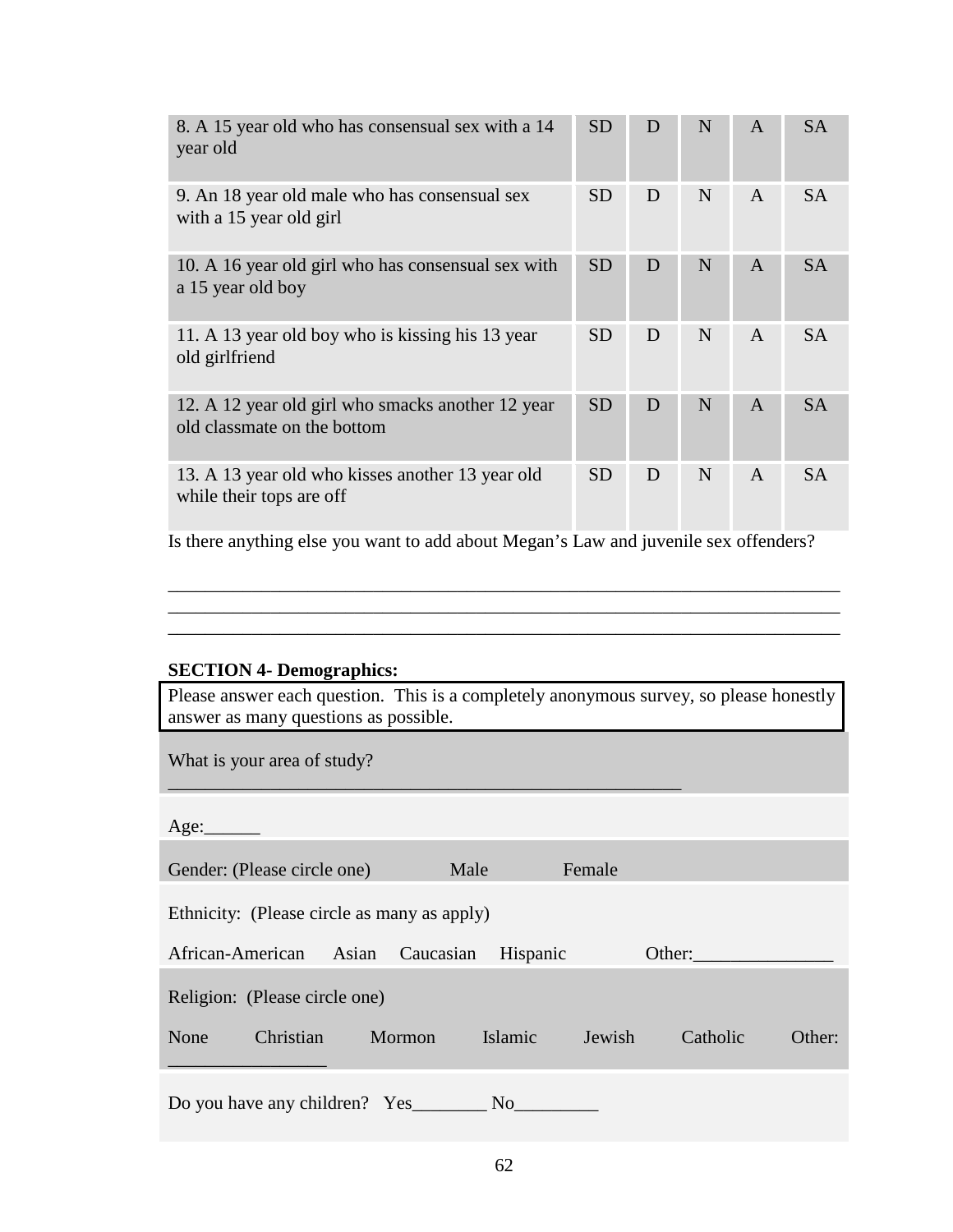| Year in University 1 2 3 4 Other:                                        |  |  |  |  |  |  |  |  |  |
|--------------------------------------------------------------------------|--|--|--|--|--|--|--|--|--|
|                                                                          |  |  |  |  |  |  |  |  |  |
|                                                                          |  |  |  |  |  |  |  |  |  |
|                                                                          |  |  |  |  |  |  |  |  |  |
|                                                                          |  |  |  |  |  |  |  |  |  |
| Thank you for participating. Please leave your survey in the sealed box. |  |  |  |  |  |  |  |  |  |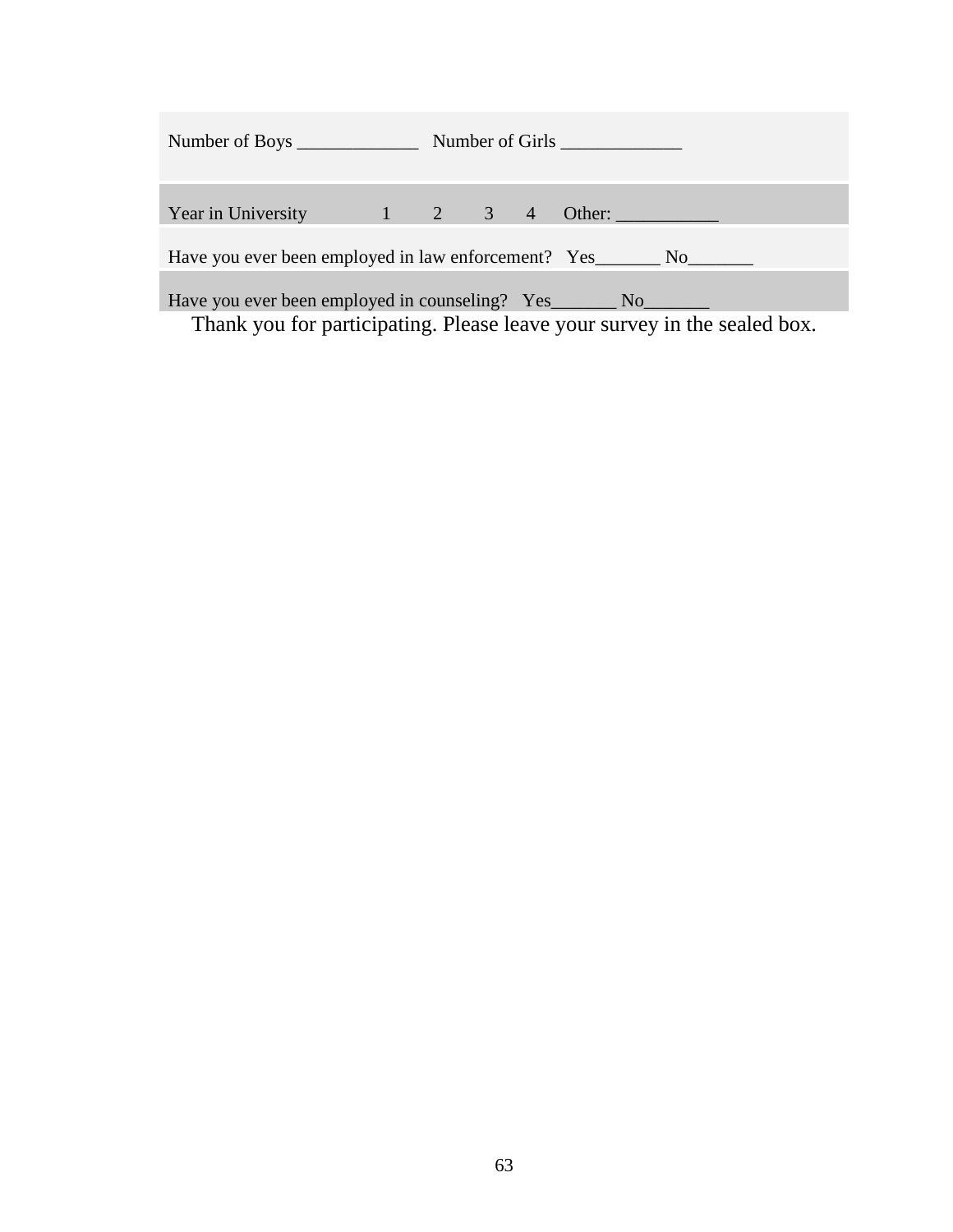### APPENDIX B

# CONSENT FORM



# **INFORMED CONSENT**

# **Department of Criminal Justice \_\_\_\_\_\_\_\_\_\_\_\_\_\_\_\_\_\_\_\_\_\_\_\_\_\_\_\_\_\_\_\_\_\_\_\_\_\_\_\_\_\_\_\_\_\_\_\_\_\_\_\_\_\_\_\_\_\_\_\_\_\_\_\_\_\_\_\_\_\_\_\_\_\_\_\_\_\_\_\_\_\_\_\_\_\_\_\_\_\_\_\_\_\_\_\_\_\_\_\_\_\_\_\_\_\_\_\_\_\_\_\_\_\_\_\_\_\_\_\_\_\_\_\_\_\_\_\_\_\_\_\_\_\_\_\_\_\_\_\_\_\_\_**

**TITLE OF STUDY: Attitudes toward Megan's Law and juvenile sex offenders INVESTIGATOR(S): Dr. Alexis Kennedy CONTACT PHONE NUMBER: 895-5122 Purpose of the Study**

You are invited to participate in a research study. The purpose of this study is to gain knowledge about perceptions of Megan's Law and juvenile sex offenders.

# **Participants**

You are being asked to participate in the study because previous research has shown that college level students share similar attitudes with other adults in the community at large. You are being invited to participate because you are enrolled at the University of Nevada, Las Vegas and you are at least 18 years old.

### **Procedures**

If you volunteer to participate in this study, you will be asked to do the following: complete an anonymous self-report questionnaire package consisting of questions about perceptions of Megan's Law and juvenile sex offenders. You will be asked to provide some demographic information (e.g., age, sex, and ethnic background). Your name will not be associated with or linked to the data, and your consent form will be stored separately from the data.

### **Benefits of Participation**

There may be a direct benefit to you as a participant in this study. You may benefit from gaining direct knowledge about the process by which psychological data is collected in a university setting. We hope to learn more about the effectiveness of measuring attitudes towards Megan's Law and juveniles sex offenders.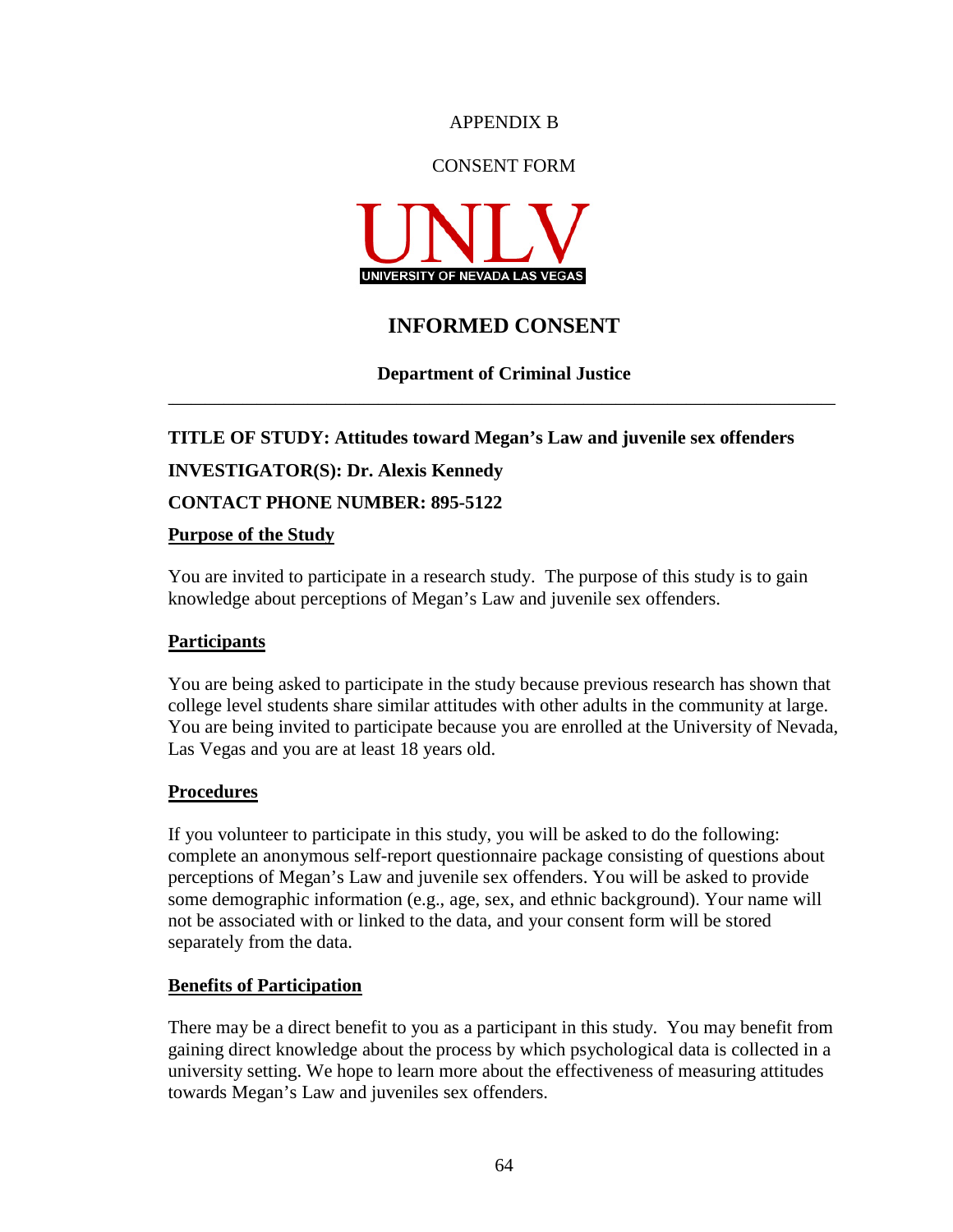# **Risks of Participation**

There are risks involved in all research studies. This study may include only minimal risks. You might be uncomfortable answering some of the questions asked. You may choose not to answer any questions that make you feel uncomfortable. Participation is completely voluntary and you have the right to refuse to participate and withdraw from the study without jeopardizing your course grade. If you exercise your right to withdraw from the study before it is completed, you will still receive your research credit points.

# **Cost /Compensation**

There will not be financial cost to you to participate in this study. The study will take approximately 60 minutes of your time. You will not be compensated financially for your time. You will receive two (2) research credit points for CRJ 104 for your participation.

# **Contact Information**

If you have any questions or concerns about the study, you may contact Dr. Kennedy at **895-5122.** For questions regarding the rights of research subjects, any complaints or comments regarding the manner in which the study is being conducted you may contact **the UNLV Office for the Protection of Research Subjects at 702-895-2794.** 

# **Voluntary Participation**

Your participation in this study is voluntary. You may refuse to participate in this study or in any part of this study. You may withdraw at any time without prejudice to your relations with the university. You are encouraged to ask questions about this study at the beginning or any time during the research study.

# **Confidentiality**

All information gathered in this study will be kept completely confidential. No reference will be made in written or oral materials that could link you to this study. All records will be stored in a locked facility at UNLV for at least 3 years after completion of the study. After the storage time the information gathered will be destroyed.

# **Participant Consent:**

I have read the above information and agree to participate in this study. I am at least 18 years of age. A copy of this form has been given to me.

Signature of Participant Date

 $\overline{a}$ 

 $\overline{a}$ Participant Name (Please Print)

**Participant Note: Please do not sign this document if the Approval Stamp is missing or is expired.**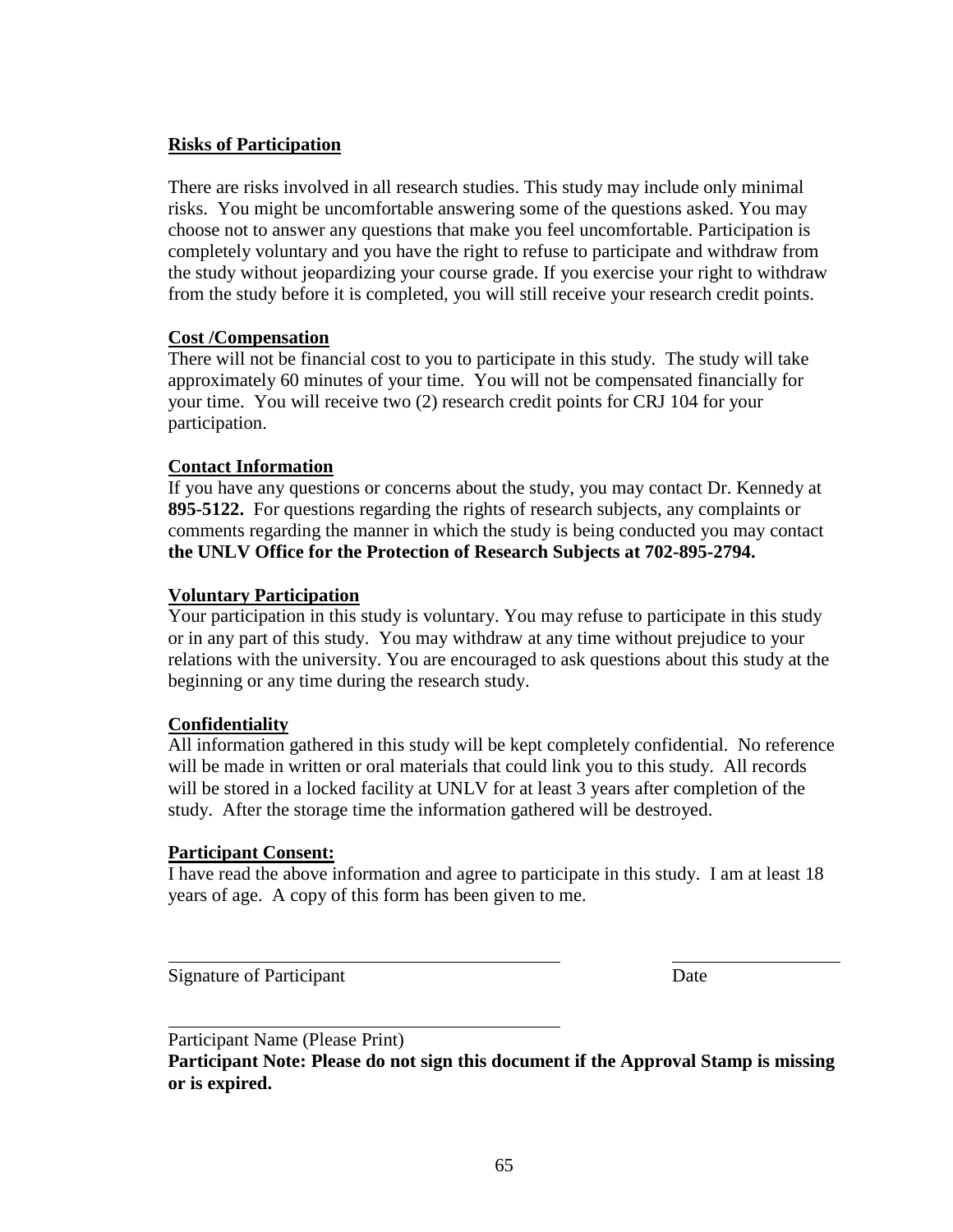# APPENDIX C

# DEBRIEFING FORM

# EXPERIMENT INFORMATIONAL FORM \* PLEASE READ \*

# Principal Investigator, Dr. Alexis Kennedy (895-5122)

Survey on attitudes toward Megan's Law and juvenile sex offenders. This survey included items designed to measure attitudes toward Megan's Law and juvenile sex offenders. This new study attempts to see how attitudes of Nevadans match the assumptions written into federal legislation designed to protect victims of Megan's Law. In 1994, President Clinton signed the Jacob Wetterling Crimes Against Children and Sexually Violent Registration Act requiring each state to establish a system for sex offender registration (Center for Sex Offender Management, 1997). Megan's Law is an amendment to this federal law allowing each state to write their individual guidelines for sex offender registration (Grubesic, 2007). Megan's Law requires all convicted sex offenders to register with local law enforcement agencies for the remainder of their lives. All 50 states have sex offender registration but the standards vary from state to state. Only 28 states require juveniles adjudicated for a sex offense to register as sex offenders. Although sex offenders are required to register, the public seems to have a different perception about the effect Megan's Law has on juvenile sex offenders and their social development.

Some of the questions asked today are personal and may have been unsettling. If you would like to talk further about any issues raised here, the following is a resource available to you:

# **Student Counseling and Psychological Services at UNLV 895-3627 Confidential counseling on any topic**

# **References**

- Avila, O., (1998, November 5). Small town reacts after teen sex offender moves in, *Kansas City Star* p. A1.
- Center for Sex Offender Management, 1997. *An Overview of Sex Offender Community Notification Practices: Policy Implications and Promising Approaches*. Silver Spring, MD: Center for Sex Offender Management.
- Grubesic, T., Mack, E., and Murray, A., (2007). Geographic Exclusion Spatial Analysis for Evaluating the Implications of Megan's Law. Social Science Computer Review, 2007; 25;143 Website: http://ssc.sagepub.com/cgi/content/abstract/25/2/143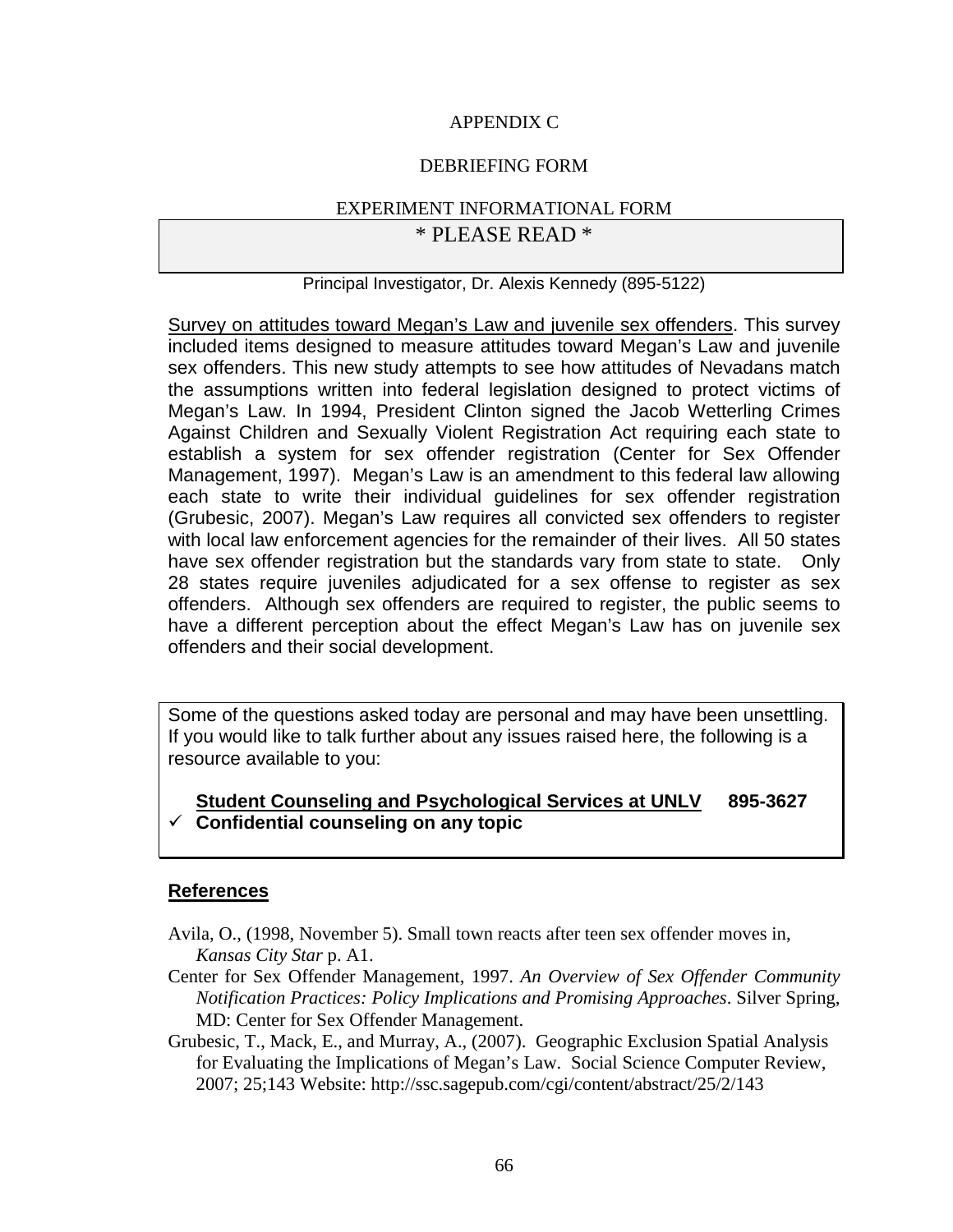### APPENDIX D

# IRB APPROVAL NOTICE



# **Social/Behavioral IRB – Expedited Review Approval Notice**

### *NOTICE TO ALL RESEARCHERS:*

*Please be aware that a protocol violation (e.g., failure to submit a modification for any change) of an IRB approved protocol may result in mandatory remedial education, additional audits, re-consenting subjects, researcher probation suspension of any research protocol at issue, suspension of additional existing research protocols, invalidation of all research conducted under the research protocol at issue, and further appropriate consequences as determined by the IRB and the Institutional Officer.* 

| DATE:        | December 19, 2008                                                                                                                                                       |
|--------------|-------------------------------------------------------------------------------------------------------------------------------------------------------------------------|
| TO:          | Dr. Margaret Alexis Kennedy, Criminal Justice                                                                                                                           |
| <b>FROM:</b> | Office for the Protection of Research Subjects                                                                                                                          |
| RE:          | Notification of IRB Action by Dr. J. Michael Stitt, Chair<br>Protocol Title: Attitudes Toward Megan's Law and Juvenile Sex<br><b>Offenders</b><br>Protocol #: 0810-2874 |

This memorandum is notification that the project referenced above has been reviewed by the UNLV Social/Behavioral Institutional Review Board (IRB) as indicated in Federal regulatory statutes 45 CFR 46. The protocol has been reviewed and approved.

The protocol is approved for a period of one year from the date of IRB approval. The expiration date of this protocol is December 17, 2009. Work on the project may begin as soon as you receive written notification from the Office for the Protection of Research Subjects (OPRS).

### **PLEASE NOTE:**

Attached to this approval notice is the **official Informed Consent/Assent (IC/IA) Form** for this study. The IC/IA contains an official approval stamp. Only copies of this official IC/IA form may be used when obtaining consent. Please keep the original for your records.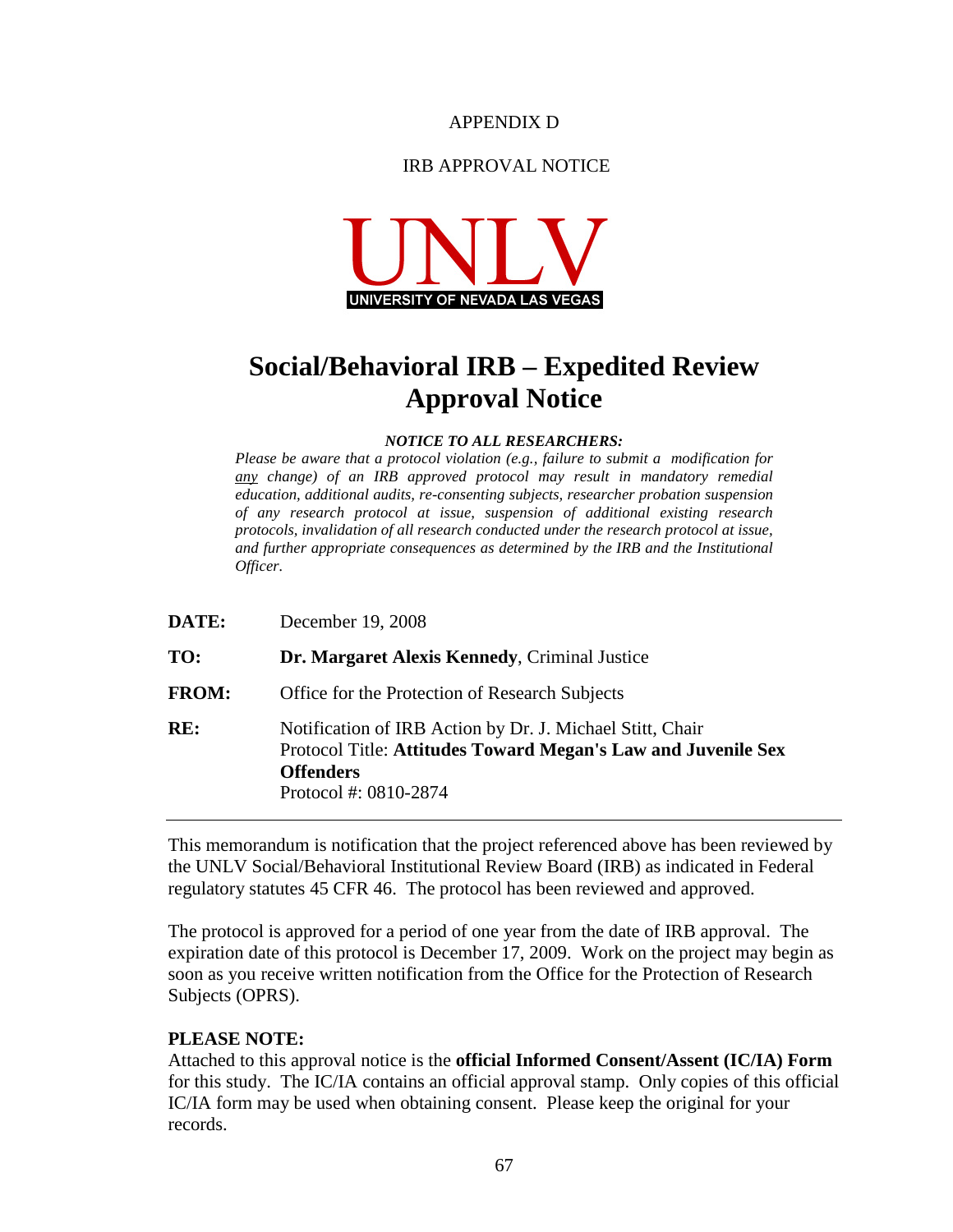Should there be *any* change to the protocol, it will be necessary to submit a **Modification**  Form through OPRS. No changes may be made to the existing protocol until modifications have been approved by the IRB.

Should the use of human subjects described in this protocol continue beyond December 17, 2009, it would be necessary to submit a **Continuing Review Request Form** *60 days* before the expiration date.

If you have questions or require any assistance, please contact the Office for the Protection of Research Subjects at OPRSHumanSubjects@unlv.edu or call 895-2794.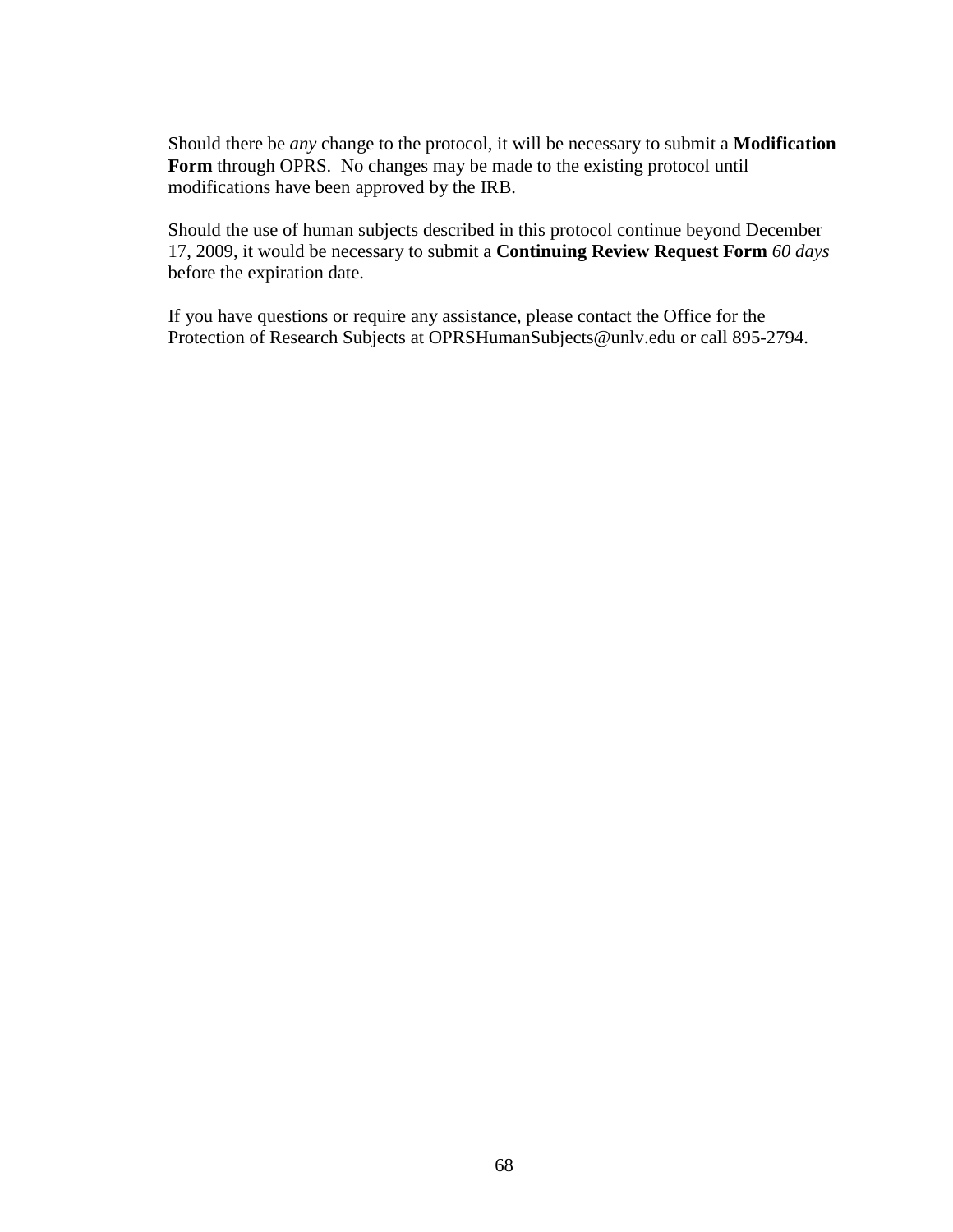### BIBLIOGRAPHY

- Alexander, M. A. (1999). Sexual offender treatment efficacy revisited. *Sexual Abuse: A Journal of Research and Treatment, 11,* 101–116.
- Andrews, D. A., & Bonta, J. (2007). *The psychology of criminal conduct* (4th ed.). Cincinnati, OH: Anderson.
- Association for the Treatment of Sexual Abusers. (2000). *The Effective Legal Management of Juvenile Sexual Offenders* (Position Paper). Beaverton, OR: ATSA.
- Barbaree, H. E., & Cortoni, F. A. (1993). Treatment of the juvenile sex offender within the criminal justice and mental health systems. In H. E. Barbaree, W. L. Marshall, and S. M. Hudson (Eds.), *The juvenile sex offender* (pp. 243-263). New York: Guilford.
- Beck, V. S., & Travis, L. (2006). Sex Offender Notification: A Cross State Comparison. *Police Practice and Research*, Volume 7, Number 4, September 2006, pp. 293- 307(15) Publisher: Routledge, part of the Taylor and Francis Group.
- Bureau of Justice Statistics, U.S. Department of Justice. (2000) *Sexual Assault of Young Children as Reported to Law Enforcement*.
- Campus Sex Crimes Prevention Act (CSCPA)., Pub. L. 106-386, div. B, §1601. (2000).
- Caputo, A. A. (2001). Community notification laws for sex offenders: Possible mediators and moderators of citizen coping. *Dissertation Abstracts International, 61*(9-B).
- Center for Disease Control, (2007). United States 2007 Percentage of students who ever had sexual intercourse. Retrieved on January 28, 2010 from http://apps.nccd.cdc.gov
- Center for Sex Offender Management. (1997). *An Overview of Sex Offender Community Notification Practices: Policy Implications and Promising Approaches*. Silver Spring, MD: Center for Sex Offender Management.
- Craun, S., & P. Kernsmith. (2006). Juvenile offenders and sex offender registries: examining the data behind the debate. *Federal Probation: A journal of correctional philosophy and practice.* Retrieved on January 28, 2010 from http://www.uscourts.gov/fedprob/December\_2006/juvenile.html
- Eissman, L., Chisel, J., and Hoffecker, C. (2008). Research Division, *Legislative Counsel Bureau Policy and Program Repor*t, January 2008. Retrieved on September 25, 2009 from http://www.leg.state.nv.us/lcb/research/PandPReports/28-CJ(PtII).pdf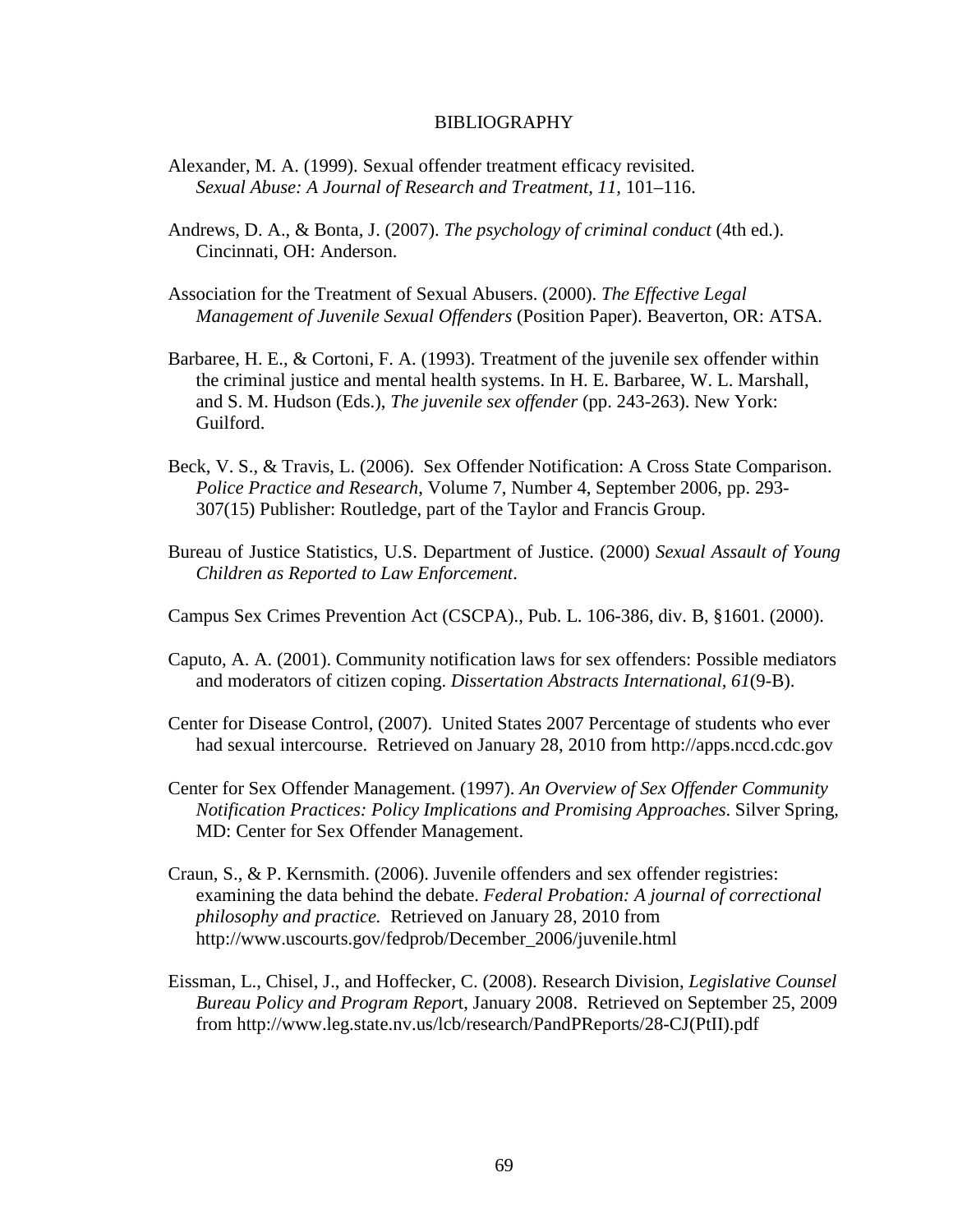- Garfinkle, E. (2003). Coming of age in America: The misapplication of sex-offender registration and community-notification laws to juveniles. *California Law Review*, Vol. 91, No.1: 163-208.
- Grubesic, T., Mack, E., & Murray, A. (2007). Geographic exclusion spatial analysis for evaluating the implications of Megan's Law. *Social Science Computer Review*, 25: 43.
- Hagan, M.P., & Gust-Brey, K.L. (2000). A ten-year longitudinal study of adolescent perpetrators of sexual assault against children. *Journal of Offender Rehabilitation*, 31: 117-126.
- Hanson, R. K., & Harris, A. J. R. (2001). A structured approach to evaluating change among sexual offenders. *Sexual Abuse: A Journal of Research and Treatment, 13*, 105-122.
- Hiller, S. (1998). The problem with juvenile sex offender registration. The detrimental effects of public disclosure. *Boston Public Interest Law Journal, 7*, 271-293.
- Hindman, R. (1997). Megan's law and its progeny. Whom will the courts protect? *Boston College Law Review, 39*, 201-233.
- In re Registrant J.G., 169 N.J. 304 (2001).
- Jacob Wetterling Crimes Against Children and Sexually Violent Offender Registration Act, 42 U.S.C. § 14071, Public Law 103-322 (1994).
- Levenson, J. S., & Cotter, L. P. (2005). The impact of sex offender residence restrictions: 1,000 feet from danger or one step from absurd? *International Journal of Offender Therapy and Comparative Criminology*, 49, 168-178.
- Levenson, J. S., Brannon, Y. N., Fortney, T., Baker, J. (2007). Public perceptions about sex offenders and community protection policies. *Analyses of Social Issues and Public Policy*, Volume 7, Number 1, December 2007 , pp. 137-161(25).
- Levenson, J.S., D'Amora, D. A., and Hern A. L. (2007). Megan's Law and its impact on community re-entry for sex offenders. *Community Behavioral Sciences and the Law Behavioral Science Law* 25: 587–602 (2007) Published online 9 July 2007 in Wiley InterScience from http://www.interscience.wiley.com
- Lowe, R. J. (1997). School notification of students' sexual offense convictions: Does it protect our children or impede quality education? *Journal of Law and Education, 26,* 169–176.
- Malesky, A., & Keim, J. (2001). Mental health professionals' perspectives on sex offender registry web sites. *Sexual Abuse: A Journal of Research and Treatment,* 13  $(1), 53-63.$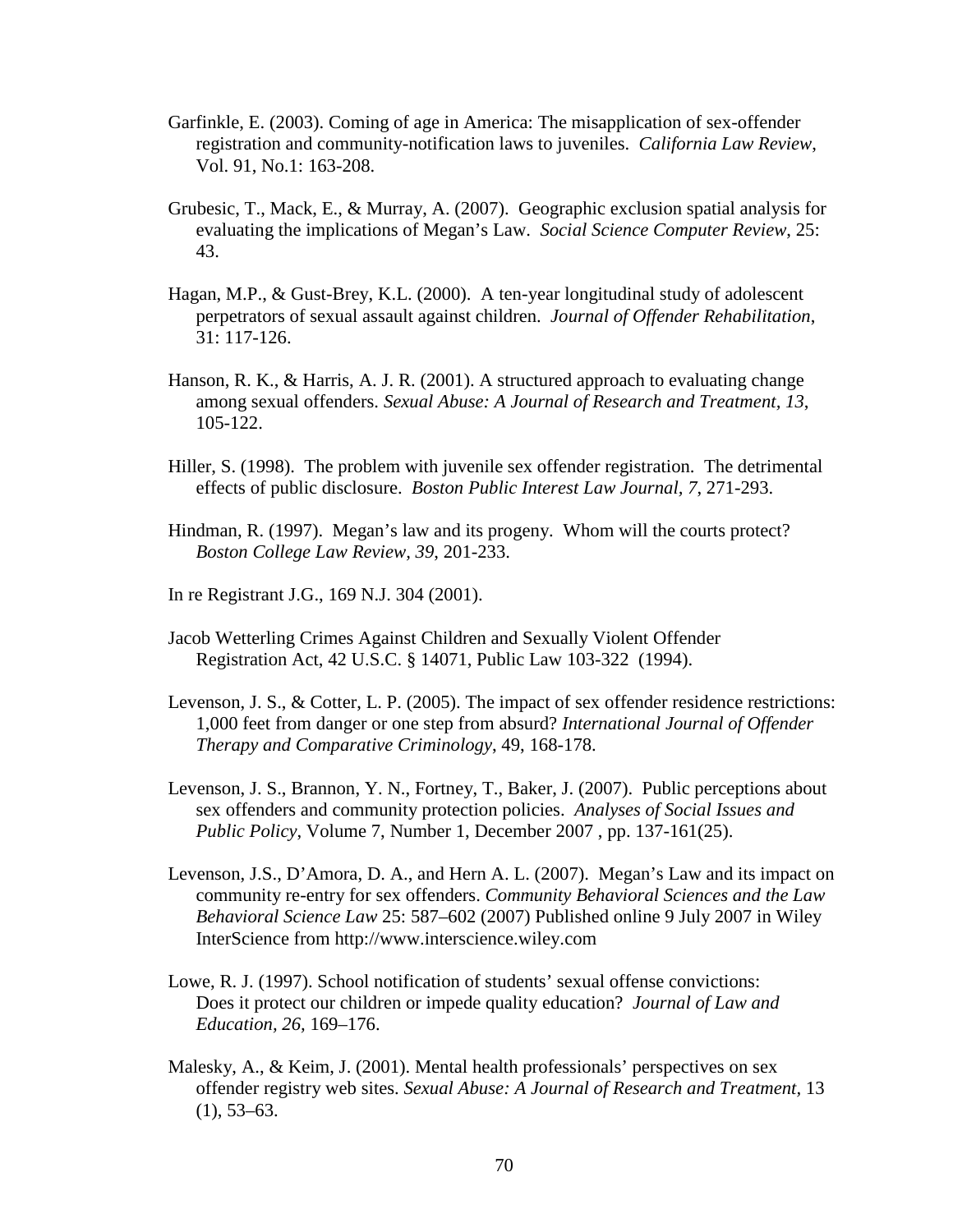- Masters, W. H., Johnson, V. E., and Kolodny, R. C. (1995). *Human Sexuality* (5th ed.). New York: HarperCollins.
- Matson, S., and Lieb, R., (1997). Megan's Law: A review of state and federal legislation. *Washington State Institute For Public Policy*.
- McPherson, L. (2007). National Center for Prosecution of Child Abuse, *Practitioner's Guide to the Adam Walsh Act,* Volume 20, Numbers 9 and 10. Retrieved on September 26, 2009 from http://www.ojp.usdoj.gov/smart/pdfs/practitioner\_guide\_awa.pdf
- Megan's Law, H.R.2137 (1996).
- Miranda, A. O., & Corcoran, C. L. (2000). Comparison of perpetration characteristics between male juvenile and adult sexual offenders: preliminary results. *Sexual Abuse: A Journal of Research and Treatment*, 12, 179-187.
- Moore, M. T. (2006). Sex crimes break the lock on juvenile records. *USA Today,* July 10. Retrieved on December 12, 2009 from http://www.usatoday.com/news/nation/2006- 07-10-juvenile-offenders\_x.htm
- Szymanski, L. A. (2009). Megan's Law: Juveniles sex offender registration update. *NCJJ Snapshot*. *Research Division of the National Council of Juvenile and Family Court Judges, Vol 14 No.7,* July2009. Retrieved on February 1, 2010 from www.ncjfcj.org
- Okami, P., Olmstead, R., & Abramson, P.R., (1997). Sexual experiences in early childhood: 18-year longitudinal data from the UCLA family lifestyle project, 34 *Journal of Sex Research*, 339.
- O'Keefe, G., & Reid-Nash, K. (1987). Crime news and real-world blues: The effects of media on social reality. *Communications Research, 14*, 147-163.
- Petrosino, A., & Petrosino, C. (1999). The public safety potential of Megan's Law in Massachusetts: An assessment from a sample of criminal sexual psychopaths.  *Crime and Delinquency,* 45, 140*.*
- Proctor, J. L., Badzinski, D. M., & Johnson, M. (2002). The impact of media on knowledge and perceptions of Megan's Law. *Criminal Justice Policy Review*, 13(4), 356–379.
- Rasmussen, L. A. (1999). Factors related to recidivism among juvenile sexual offenders. *Sexual Abuse: A Journal of Research and Treatment, 11*, 69-85.
- Schram, D.D., & Milloy, C.D. (1995). Community notification: A study of offender characteristics and recidivism. Olympia: *Washington State Institute for Public Policy*. Retrieved on January 21, 2009 from http://www.wsipp.wa.gov/rptfiles/chrrec.pdf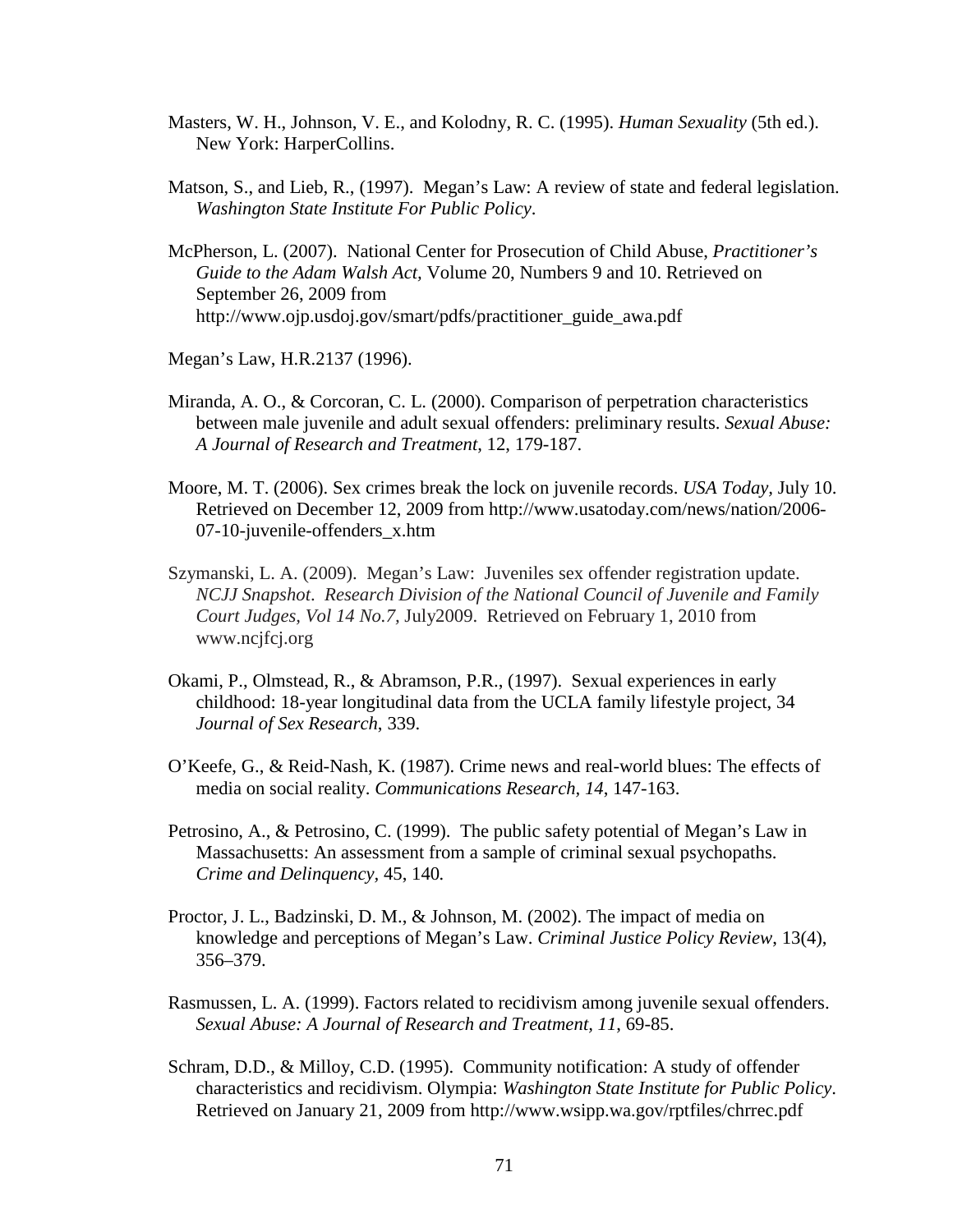- Smith, S., Wampler, R., & Reifman, J. (2005). Differences in self-report measures by adolescent sex offender risk group. *International Journal of Offender Therapy and Comparative Criminology*, 49(1).
- Sonenstein, F. L., Pleck, J. H., & Ku, L. C. (1989). Sexual activity, condom use, and AIDS awareness among adolescent males, *Family Planning Perspectives*. 21,152-5.
- Stahl, A. (2001). Fact sheet: delinquency cases in juvenile courts, 1998. *Office of juvenile justice and delinquency prevention*. U.S. Department of Justice: Washington, DC. FS # 200131. Retrieved on January 15, 2010 from http://www.ncjrs.gov/pdffiles1/ojjdp/fs200131.pdf
- Tewksbury, R., & Lees, M. (2006). Consequences of sex offender registration: Collateral consequences and community experiences. *Sociological Spectrum*, 26(3), 309–334.
- Trivits, L. C., & Reppucci, D. N. (2002). Application of Megan's Law to juveniles. *American Psychologist*. Vol. 57 No. 9, 690-704.
- Federal Bureau of Investigation. (2004). *Uniform Crime Report.* Children as reported to law enforcement. Table 38. Arrests. Retrieved on August 16, 2006 from http://www.fbi.gov/ucr/cius\_04/persons\_arrested/table\_38-43.html
- Zevitz, R. G., & Farkas, M. A. (2000). Sex offender community notification: Examining the importance of neighborhood meetings. *Behavioral Sciences and the Law,* 18 (2/3), 393-408.
- Zimring, F. (2002). *The changing borders of juvenile justice: Transfer of adolescents to the criminal court.* Chicago: University of Chicago Press.